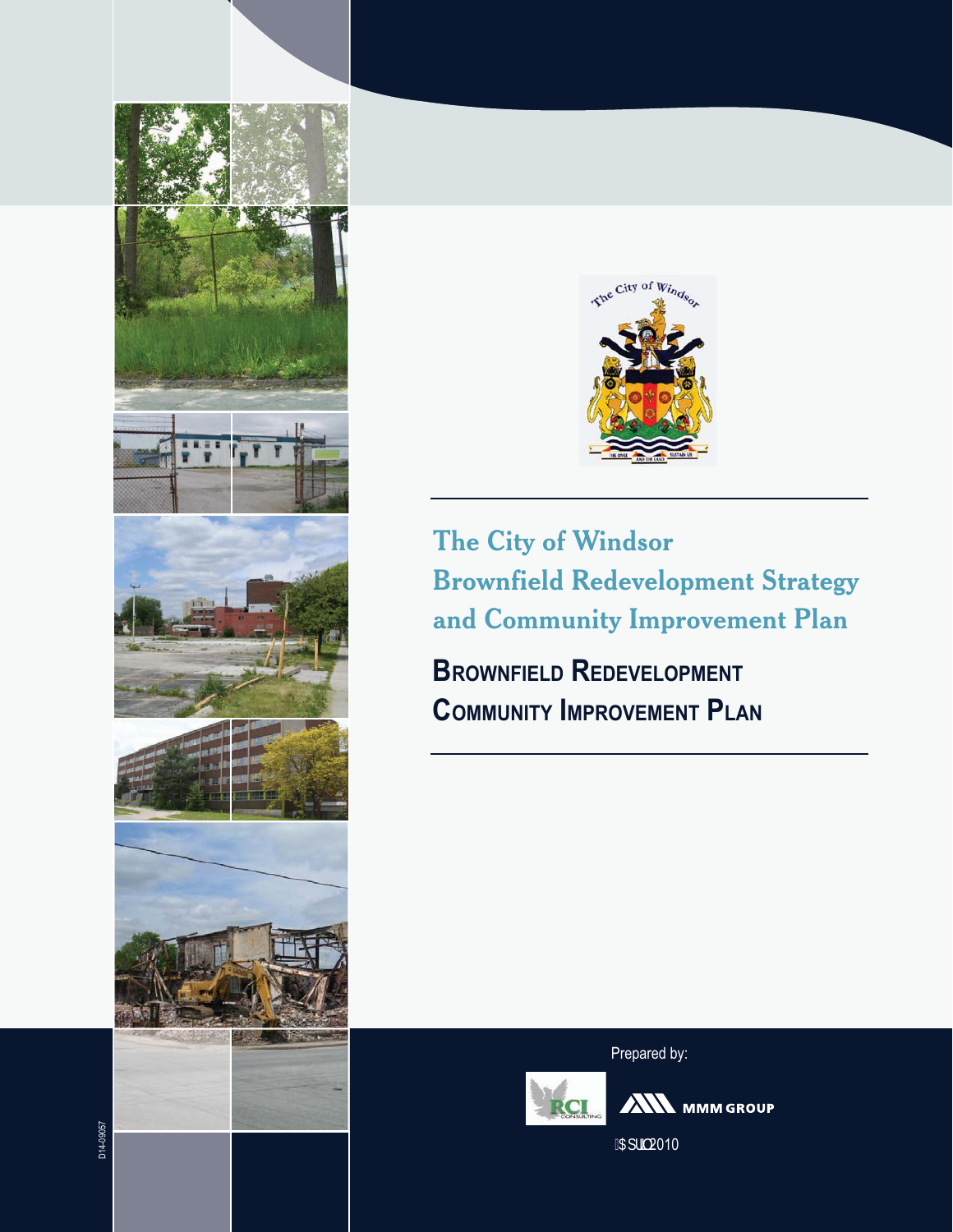Copyright © 2010, [City of Windsor]

*All rights reserved. No part of this publication may be reproduced, recorded or transmitted in any form or by any means, electronic, mechanical, photographic, sound, magnetic or other, without advance written permission from the owner.* 

*This Study has been produced with the financial assistance of the Green Municipal Fund, a Fund financed by the Government of Canada and administered by the Federation of Canadian Municipalities. Notwithstanding this support, the views expressed are the personal views of the author(s), and the Government of Canada and the Federation of Canadian Municipalities accept no responsibility for them*.

**Approved by City Council on April 19, 2010 Adopted by City Council on April 26, 2010 by By-Law 66-2010**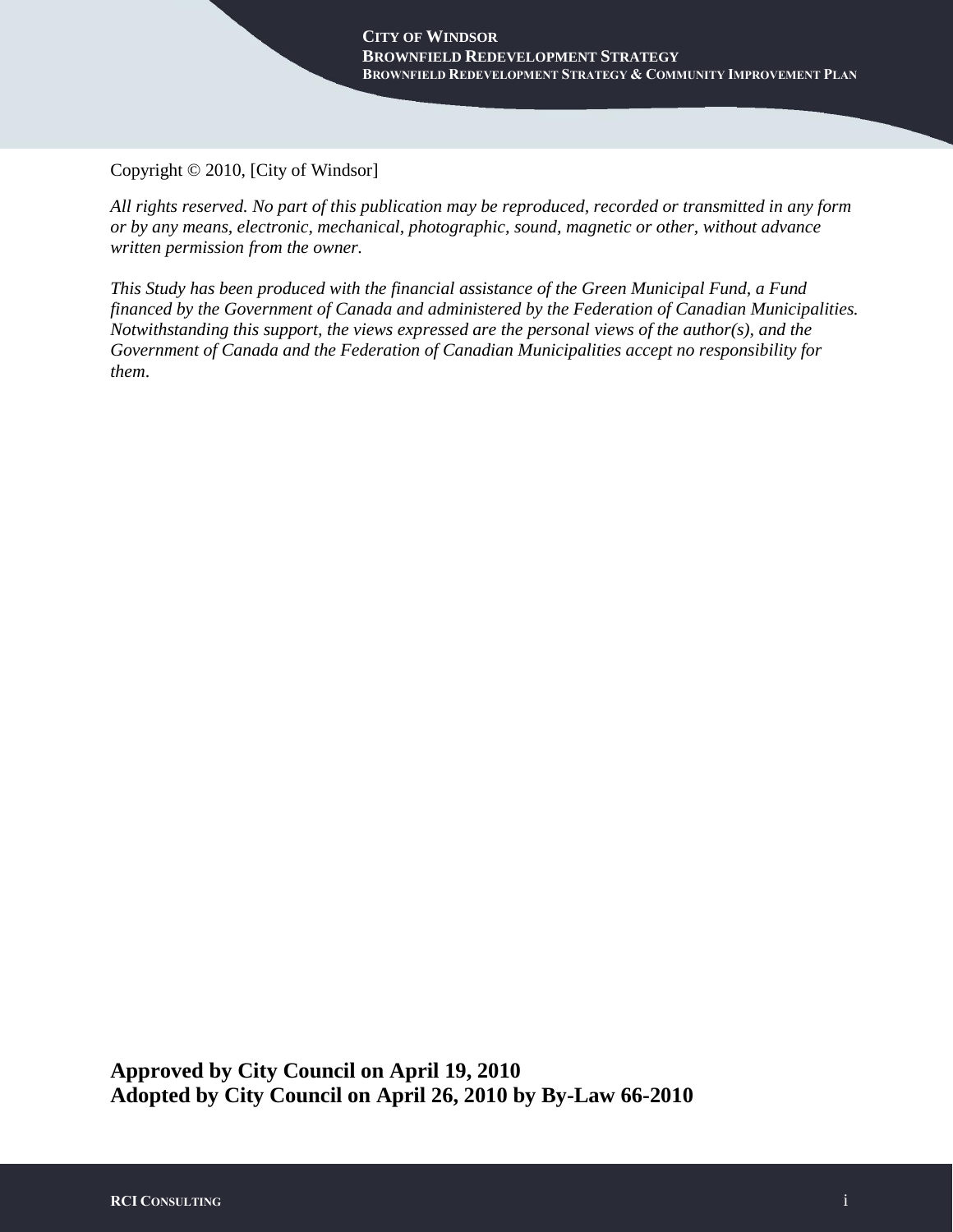**Page**

### **TABLE OF CONTENTS**

| <b>1.0</b> | <b>INTRODUCTION</b>                                                    | 1              |  |  |  |
|------------|------------------------------------------------------------------------|----------------|--|--|--|
| 1.1        | What are Brownfields?                                                  |                |  |  |  |
| 1.2        | Why are Brownfields a Concern in Windsor?                              |                |  |  |  |
| 1.3        | Benefits of Brownfield Redevelopment                                   |                |  |  |  |
|            | 1.3.1 Economic Benefits                                                | $\overline{2}$ |  |  |  |
|            | 1.3.2 Environmental Benefits                                           | $\frac{2}{3}$  |  |  |  |
|            | 1.3.3 Social Benefits                                                  | $\overline{3}$ |  |  |  |
| 1.4        | Purpose of the CIP                                                     | $\overline{4}$ |  |  |  |
| 1.5        | Goals of the CIP                                                       |                |  |  |  |
| 1.6        | <b>Report Outline</b>                                                  |                |  |  |  |
| 2.0        | <b>LEGISLATIVE AND POLICY FRAMEWORK</b>                                | 7              |  |  |  |
| 2.1        | Municipal Act, 2001                                                    | $\tau$         |  |  |  |
| 2.2        | Planning Act – Section 28 (Community Improvement)                      | $\tau$         |  |  |  |
| 2.3        | Provincial Policy Statement (PPS) 2005                                 | 8              |  |  |  |
| 2.4        | <b>Community Strategic Plan</b>                                        | 9              |  |  |  |
| 2.5        | <b>Official Plan</b>                                                   | 11             |  |  |  |
|            | 2.5.1 Growth Concept                                                   | 11             |  |  |  |
|            | 2.5.2 Potentially Contaminated Sites                                   | 11             |  |  |  |
|            | 2.5.3 Land Use and Physical Services                                   | 11             |  |  |  |
|            | 2.5.4 Community Improvement                                            | 12             |  |  |  |
| 2.6        | <b>Brownfields Discussion Paper</b>                                    | 12             |  |  |  |
| 2.7        | Brownfield Redevelopment Strategy Report to Council                    | 13             |  |  |  |
| 2.8        | <b>Environmental Master Plan</b>                                       | 13             |  |  |  |
| 2.9        | Walker Road North Corridor Study                                       | 13             |  |  |  |
| 2.10       | Housing Analysis and Recommended Strategies Report                     | 14             |  |  |  |
| 2.11       | <b>Existing Community Improvement Plans</b>                            | 14             |  |  |  |
| 2.12       | National Roundtable on the Environment and the Economy (NRTEE)         |                |  |  |  |
|            | National Brownfield Redevelopment Strategy                             | 15             |  |  |  |
| 2.13       | Federation of Canadian Municipalities (FCM) Green Municipal Fund (GMF) | 16             |  |  |  |
| 3.0        | <b>CRITICAL NEEDS ANALYSIS</b>                                         | 17             |  |  |  |
| 3.1        | Methodology                                                            | 17             |  |  |  |
| 3.2        | Key Impediments                                                        | 18             |  |  |  |
| 4.0        | RECOMMENDED COMMUNITY IMPROVEMENT                                      |                |  |  |  |
|            | PROJECT AREA                                                           | 20             |  |  |  |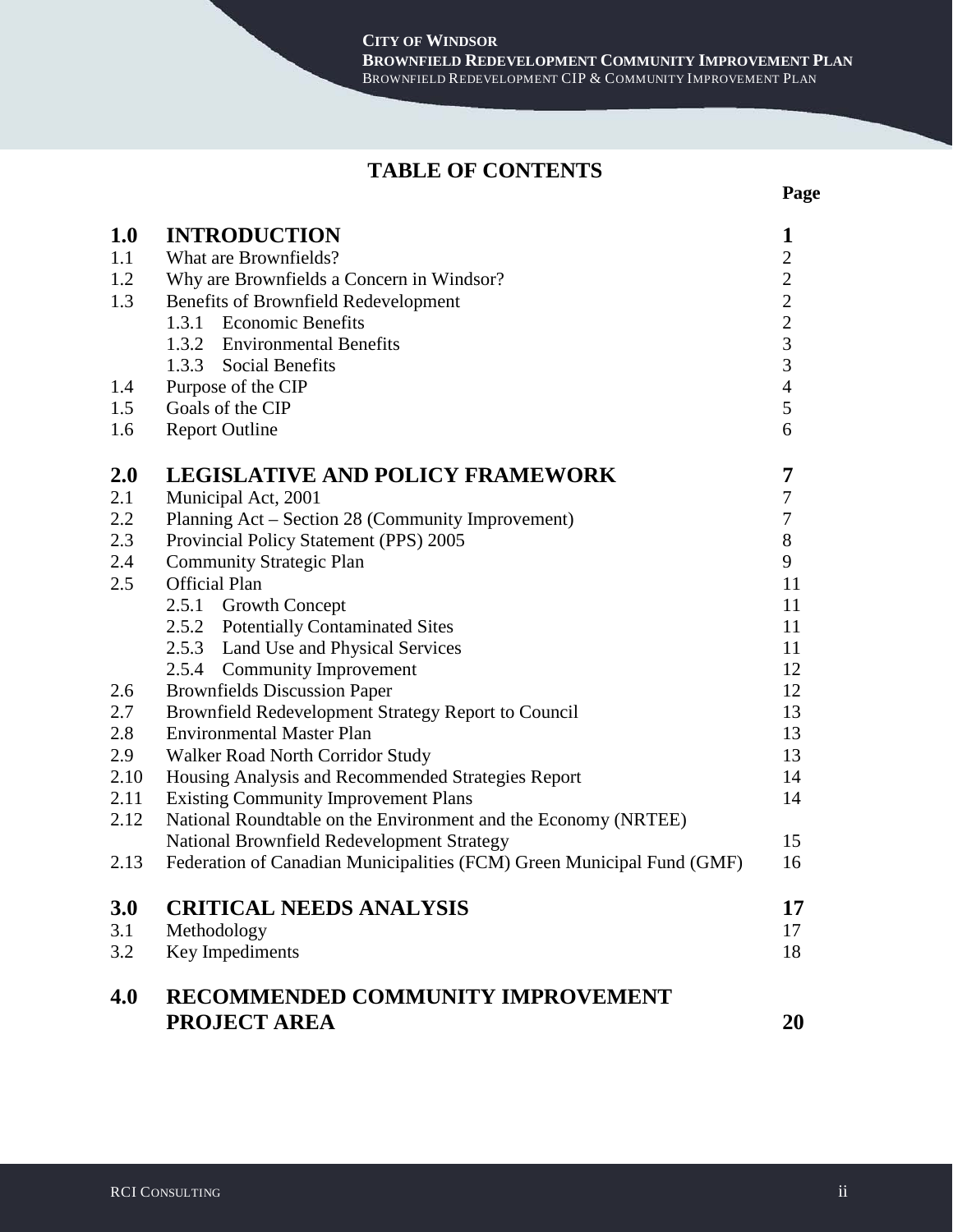**Page**

### **TABLE OF CONTENTS (Cont'd)**

| 5.0 | <b>INCENTIVE PROGRAMS</b>                                               | 22       |
|-----|-------------------------------------------------------------------------|----------|
| 5.1 | <b>General Program Requirements</b>                                     |          |
| 5.2 | <b>Feasibility Study Grant Program</b>                                  | 25<br>26 |
|     | 5.2.1<br>Purpose                                                        | 26       |
|     | 5.2.2 Description                                                       | 26       |
|     | 5.2.3 Requirements                                                      | 27       |
| 5.3 | Environmental Site Assessment (ESA) Grant Program                       | 28       |
|     | 5.3.1<br>Purpose                                                        | 28       |
|     | 5.3.2 Description                                                       | 28       |
|     | 5.3.3 Requirements                                                      | 29       |
| 5.4 | Brownfields Property Tax Assistance Program                             | 30       |
|     | 5.4.1<br>Purpose                                                        | 30       |
|     | 5.4.2 Description                                                       | 30       |
|     | 5.4.3 Requirements                                                      | 32       |
| 5.5 | <b>Brownfields Rehabilitation Grant Program</b>                         | 33       |
|     | 5.5.1 Purpose                                                           | 33       |
|     | 5.5.2 Description                                                       | 33       |
|     | Requirements<br>5.5.3                                                   | 35       |
| 5.6 | Brownfields Development Charge Exemption Program                        | 38       |
|     | Purpose<br>5.6.1                                                        | 38       |
|     | 5.6.2 Description                                                       | 38       |
|     | 5.6.3 Requirements                                                      | 39       |
| 6.0 | <b>MUNICIPAL LEADERSHIP STRATEGY</b>                                    | 41       |
| 6.1 | Purpose                                                                 | 41       |
| 6.2 | Key Impediments and Opportunities                                       | 41       |
| 6.3 | <b>Municipal Support Actions</b>                                        | 42       |
|     | 6.3.1 Planning Approvals                                                | 42       |
|     | 6.3.2 Staff Capacity Building                                           | 42       |
|     | 6.3.3 Marketing Strategy                                                | 42       |
|     | 6.3.4 Coordination                                                      | 43       |
|     | 6.3.5 Other Support Actions                                             | 43       |
| 6.4 | Municipal Leadership Actions                                            | 44       |
| 6.5 | Guideline for Identifying Priority and Pilot Brownfield Sites/ Projects | 45       |
| 7.0 | <b>MONITORING PROGRAM</b>                                               | 47       |
|     | 7.1<br>Purpose                                                          | 47       |
|     | Description<br>7.2                                                      | 47       |
|     | 7.3<br>Program Adjustments                                              | 49       |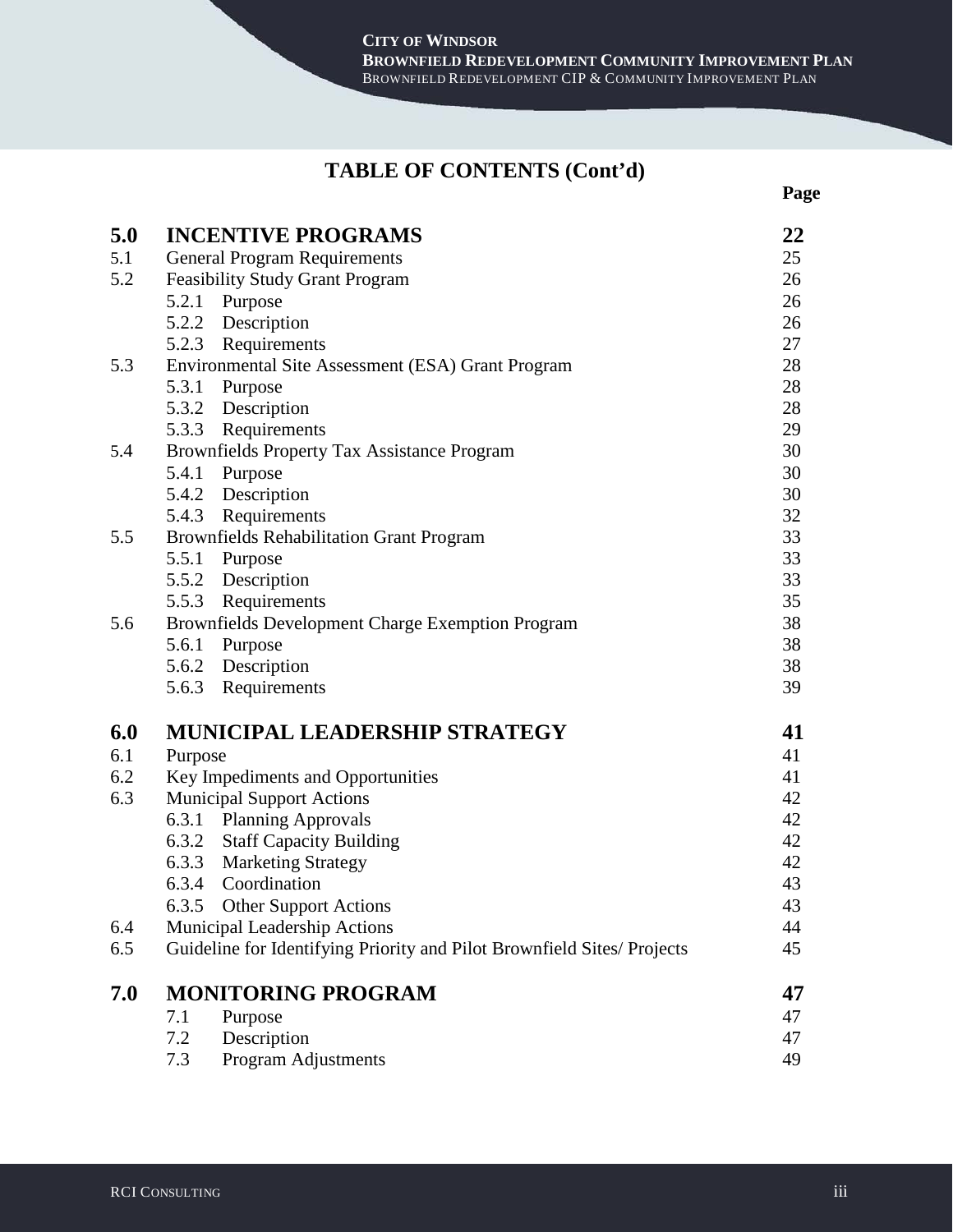# **TABLE OF CONTENTS (Cont'd)**

**Page**

| 8.0<br>8.1<br>8.2<br>8.3<br>8.4 | <b>MARKETING STRAEGY</b><br>Purpose<br><b>Target Audience</b><br><b>Marketing Tools</b><br><b>Key Messages</b> | 50<br>50<br>50<br>51<br>52 |
|---------------------------------|----------------------------------------------------------------------------------------------------------------|----------------------------|
| 9.0                             | <b>CONCLUSION</b>                                                                                              | 53                         |
| <b>10.0</b>                     | <b>REFERENCES</b>                                                                                              | 54                         |
|                                 | <b>LIST OF FIGURES</b>                                                                                         |                            |
| $\mathbf{1}$                    | <b>Benefits of Brownfield Redevelopment</b>                                                                    | $\overline{4}$             |
| $\overline{2}$                  | Rationale for Incentive Programs                                                                               | 22                         |
| 3                               | <b>Summary of Incentive Programs</b>                                                                           | 23                         |
| 4                               | Incentive Program Utilization on a Brownfield Redevelopment Project                                            | 24                         |
| 5                               | Variable to be Monitored                                                                                       | 48                         |
|                                 | <b>APPENDICES</b>                                                                                              |                            |
| A                               | Section 11.8 of the City of Windsor Official Plan – Community Improvement                                      | 55                         |
| $\bf{B}$                        | <b>Feasibility Study Grant Program Administration</b>                                                          | 60                         |
| $\mathsf{C}$                    | Environmental Site Assessment (ESA) Grant Program Administration                                               | 63                         |
| D                               | Brownfields Property Tax Assistance Program Administration                                                     | 66                         |
| E                               | <b>Brownfields Rehabilitation Grant Program Administration</b>                                                 | 70                         |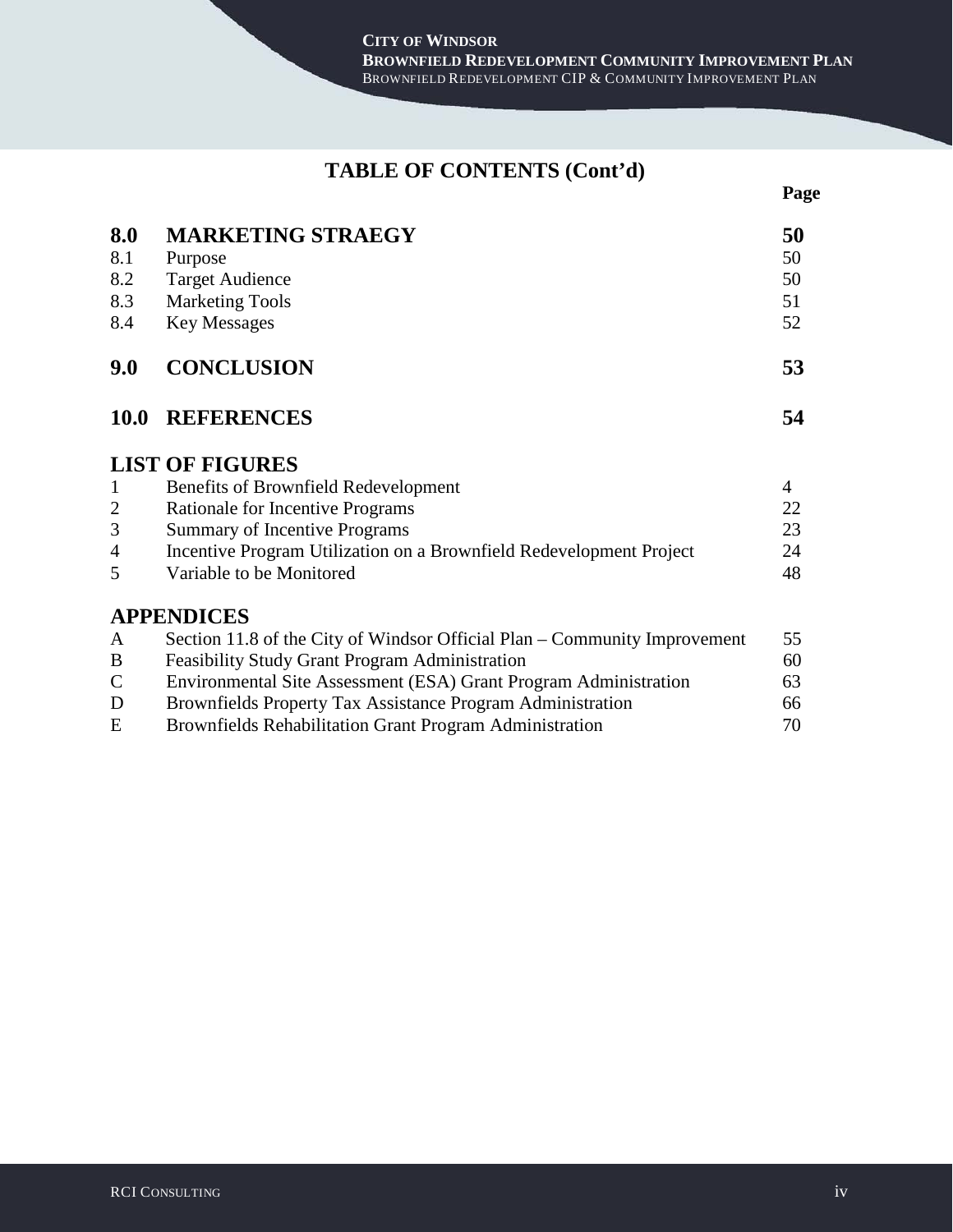## **1.0 INTRODUCTION**

## **1.1 What are Brownfields?**

For purposes of this Brownfield Redevelopment Community Improvement Plan (CIP), "brownfields" are defined as abandoned, idled, or underused properties where expansion or redevelopment is complicated by real or perceived environmental contamination as a result of historical industrial or commercial land use practices. Brownfields are often also characterized by building deterioration/obsolescence, and/or inadequate infrastructure. Brownfields can include many uses such as old landfills and abandoned factories to dry cleaners and former gasoline stations. Most brownfields are located in urban areas and many are located in key areas such as the downtown or along the waterfront. It is conservatively estimated that there are at least  $30,000$  brownfield sites in Canada<sup>[1](#page-5-0)</sup>. The terms "brownfield redevelopment" and "brownfield development" are used interchangeably in this document to mean the environmental remediation, rehabilitation and development of brownfields.

## **1.2 Why Are Brownfields a Concern in Windsor?**

Based on the City's Redevelopment Opportunities Inventory (ROI) (see Priority Redevelopment Sites and Areas Report, September 2009), 137 brownfield properties were identified in the City of Windsor. The ROI represents over 226 ha. (559 acres) of land potentially available for adaptive reuse and redevelopment. This is a significant amount of land. This does not include other sites not identified in the ROI such as former gasoline stations, long departed manufacturing businesses and old landfills that have not been currently identified, but that may be revealed to be brownfields once environmental testing is done on these sites at some point in the future. Therefore, the issue of brownfields is a significant concern for the City of Windsor from the perspective of the number of sites, amount of land involved and potential for redevelopment of these lands.

Brownfields can have real and significant environmental, economic and social impacts on a community. In addition to the significant property tax revenues lost when industrial and commercial properties sit vacant, abandoned and underutilized, municipal governments must often dedicate police, fire, and other public services to respond to illegal dumping, vandalism, arson, and other problems at brownfield sites. Brownfield sites can also lower surrounding property values, create land use conflicts, and contribute to neighbourhood deterioration. The issue of conflicts with surrounding land uses is one that arose on several of the potential brownfield sites in Windsor identified in the ROI.

Communities across Canada, including the City of Windsor, have begun to realize that brownfield development can transform environmentally impaired properties into productive economic uses, and can result in the following environmental, economic and social community benefits:

- Improvements in environmental quality (soil, air and ground water);
- Improvements to human health;
- Protection of groundwater resources, wetlands and wildlife habitats;
- Utilization of existing sewer, water and road infrastructure, resulting in the reduction of urban sprawl and its associated costs;

-

<span id="page-5-0"></span><sup>&</sup>lt;sup>1</sup> National Roundtable on the Environment and the Economy, 2003.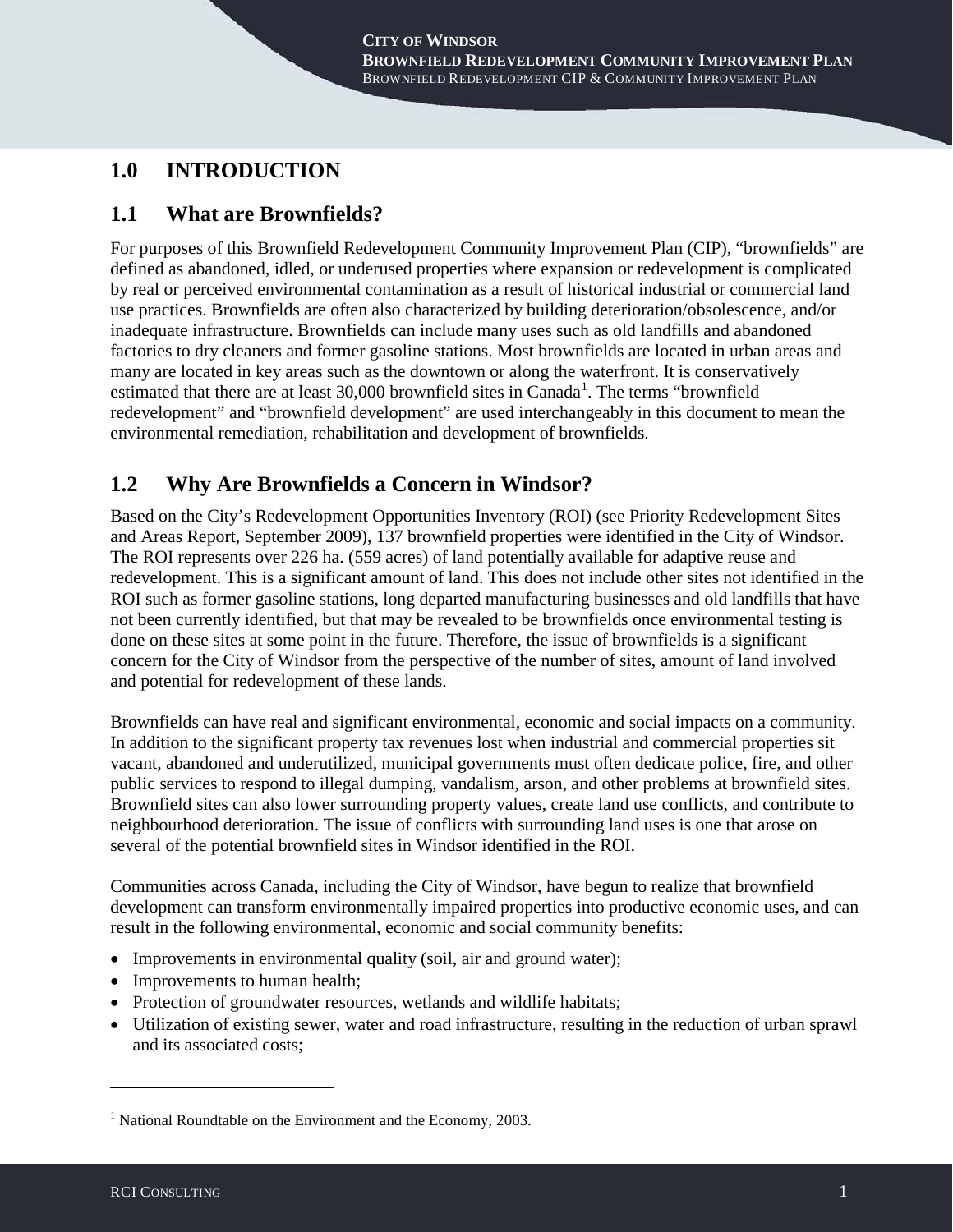- Economic growth, including the retention and creation of local jobs;
- Increased property tax revenues;
- Revitalization of neighbourhoods and employment areas; and,
- Increased affordable housing opportunities

Historically, developers have avoided potential brownfield development opportunities due to a number of key challenges including:

- Lack of funds to conduct required environmental studies;
- The cost of cleaning up contaminated sites;
- Difficulty obtaining project financing from traditional sources of development capital;
- Significant demolition and infrastructure upgrading costs;
- Fear of regulatory (government) and civil liability due to environmental contamination;
- Uncertain, lengthy and complicated environmental remediation and planning approval processes; and,
- Community and neighbourhood concerns and opposition.

Numerous studies have shown that the costs to develop brownfields are greater than greenfields. However, positive experience and results in Canada and the U.S. have shown that the challenges to brownfield development can in fact be overcome to produce a profit for the developer and significant economic, environmental and social benefits for the community.

### **1.3 Benefits of Brownfield Redevelopment**

Numerous Canadian and U.S. studies have highlighted the benefits of brownfield development at all geographic levels (national, regional, local). However, most of the benefits of brownfield development tend to accrue at the local level because all development, be it brownfield or greenfield, is inherently local. Therefore, the rationale for addressing the brownfield issue in Windsor can be found in the significant economic, environmental and social benefits that would accrue in the City of Windsor.

#### **1.3.1 Economic Benefits**

A study of brownfield development in Canada found that every \$1 spent in the Canadian economy on brownfield development generates approximately \$3.80 in total economic output in all industries in the Canadian economy<sup>[2](#page-6-0)</sup>. Numerous other Canadian and U.S. studies have found that brownfield development can increase neighbourhood property values<sup>[3](#page-6-1)</sup>. Experience in Hamilton and other municipalities that have had brownfield development programs in place for some time suggests that brownfield development projects can result in a significant increase in property tax revenues to local and provincial governments.

Redevelopment of brownfield sites for residential, commercial and other uses represents an excellent economic opportunity for the City of Windsor to significantly increase the property tax revenues generated by these properties without incurring the significant public infrastructure costs typically associated with greenfield development. Furthermore, redevelopment of these brownfield sites would

-

<span id="page-6-0"></span><sup>2</sup> Regional Analytics. 2002.

<span id="page-6-1"></span><sup>&</sup>lt;sup>3</sup> See for example, Environment Canada. 1998.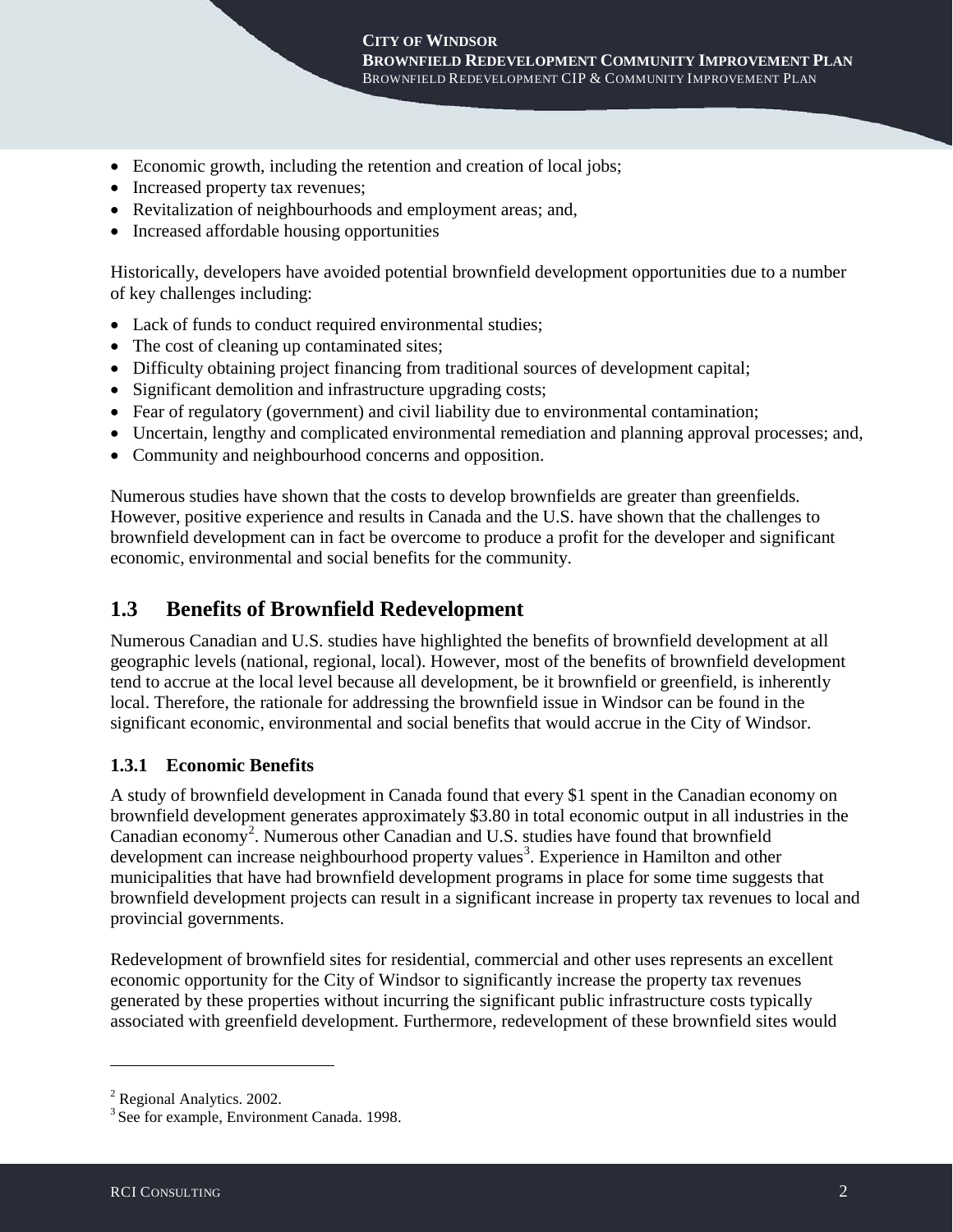remove brownfield "eyesores" from a number of neighbourhoods and help to promote neighbourhood stability and further neighbourhood revitalization.

### **1.3.2 Environmental Benefits**

The environmental restoration and development of brownfield sites will serve to improve the environmental quality of soil and groundwater in Windsor. The positive impact of brownfield development on the environment is not limited to individual sites. Environmental restoration of individual sites can have a cumulative positive impact on the environment, including the protection of groundwater resources, wetlands and wildlife habitat<sup>[4](#page-7-0)</sup>.

A study of brownfield versus greenfield development examined 48 brownfield projects in six cities across the United States. This study found that every acre of brownfield land developed would have required 4.[5](#page-7-1) acres of greenfield land<sup>5</sup>. This demonstrates the potential of brownfield development to reduce the amount of greenfield land consumed, thereby reducing urban sprawl and its associated negative environmental impacts, including air and water pollution and the loss of prime agricultural land. By using existing infrastructure, brownfield development can also reduce the costs of urban sprawl, including the costs of providing hard and soft services to greenfield areas.

Brownfield projects, be they employment uses, residential uses, or a mix of uses, can also reduce the distance between the location of employment areas and residential areas and therefore transportation costs. For example, a 2003 study by Hara Associates found that every hectare of brownfield land redeveloped for residential purposes can save as much as \$66,000 a year in transportation costs relative to equivalent greenfield development<sup>[6](#page-7-2)</sup>. Therefore, brownfield development can have the effect of reducing commuting needs, thereby reducing traffic congestion and air pollution.

#### 1.3.3 Social Benefits

While the economic and environmental benefits of brownfield development are more obvious, brownfield development can also generate significant social benefits at the local level. Based on an analysis of a dozen brownfield projects across Canada, the NRTEE concluded that brownfield development can be an engine for urban renewal<sup>[7](#page-7-3)</sup>. Case studies reviewed by the NRTEE showed that this renewal can take the form of:

- neighbourhood, employment area and downtown revitalization;
- **improved aesthetic quality of the urban environment;**
- **Parameler** provision of affordable housing opportunities;
- **•** creation of recreational and public open spaces;
- improved safety and security; and,
- an increased sense of community participation and civic pride.

Figure 1 below summarizes the benefits of brownfield development and the interrelationship between these benefits. For example, the economic benefits resulting from brownfield development, such as

<u>.</u>

<sup>4</sup> Regional Analytics. 2002.

<span id="page-7-1"></span><span id="page-7-0"></span> $5$  Deason et.al. 2001.

<span id="page-7-2"></span><sup>6</sup> Hara Associates. 2003.

<span id="page-7-3"></span> $<sup>7</sup>$  National Roundtable on the Environment and the Economy, 2003.</sup>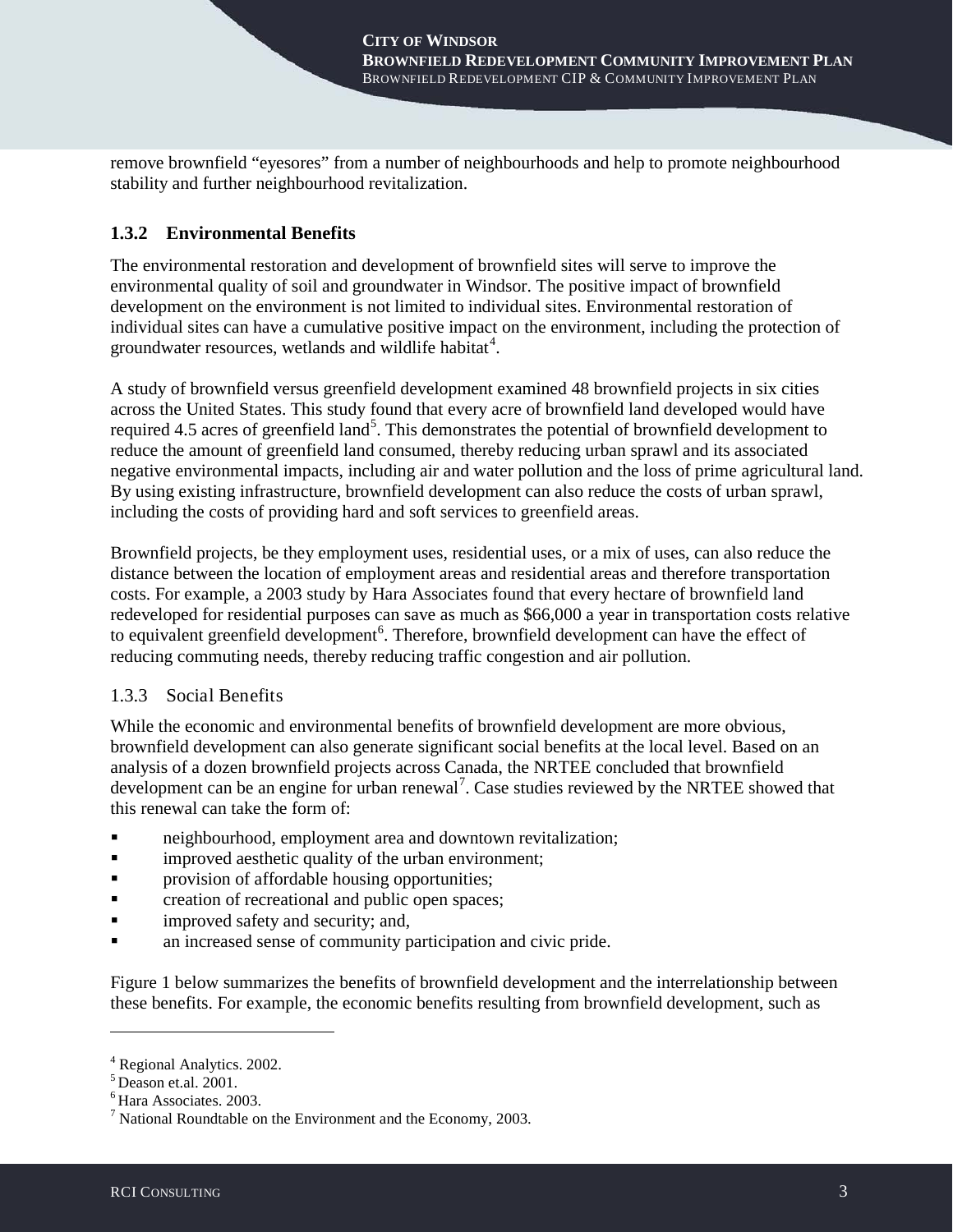increased incomes and property tax revenues can contribute to social benefits such as neighbourhood stability and quality of life. Therefore, financial incentive programs that result in an increase in brownfield development will translate into economic, environmental and social benefits.



**Figure 1 Benefits of Brownfield Redevelopment** 

Source: Regional Analytics, 2002, Figure 2, p. 7.

### **1.4 Purpose of the CIP**

The purpose of this Brownfield Redevelopment CIP is to outline a framework of general actions and incentive programs to promote brownfield redevelopment in the City of Windsor. This CIP was developed based on the completion of a number of tasks and activities, including:

- a) A Brownfields Background Report (August 2008) containing a thorough review of brownfield related legislation and regulations, applicable provincial and local policies relating to brownfield redevelopment, and a review of best practices used in other municipalities to promote brownfield redevelopment;
- b) A review of the location, size, servicing, land use, environmental and other characteristics of 89 potential brownfield sites (comprised of 129 properties) in the City Redevelopment Opportunities Inventory (ROI) (see Priority Redevelopment Sites and Areas Report, September 2009);
- c) Interviews and a workshop conducted in August of 2008 with key local stakeholders to help determine the key impediments to, and opportunities for, brownfield redevelopment in Windsor;
- d) Two public meetings held to obtain input on the key impediments to brownfield redevelopment in Windsor (Public Meeting #1, May 22, 2008) and the proposed incentive programs and municipal leadership strategy (Public Meeting #2, October 22, 2009);
- e) Input and feedback provided throughout the project from City staff in various departments; and,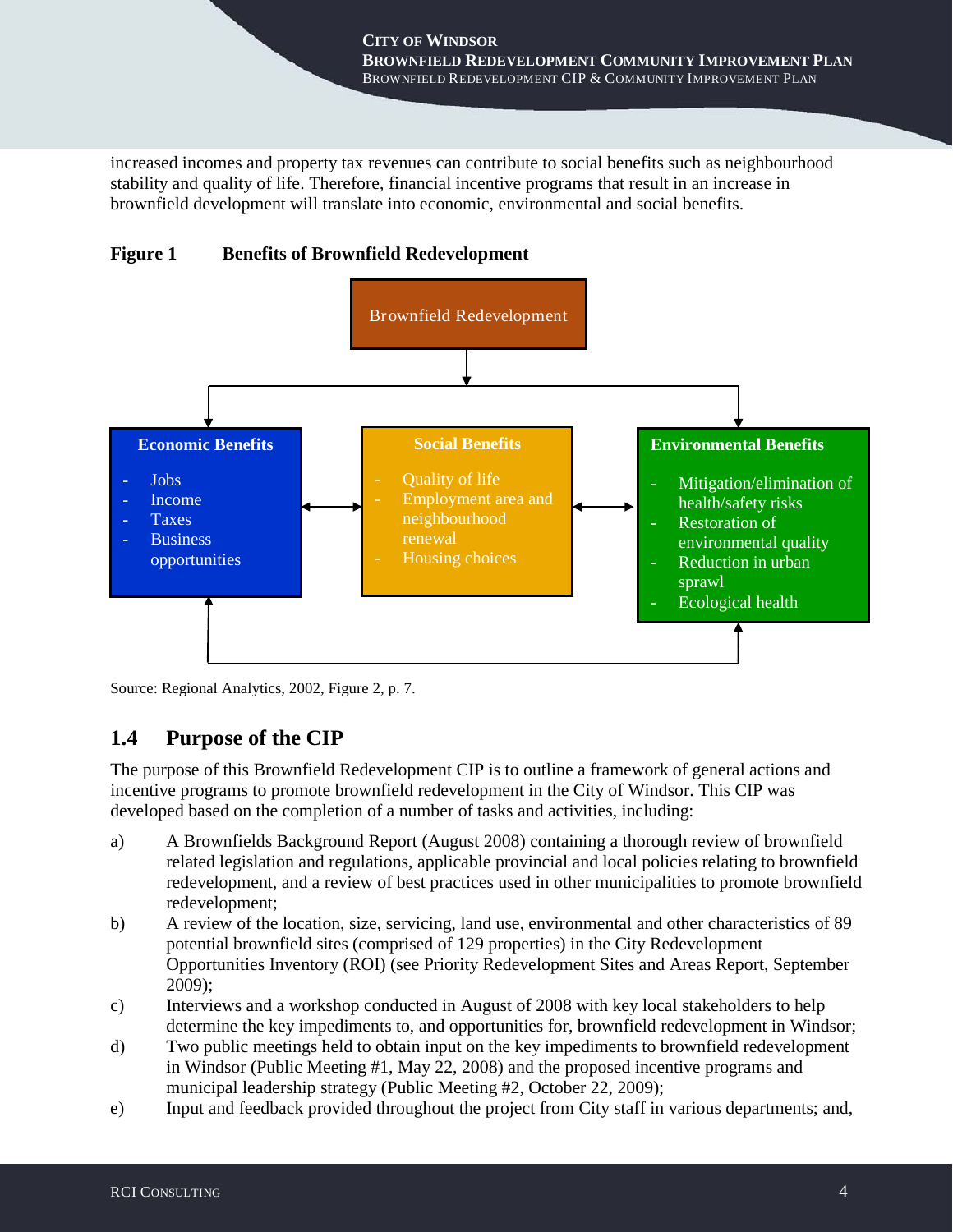f) Extensive experience on the part of the consultant in preparing brownfield redevelopment strategies and community improvement plans in numerous municipalities across Ontario.

Based on the critical needs analysis contained in Section 3.0, this CIP outlines a comprehensive and targeted framework containing complementary incentive programs and strategic municipal leadership actions designed to help overcome the impediments to brownfield redevelopment in Windsor.

### **1.5 Goals of the CIP**

In 2005, the City of Windsor prepared a Brownfields Discussion Paper. This paper recommended that the City take the needed steps to develop a CIP to promote the remediation and redevelopment of brownfield lands. One of the first steps the City took was to apply to the Federation of Canadian Municipalities (FCM) for funding to help undertake the preparation of a Brownfield Redevelopment Strategy and CIP. After receiving approval of funding from the FCM, the City initiated preparation of a comprehensive Brownfield Redevelopment Strategy and CIP to provide improved municipal support to further stimulate brownfield redevelopment in Windsor.

The main goal of this CIP is to promote the remediation, rehabilitation, adaptive re-use and redevelopment of brownfield sites throughout the City of Windsor in a fiscally responsible and sustainable manner over the long term.

Other goals of this CIP for the City of Windsor include:

- a) Improve the physical and visual quality of brownfield sites;
- b) Improve environmental health and public safety;
- c) Provide opportunities for new housing, employment uses, and commercial uses;
- d) Increase tax assessment and property tax revenues;
- e) Promote Smart Growth, including the reduction of urban sprawl and its related costs, energy efficiency through the construction of buildings that meet Leadership in Energy and Environmental Design (LEED) standards, and green planning and building practices;
- f) Improving the land use compatibility of potential brownfield sites with surrounding land uses;
- g) Increase community awareness of the economic, environmental and social benefits of brownfield redevelopment; and,
- h) Utilize public sector investment to leverage significant private sector investment in brownfield remediation, rehabilitation, adaptive re-use, and redevelopment.

The Windsor Brownfield CIP sets the legislative, policy and financial framework for the City to promote brownfield development in Windsor. The Brownfield CIP will enable the City to offer financial incentive programs and undertake municipal leadership actions such as land acquisition, preparation and participation in pilot projects. The Brownfield CIP will also allow the City to more readily take advantage of available and future Provincial and Federal financial incentives for brownfield remediation and redevelopment.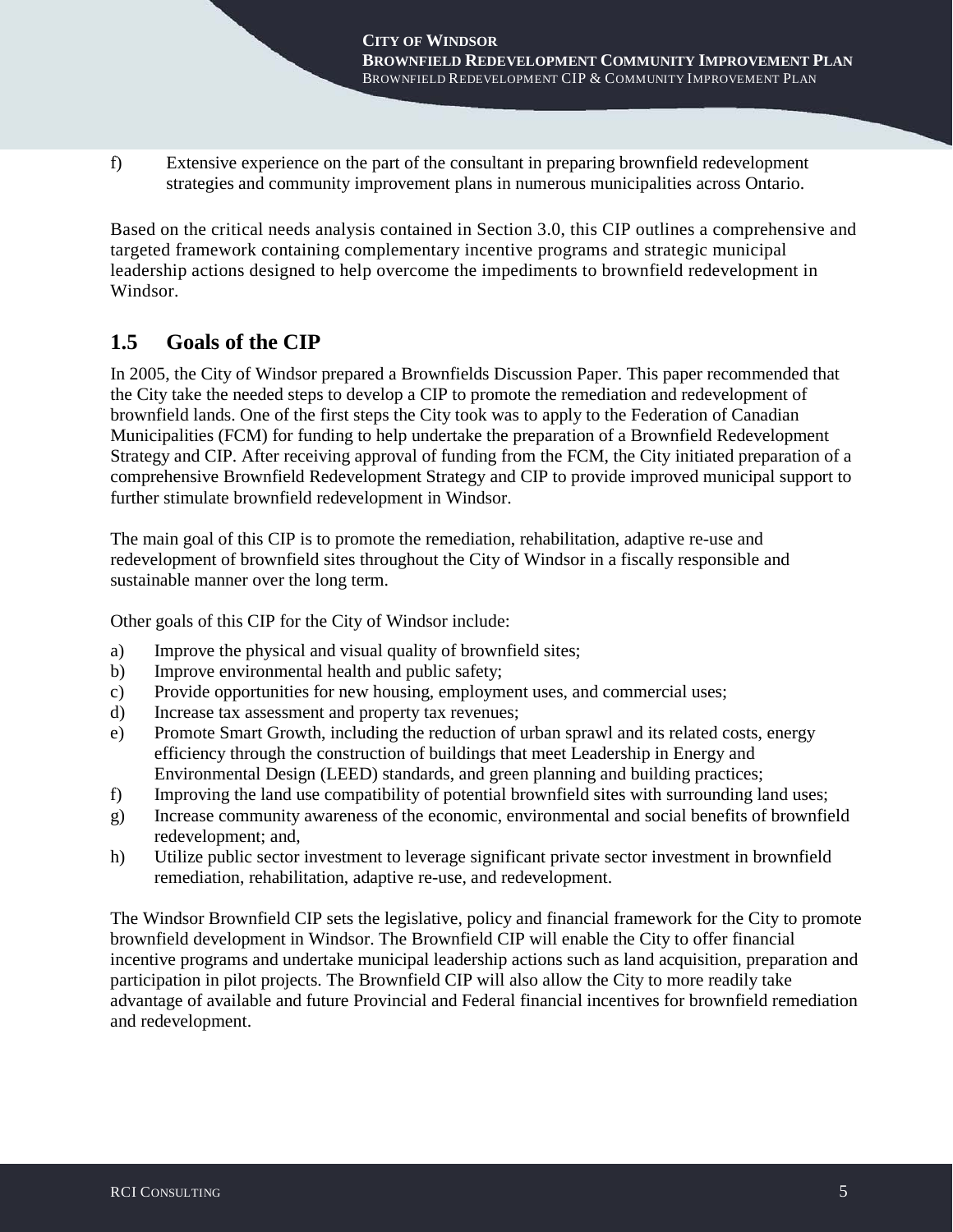## **1.6 Report Outline**

Section 2.0 of this CIP outlines the legislative authority for preparation of this CIP and the provincial, regional and city policy framework that guided preparation of the CIP.

Section 3.0 presents the Critical Needs Analysis leading to the key impediments for brownfield redevelopment in Windsor.

Section 4.0 presents the recommended community improvement project area.

Section 5.0 outlines the recommended incentive programs designed to stimulate private sector redevelopment of brownfield sites.

Section 6.0 contains a municipal leadership strategy to be implemented by the City of Windsor to provide better support and leadership on brownfield redevelopment projects.

Section 7.0 contains a monitoring program to monitor the results of the incentive programs and municipal leadership strategy.

Section 8.0 contains a basic marketing strategy that should be used to market the incentive programs and redevelopment opportunities in Windsor.

Section 9.0 contains a short conclusion to the CIP.

Section 10.0 provides a list of references cited in the CIP.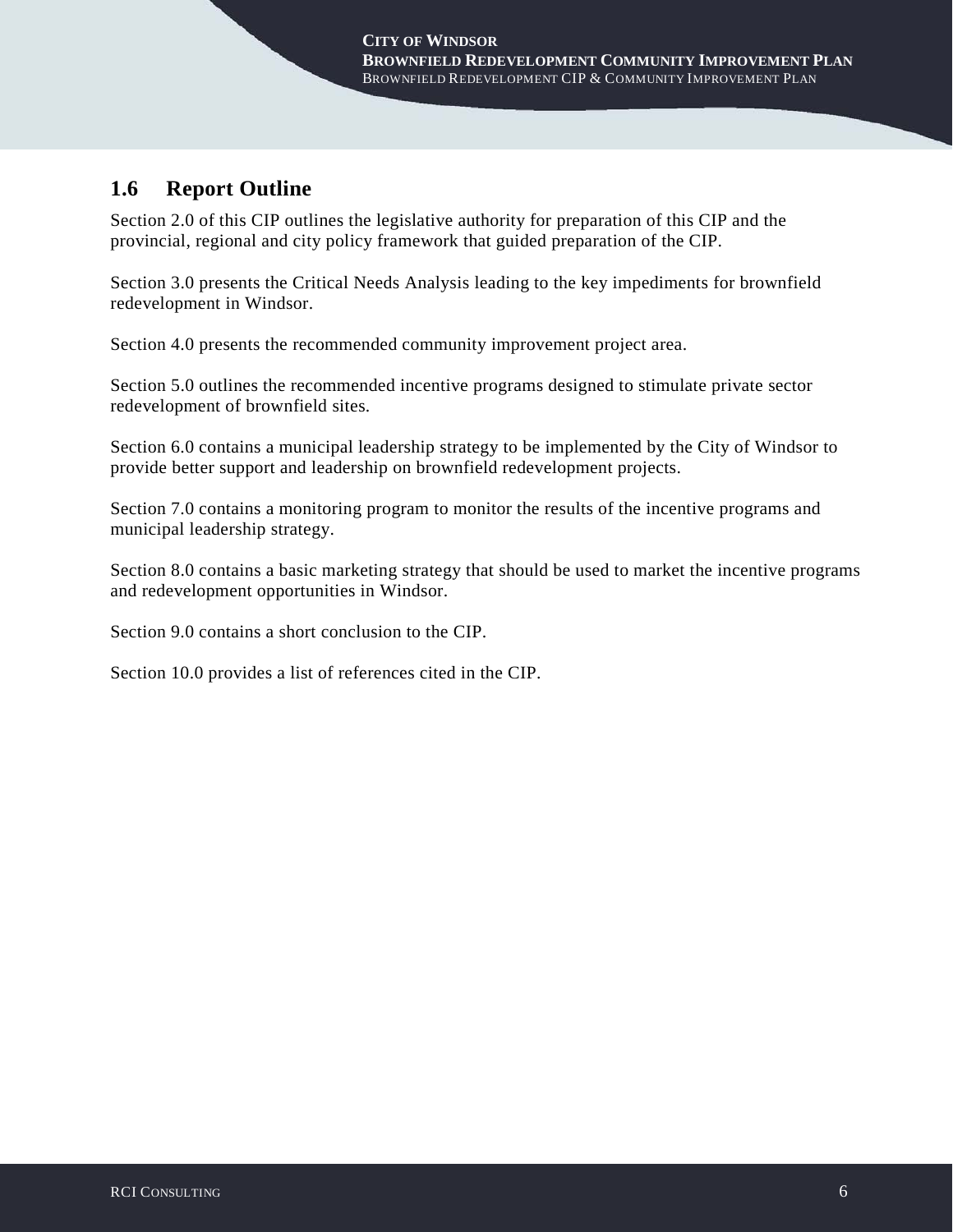## **2.0 LEGISLATIVE AND POLICY FRAMEWORK**

## **2.1 Municipal Act, 2001**

Section 106(1) and (2) of the *Municipal Act, 2001* prohibits municipalities from directly or indirectly assisting any manufacturing business or other industrial or commercial enterprise through the granting of bonuses. Prohibited actions include:

- Giving or lending any property of the municipality, including money;
- Guaranteeing borrowing:
- Leasing or selling any municipal property at below fair market value; and
- Giving a total or partial exemption from any levy, charge or fee.

This prohibition is generally known as the "bonusing rule". Section 106(3) of the *Municipal Act, 2001* provides an exception to this bonusing rule for municipalities exercising powers under subsection 28 (6), (7) or (7.2) of the *Planning Act* or under section 365.1 of the *Municipal Act,* 2001.

Section 365.1(2) and (3) of the *Municipal Act, 2001* allows municipalities to pass a by-law providing tax assistance to an eligible property in the form of a deferral or cancellation of part or all of the taxes levied on that property for municipal and education purposes during the rehabilitation period and the development period of the property, both as defined in Section 365.1 (1) of the *Municipal Act, 2001*.

Section 365.1 of the *Municipal Act, 2001* operates within the framework of Section 28 of the *Planning Act*. A municipality with an approved community improvement plan in place that contains provisions specifying tax assistance will be permitted to provide tax assistance for municipal purposes. Municipalities may also apply to the Province to provide matching education property tax assistance through the Province's Brownfields Financial Tax Incentive Program (BFTIP).

## **2.2 Planning Act – Section 28 (Community Improvement)**

Section 28 of the *Planning Act* allows municipalities with provisions in their official plans relating to community improvement to designate by by-law a "community improvement project area" and prepare and adopt a community improvement plan for the community improvement project area. Once the community improvement plan has been adopted by the municipality and comes into effect, the municipality may exercise authority under Section 28(6), (7) or (7.2) of the *Planning Act* or Section 365.1 of the *Municipal Act, 2001* in order that the exception provided for in Section 106 (3) of the *Municipal Act, 2001* will apply.

According to Section 28 (1) of the *Planning Act*, a "community improvement project area" is defined as "a municipality or an area within a municipality, the community improvement of which in the opinion of the council is desirable because of age, dilapidation, overcrowding, faulty arrangement, unsuitability of buildings or for any other environmental, social or community economic development reason".

Section 28 (1) of the *Planning Act* defines "community improvement" as "the planning or replanning, design or redesign, resubdivision, clearance, development or redevelopment, construction, reconstruction and rehabilitation, improvement of energy efficiency, or any of them, of a community improvement project area, and the provision of such residential, commercial, industrial, public, recreational,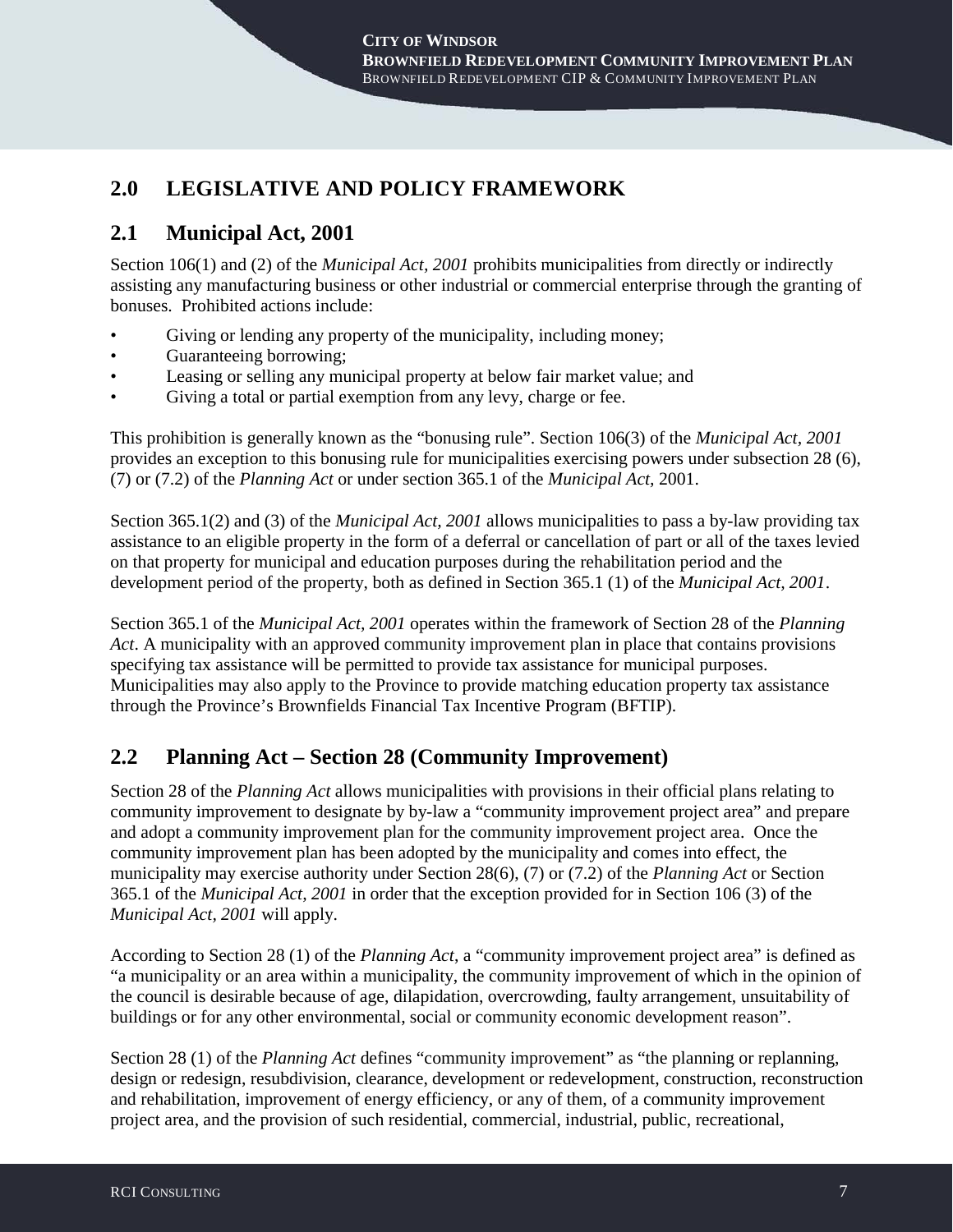institutional, religious, charitable, or other uses, buildings, structures, works, improvements or facilities, or spaces therefore, as may be appropriate or necessary".

Once a CIP has come into effect, the municipality may:

- i) acquire, hold, clear, grade or otherwise prepare land for community improvement (Section 28 (3) of the *Planning Act*);
- ii) construct, repair, rehabilitate or improve buildings on land acquired or held by it in conformity with the community improvement plan (Section 28 (6));
- iii) sell, lease, or otherwise dispose of any land and buildings acquired or held by it in conformity with the community improvement plan (Section 28 (6)); and
- iv) make grants or loans, in conformity with the community improvement plan, to registered owners, assessed owners and tenants of land and buildings within the community improvement project area, and to any person to whom such an owner or tenant has assigned the right to receive a grant or loan, to pay for the whole or any part of the eligible costs of the community improvement plan (Section 28 (7)).

Section 28 (7.1) of the *Planning Act* specifies that the eligible costs of a community improvement plan for the purposes of Subsection 28 (7) may include costs related to environmental site assessment, environmental remediation, development, redevelopment, construction and reconstruction of lands and buildings for rehabilitation purposes or for the provision of energy efficient uses, buildings, structures, works, improvements or facilities.

Section 28 (7.3) of the *Planning Act* specifies that the total of all grants and loans made in respect of particular lands and buildings under Section 28 (7) and (7.2) of the *Planning Act* and tax assistance provided under Section 365.1 of the *Municipal Act, 2001* in respect of the land and buildings shall not exceed the eligible cost of the community improvement plan with respect to those lands and buildings.

## **2.3 Provincial Policy Statement (PPS) 2005**

The Provincial Policy Statement (PPS) was issued in 2005 under Section 3 of the Planning Act and is intended to provide policy direction on key provincial interests to municipalities as they make planning decisions. The *Planning Act* requires that municipal decisions in respect of the exercise of any authority that affects a planning matter "shall be consistent with" the PPS. As well, community improvement plans should be consistent with the PPS.

The PPS supports the remediation and redevelopment of brownfield sites. For example, section 1.7.1 c) of the PPS states that "long-term economic prosperity should be supported by promoting the redevelopment of brownfield sites". Brownfields are defined in the PPS as "undeveloped or previously developed properties that may be contaminated. They are usually, but not exclusively, former industrial or commercial properties that may be underutilized, derelict or vacant".

The PPS also supports Smart Growth through urban growth management. For example, section 1.1.3.3 of the PPS states "planning authorities shall identify and promote opportunities for intensification and redevelopment where this can be accommodated taking into account existing building stock or areas, including brownfield sites, and the availability of suitable existing or planned infrastructure and public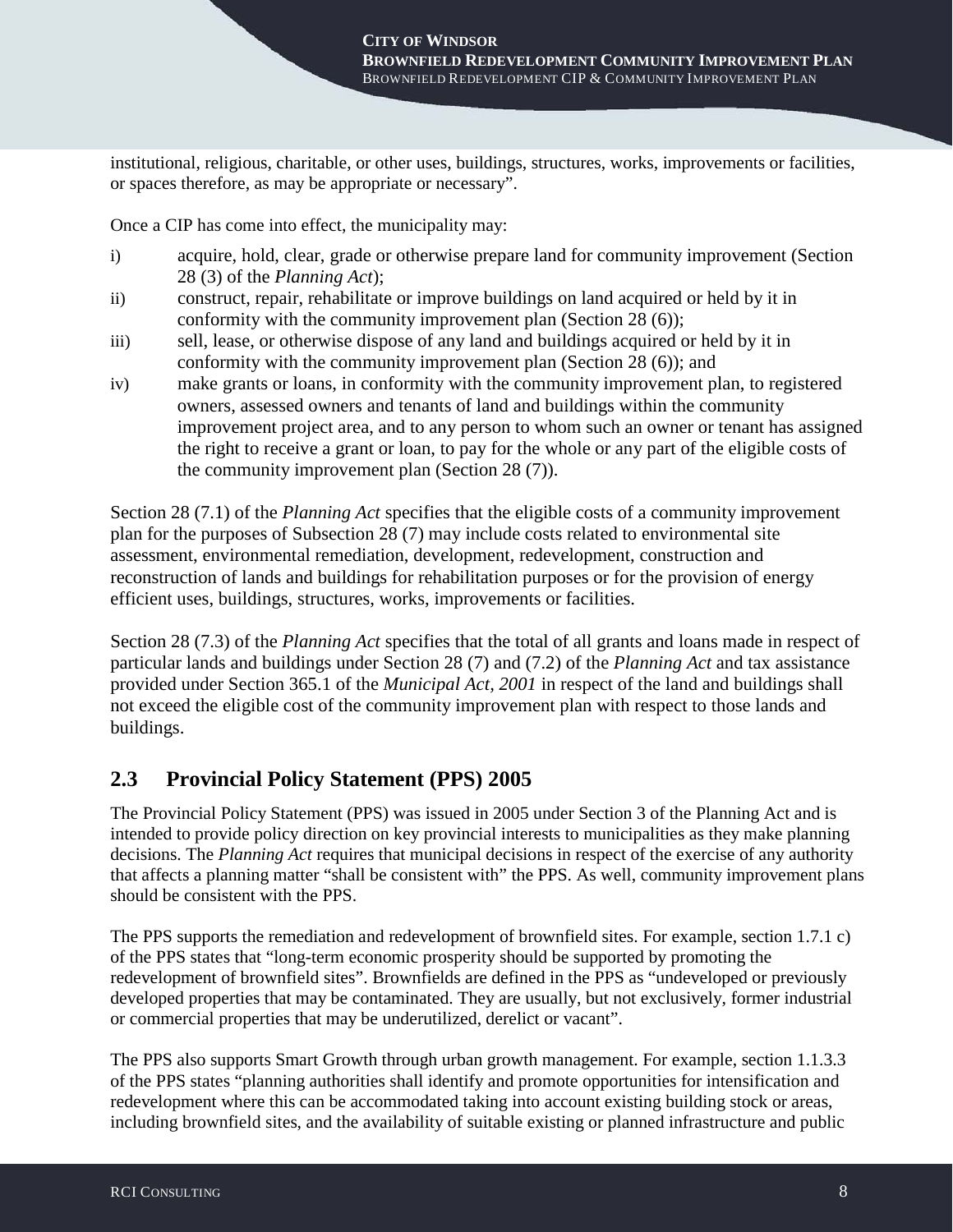service facilities required to accommodate projected needs". Therefore, the PPS supports brownfield redevelopment as a way to achieve the goal of promoting intensification and redevelopment. Other policies in the PPS (sections 1.1.1 a), 1.1.1 g) and 1.6.2) support the management of growth to achieve efficient development and land use patterns which sustain the financial well-being of the Province and municipalities over the long term. The redevelopment of brownfields has a role to play in this regard.

Finally, section 3.2.2 of the PPS states that "Contaminated sites shall be remediated as necessary prior to any activity on the site associated with the proposed use such that there will be no adverse effects (as defined in the EPA)." Therefore, there is support in provincial policy for municipal planning policies that ensures contaminated sites are properly remediated prior to being developed. This policy directs municipalities to make planning decisions that ensure identified contaminated sites are assessed and remediated to an appropriate level prior to use or reuse.

## **2.4 Community Strategic Plan**

The new Community Strategic Plan was officially adopted by Council in February of 2007. This Plan contains a vision, mission statement, pillars and objectives to guide Windsor's future. The Vision of Windsor is of a quality city full of history and potential, with a diverse culture, a durable economy and a healthy environment where citizens share a strong sense of belonging and a collective pride of place. Brownfield redevelopment certainly supports the particular focus of this Vision on a durable economy and a healthy environment.

The Community Strategic Plan is based on the following four pillars:

- i) Our Economy: Cultivated and Competitive;
- ii) Our Society: Diverse and Caring;
- iii) Our Environment: Clean and Efficient; and,
- iv) Our Government: Responsive and Responsible.

Several of the objectives under each of these pillars support the Brownfield Strategy and CIP. For example, one of the objectives under the Economy pillar is to:

• Grow Business – cultivate a positive and diverse economic environment for business growth.

The redevelopment of brownfield sites for new economic uses will help to create new business and job retention and creation opportunities. This in turn can result in increases in corporate and personal income and will help to strengthen the economy in Windsor.

Relevant objectives under the Society pillar include:

- Stay Safe ensure public safety and protection of residents, visitors and property.
- Protect Community Wellness make sure citizens can pursue a healthy lifestyle.
- Create Complete Neighbourhoods well integrated neighbourhoods with shopping, workplaces, and recreation.
- Honour Heritage preserve heritage structures that tell the story of the past.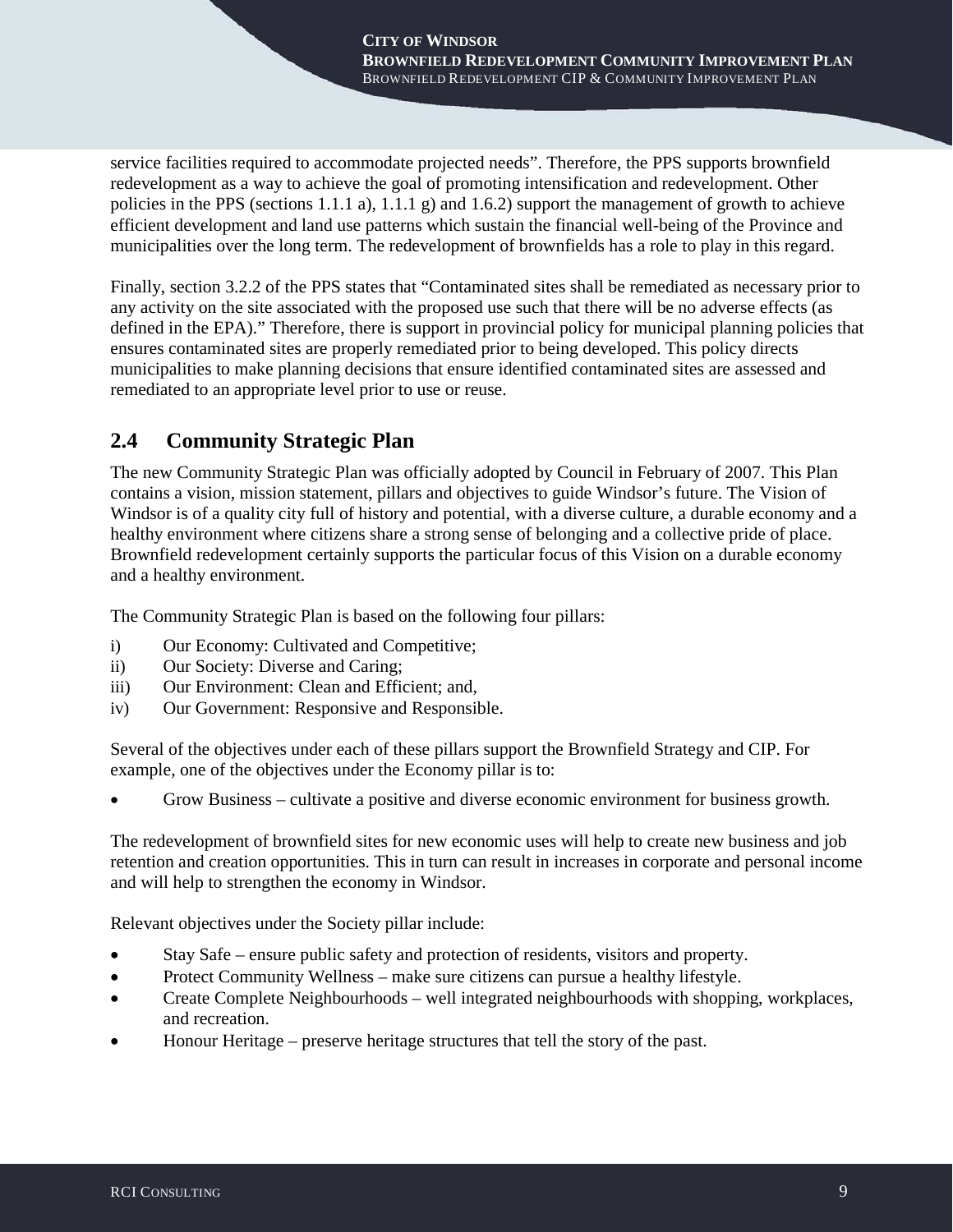The return of activity to vacant, abandoned and derelict brownfield sites through reuse or redevelopment of these sites helps to improve public safety. The remediation and redevelopment of brownfield sites will help to promote an environment that is cleaner, healthier and safer for residents of the city. Infill and intensification through the remediation, reuse and redevelopment of vacant, derelict and underutilized properties in residential neighbourhoods, commercial areas and employment areas will make these areas more livable for the people who reside and work there and will help to create more complete and integrated neighbourhoods that offer a wider range of living, working and shopping opportunities. The cleanup of brownfield sites that are also heritage properties and the brownfield redevelopment in and near heritage districts will contribute to creating a city that is even richer in heritage and more unique in identity.

Relevant objectives under the Environment pillar include:

- Improve our Environment– Preserve and enhance the natural environment and our urban green spaces.
- Develop responsibly develop land efficiently, attractively, and in ways that protect the environment.
- Conserve Energy be an energy efficient community.

The remediation of brownfield sites will result in an improved level of soil and groundwater quality which in turn will help to preserve and enhance the natural environment. Brownfield redevelopment utilizes existing infrastructure and therefore is an efficient form of development. Studies have shown that brownfield redevelopment is much more land efficient than greenfield development<sup>[8](#page-14-0)</sup> and therefore has the potential to reduce the amount of greenfield land consumed, thereby reducing urban sprawl and its associated negative impacts, including air and water pollution and the loss of prime agricultural land. By providing more live-work opportunities, brownfield redevelopment can also reduce commuting times, traffic congestion, air pollution, energy consumption and transportation  $costs<sup>9</sup>$  $costs<sup>9</sup>$  $costs<sup>9</sup>$ .

Relevant objectives under the Government pillar include:

- Improve Financial Success maintain and improve the City's financial health.
- Form Beneficial Partnerships develop innovative partnerships between the public, private and not-for-profit sectors.
- Encourage Public Engagement Engage citizens openly and frequently in decisions that affect their lives.

The redevelopment of brownfields will result in long-term increases in property assessment values and property tax revenues on properties that are currently underperforming. This will help to improve the City's financial health in the long term. By its very nature, brownfield redevelopment is innovative and has been found to encourage innovative partnerships between the public, private and not-for-profit sectors in many municipalities that have implemented initiatives to promote brownfield redevelopment. Finally, by developing and implementing a Brownfield Redevelopment Strategy and CIP, the City of Windsor can demonstrate that it is an innovative, responsible and responsive city.

<u>.</u>

<span id="page-14-0"></span><sup>8</sup> See Deason et. al, 2001.

<span id="page-14-1"></span><sup>9</sup> See Hara Associates, 2003.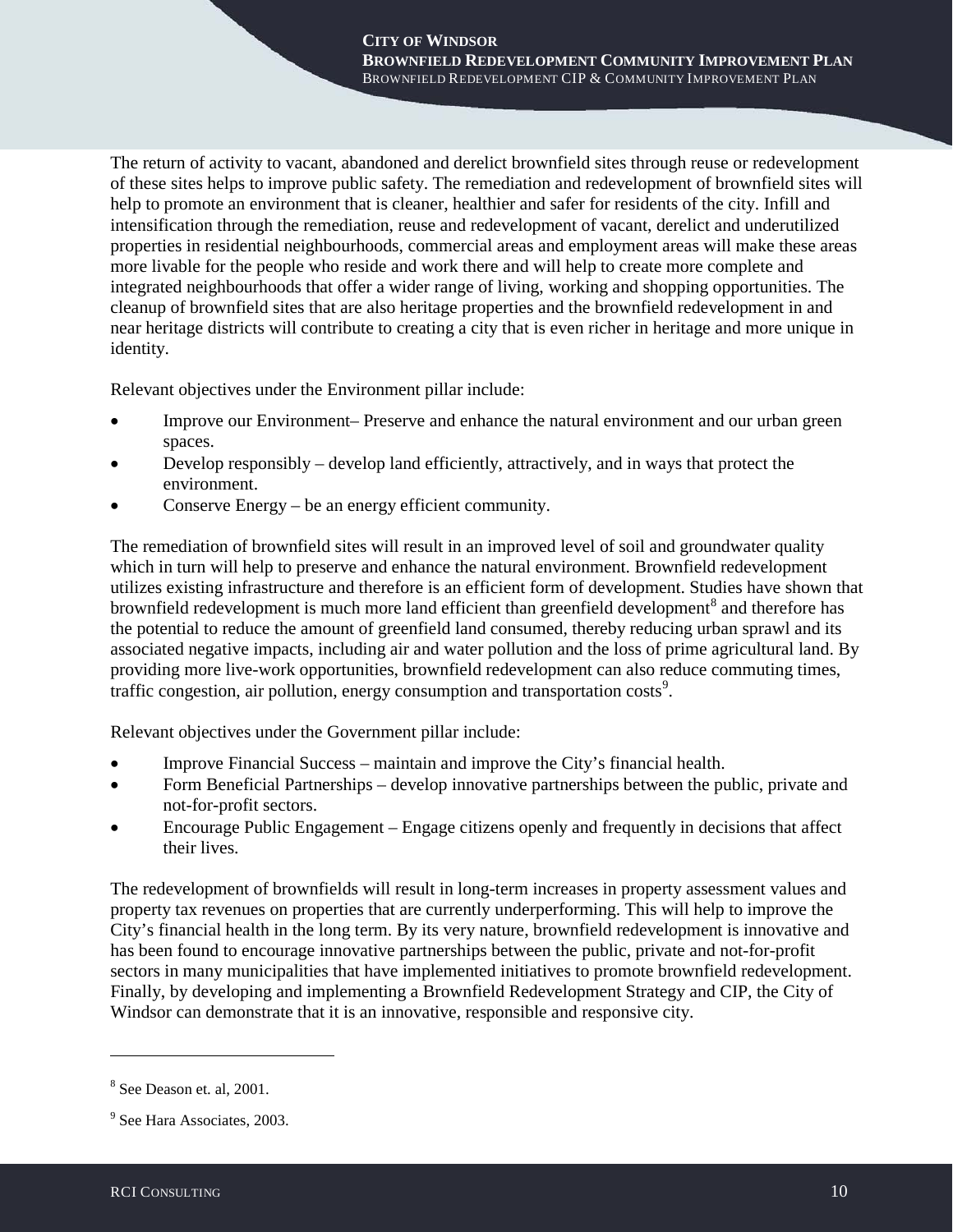## **2.5 Official Plan**

The current City of Windsor Official Plan was approved by City Council in 1999 and has been consolidated to November 2006. The City is currently in the process of reviewing and updating the Official Plan. In addition to the policies on community improvement contained in the Official Plan, numerous other policies in the Official Plan directly or indirectly support the redevelopment of brownfields. The key policies in the City of Windsor Official Plan that are relevant to the Brownfield Strategy and CIP are summarized below.

### **2.5.1 Growth Concept**

Section 3.3 of the Official Plan lays out the Growth Concept and focuses on accommodating projected growth through efficient land use management strategies. Policies in this section also stress the revitalization of areas in transition and directing compatible residential, commercial and employment growth to appropriate locations within existing and planned neighbourhoods to reduce development and infrastructure costs and provide opportunities to live, work and shop in close proximity.

### **2.5.2 Potentially Contaminated Sites**

Section 5.4.8 of the Official Plan contains a fairly comprehensive policy on potentially contaminated sites. This policy is based on the Ministry of Environment (MOE) Guideline for Use at Contaminated Sites (1996). This policy seeks to ensure that potentially contaminated sites have been made environmentally suitable for development that is proposed on these sites. The policies in Section 5.4.8 require that at the time of submission of a development application on a potentially contaminated site, the proponent must demonstrate that the site is environmentally suitable for the proposed use via submission by a qualified person of a statement verifying that the site requires no further environmental site assessment or that the site is suitable for the proposed development. Section 5.4.8 relies on the statement from the qualified person and gives the municipality the right to conduct a peer review of any environmental site assessment submitted in support of a planning application, with said peer review(s) to be paid for by the applicant.

A more detailed review of the Potentially Contaminated Sites Policies in the Official Plan and recommended revisions to these policies are included in the Planning Policies Report (February 2009).

#### **2.5.3 Land Use and Physical Services**

Several of the policies in the Land Use section of the Official Plan indirectly support brownfield redevelopment. For example, Policy 6.3.1.2 supports compact neighbourhoods while Policy 6.3.1.3 promotes residential redevelopment, infill and intensification initiatives. Policies 6.3.1.7 and 6.4.1.7 seek to ensure a sufficient 20 year land supply for residential and employment purposes.

Policy 6.4.2.6 directly references and supports brownfield redevelopment. This policy states "Council shall encourage the redevelopment of contaminated industrial or business park sites in accordance with Section 5.4.8 of the Environment chapter of this Plan.

The goals, objectives and policies in Section 7 (Infrastructure) of the Official Plan support optimal use of existing infrastructure and physical services.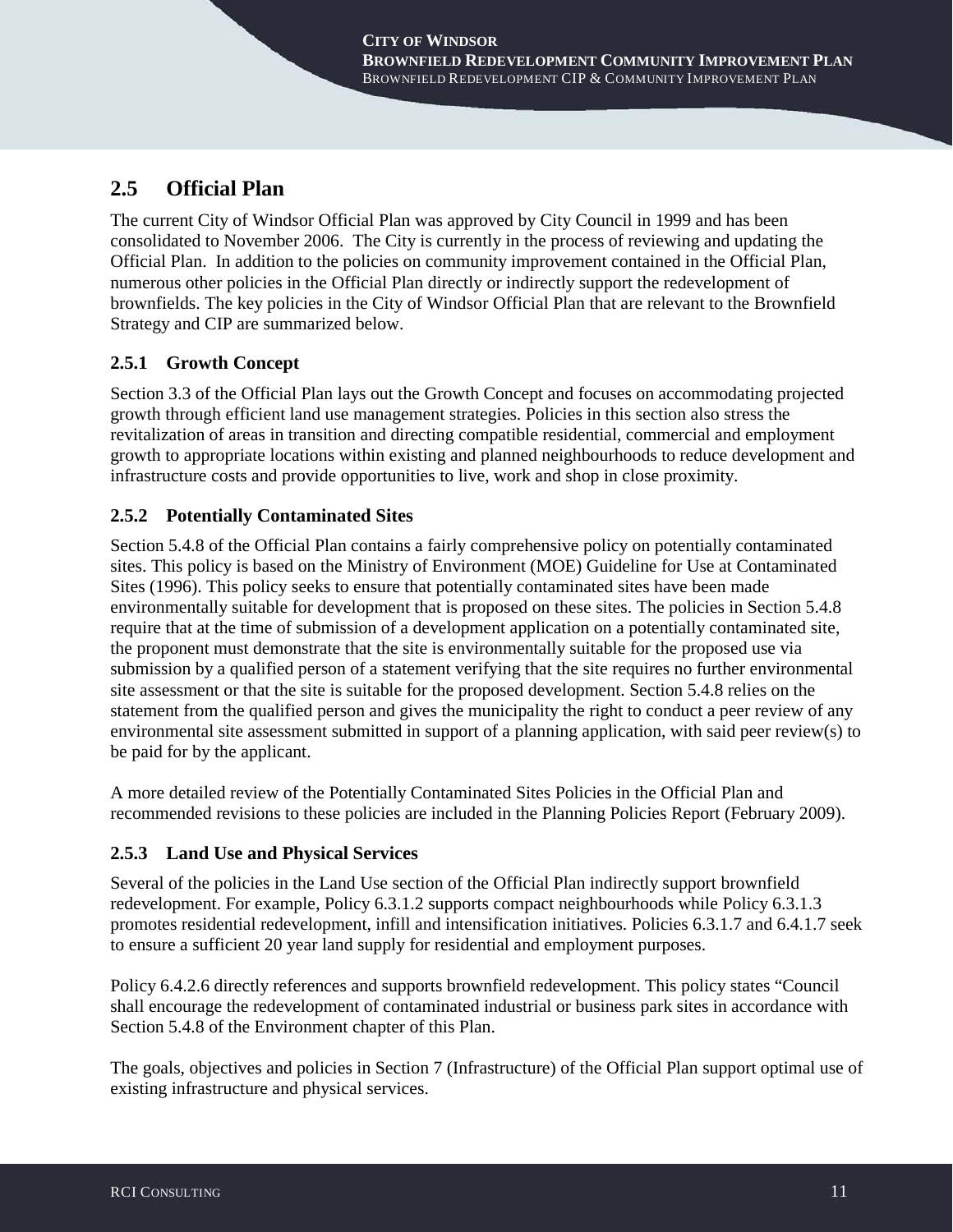#### **2.5.4 Community Improvement**

Section 11.8 of the Official Plan contains the policies on Community Improvement. While not specifically referencing brownfields or contaminated sites, the objectives of the Community Improvement section of the Official Plan support:

- the revitalization of areas in decline or transition from one land use to another;
- standards for building and property maintenance;
- the strengthening of residential, employment, commercial and mixed use areas;
- the revitalization and strengthening of neighbourhoods; and,
- the provision of energy efficient uses, buildings, works, improvements and facilities.

While not specifically referencing contaminated sites or brownfields as a rationale, Section 11.8.2.2 allows the City to designate community improvement project areas for a number of reasons that would apply to brownfields such as:

- a) declining areas where there are a number of vacant, underutilized, derelict or obsolete properties;
- b) areas in land use conflict as a result of incompatible uses;
- c) areas that have the potential to be new employment areas.

Section 11.8.2.3 outlines the contents of a community improvement plan and requires that a CIP demonstrate that its goals are in keeping with the strategic direction and general goals and objectives of the Official Plan and provincial legislation, policies and guidelines. Section 11.8.2.3 also authorizes the City to include provisions in the CIP for:

- the revitalization of land and buildings;
- acquisition, sale or lease of lands or buildings acquired by the Municipality to facilitate community improvement;
- establishment and/or distribution of grants or loans for the purpose of revitalizing the area;
- other such matters as may be appropriate for the Community Improvement Project Area; and,
- affordable housing.

The full text of the Community Improvement policies in the City of Windsor Official Plan are contained in Appendix A. The Community Improvement policies in the current Official Plan provide adequate support and direction for preparation of this CIP. A more detailed review and recommended revisions to further update the Community Improvement Policies in the Official Plan are included in the Planning Policies Report (February 2009).

### **2.6 Brownfields Discussion Paper**

In April of 2005, the City of Windsor Planning Department, Planning Policy Section, completed a Brownfields Discussion Paper in response to questions from Council regarding the identification and redevelopment of brownfield properties. This paper was the first step in the City's process of preparing a Brownfield Redevelopment Strategy and CIP.

The Brownfields Discussion Paper focused on the:

- a) Ontario legislative and policy regime;
- b) Benefits of brownfield redevelopment;
- c) Liability, financial and administrative impediments to brownfield redevelopment;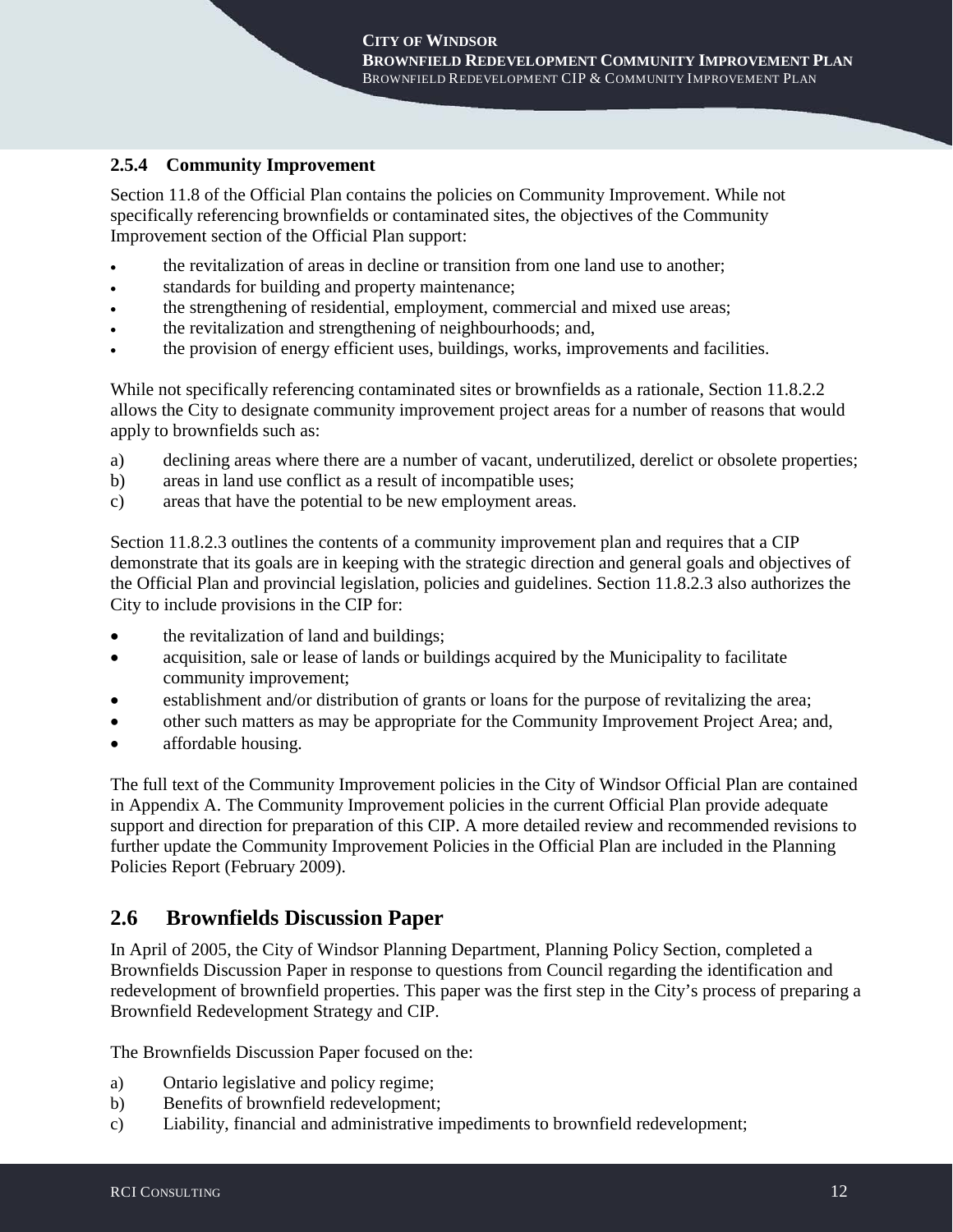- d) Available provincial and federal funding for brownfield redevelopment studies and environmental remediation; and,
- e) Best practices employed by other municipalities to encourage and facilitate brownfield redevelopment.

The Brownfields Discussion Paper concluded by recommending that the City of Windsor take the necessary steps to develop a Strategy for the remediation and redevelopment of brownfield lands.

## **2.7 Brownfield Redevelopment Strategy Report to Council**

In October of 2005, City Council approved a report (Number 11584) which authorized the preparation of a Brownfield Redevelopment Strategy. The report identified five major components or phases of the Brownfield Redevelopment Strategy as follows:

- i) Community Awareness and Readiness;
- ii) Evaluation and Strategy (Study);
- iii) Planning;
- iv) Implementation; and,
- v) Management and Monitoring.

A Brownfield Symposium was held in December of 2005 to raise awareness of brownfield redevelopment and explore the various strategies and actions available to the City to promote brownfield redevelopment through a Brownfield Redevelopment Strategy and CIP. A written summary of the symposium was presented to Council in January of 2006.

### **2.8 Environmental Master Plan**

The City's Environmental Master Plan sets out a series of potential actions for the municipality to take, over the short- and long-term, to improve the City's environment. It provides a framework for decision making as it relates to the environment, and is intended to be implemented in part through the City's planning policy documents.

The Environmental Master Plan indicates that Windsor has a number of brownfields, and suggests through Goal C of the Plan, "To protect and enhance the City's Greenway System", that rehabilitation and naturalization of derelict and underutilized lands should be undertaken to expand the Greenway System. Specifically, the Plan notes that support should be given to the City's Brownfield Redevelopment Strategy and that consideration be given to the inclusion of rehabilitated brownfield lands in the Greenway System.

### **2.9 Walker Road North Corridor Study**

A land use study was undertaken in 2003 for lands on and adjacent to Walker Road between Riverside Drive and Windsor Street as part of the Walker Road North Corridor Study. Walker Road is an historic industrial corridor that is located in close proximity to the Walkerville residential neighbourhood and includes heritage features as well as a number of potential brownfield redevelopment sites.

The purpose of the Walker Road North Corridor Study was to determine if the land use policy and zoning regime in place in this area was supportive of and provided opportunity for the redevelopment of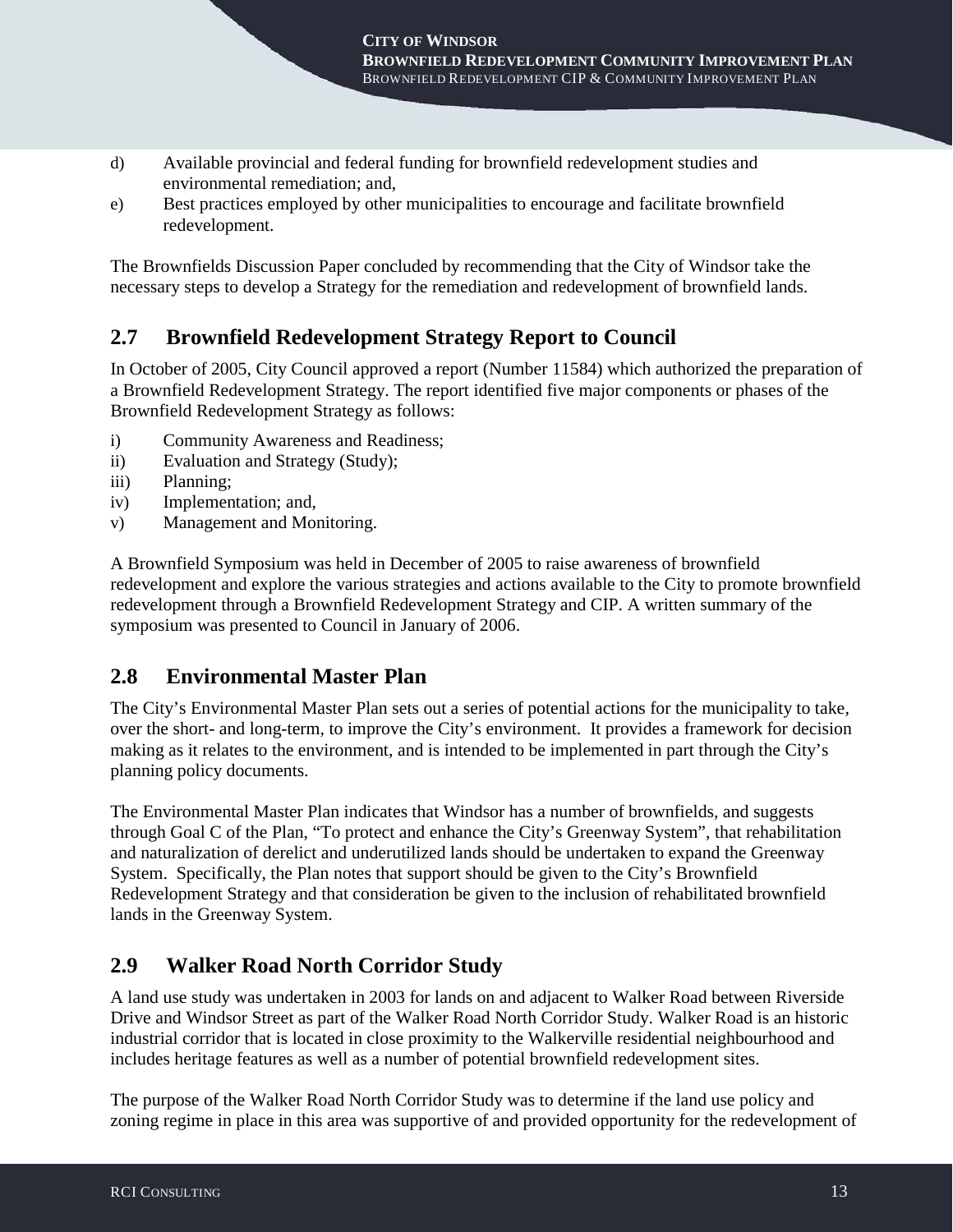the vacant and underutilized lands along Walker Road. The study concluded that in order to stimulate redevelopment of underutilized and vacant properties, lands in the study area should be redesignated to 'Mixed Use', 'Commercial Corridor' and 'Business Park'. The recommended 'Mixed Use' designation permits a mix of residential and non-residential uses and promotes the clustering of uses in a compact built form. The recommended 'Commercial Corridor' reflects existing commercial activities, while the recommended 'Business Park' designation incorporates the recent expansion of office uses in the area, and promotes the continued use of Walker Road for employment purposes.

In order to implement these land use changes, the study also recognized the need to rationalize zoning for the redesignated lands in the study area through a zoning by-law amendment. Further, the study recommended that the zoning strategy address urban design and development standards including, but not limited to, separation distances, buffering and screening, building entrance orientation to assist in preserving and enhancing the existing heritage built form. The study also recommended the reinstatement of 'Heritage Zoning' in the area to require the adaptive reuse of existing heritage structures. The Study also recommends that site plan control, typically only applied to commercial, industrial, institutional and multi-unit residential developments, be applied to portions of the study area. The study also recommended that Environmental Site Assessments be required to accompany planning application for properties known or suspected to be contaminated.

## **2.10 Housing Analysis and Recommended Strategies Report**

The purpose of the Housing Analysis and Recommended Strategies Report, prepared in 2004, was to prepare an Affordable Housing Strategy for Windsor and Essex County. The Housing Strategy contains a number of recommendations for increasing the supply of affordable housing including the following recommendations which relate directly to brownfield redevelopment:

- a) That the City of Windsor and Essex County local municipalities consider affordable housing development on brownfield sites; and,
- b) That the City of Windsor and Essex County actively promote the provision of infill housing in designated areas.

### **2.11 Existing Community Improvement Plans**

Four (4) community improvement plans (CIPs) have been adopted and approved for various parts of the municipality. These CIPs include the:

- Glengarry Marentette CIP;
- Little River Acres CIP;
- City Centre West CIP; and,
- Ford Powerhouse CIP

The City of Windsor also adopted the Olde Sandwich Towne Community CIP, but this CIP has been appealed to the Ontario Municipal Board. The purpose, goals and objectives, community improvement project area, and incentive programs applicable to each of the above noted CIPs was reviewed. This review determined that the goals of this Brownfield Redevelopment CIP are complementary to the goals of the existing CIPs in the City of Windsor. Furthermore, the incentive programs and municipal leadership strategy in this Brownfield Redevelopment CIP are complementary with the incentive programs in existing CIPs.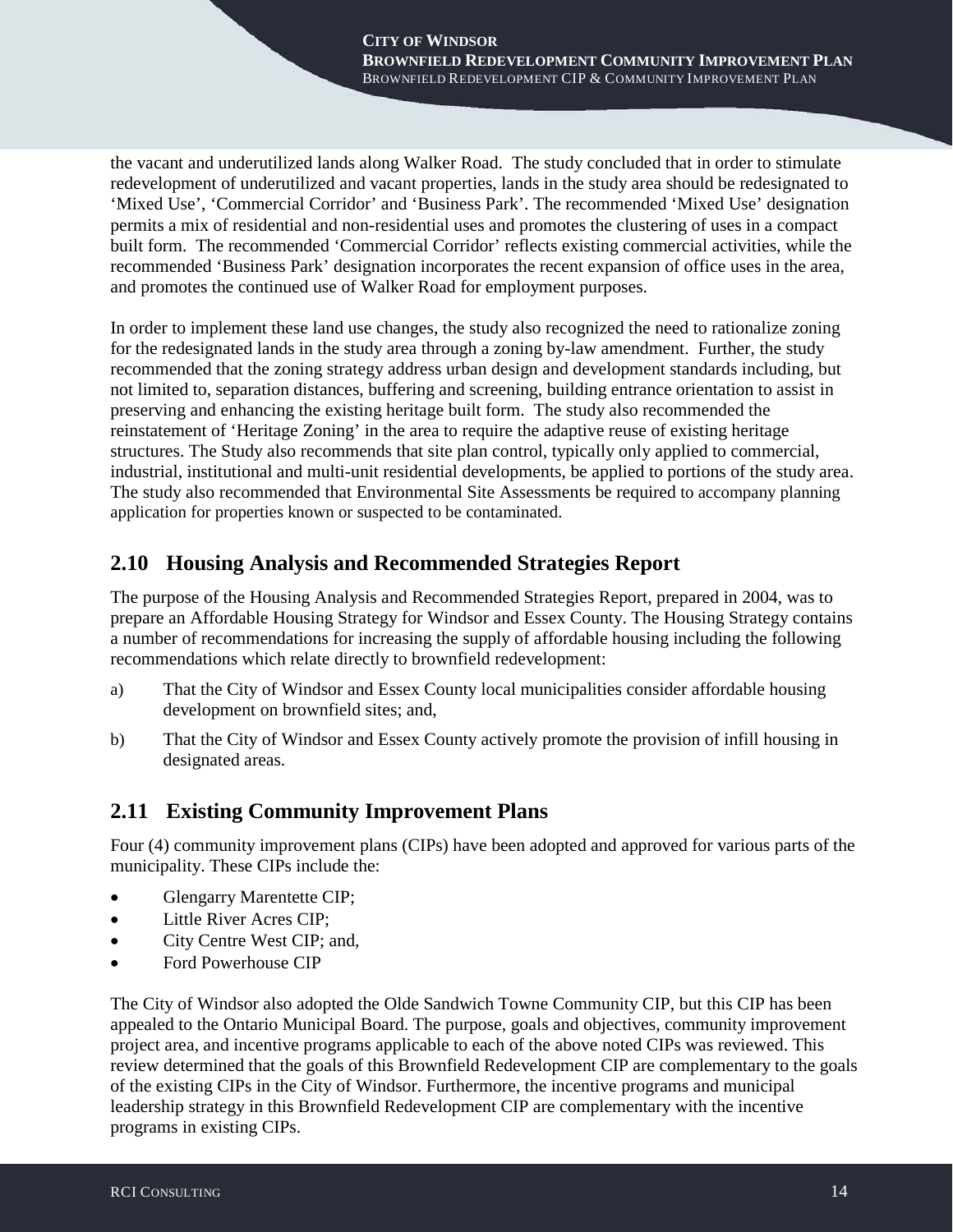## **2.12 National Roundtable on the Environment and the Economy (NRTEE) National Brownfield Redevelopment Strategy**

In 2003, the National Round Table on the Environment and the Economy (NRTEE) released a report entitled "Cleaning Up the Past, Building for the Future, A National Brownfield Redevelopment Strategy for Canada". This report was based on significant research into the impediments to and benefits of brownfield redevelopment, as well as input from a wide range of key stakeholders from all three levels of government, the development community, financial institutions, legal, real estate and environmental industry professionals. This Strategy identified the following "market failures" as the most significant impediments to brownfield redevelopment:

- lack of access to capital
- regulatory liability risk
- civil liability risk
- limited access to insurance protection
- regulatory delays
- stigma and risk perception
- lack of awareness among key public and private sector groups.

To address these impediments, the National Brownfield Redevelopment Strategy proposes actions under three strategic directions for transforming brownfields into vibrant centres of community life. These are:

- 1) Applying Strategic Public Investments to Address Upfront Costs. This includes all three levels of government providing financial incentives in the form of grants and loans to promote brownfield redevelopment and removing liens and tax arrears on qualifying brownfield sites.
- 2) Establishing an Effective Public Policy Regime for Environmental Liability and Risk Management. This includes all three levels of government providing streamlined approval process for brownfields redevelopment, including termination of liability and effective site-specific assessment and approvals regimes.
- 3) Building Capacity for and Community Awareness of Brownfield Redevelopment. This includes improving the capacity at all levels of government to undertake brownfield redevelopment projects, promoting the use of innovative environmental remediation technologies and processes, and raising awareness of the benefits of brownfield redevelopment.

With these strategic directions, the NRTEE Strategy provides strong support for the preparation and implementation of a Brownfield Redevelopment CIP in Windsor. The impediments to brownfield redevelopment and the strategic directions and recommended actions identified in the NRTEE Strategy were used (where applicable) along with best practices in other municipalities and input from key stakeholders in the City of Windsor to help guide preparation of the City's Brownfield Redevelopment CIP.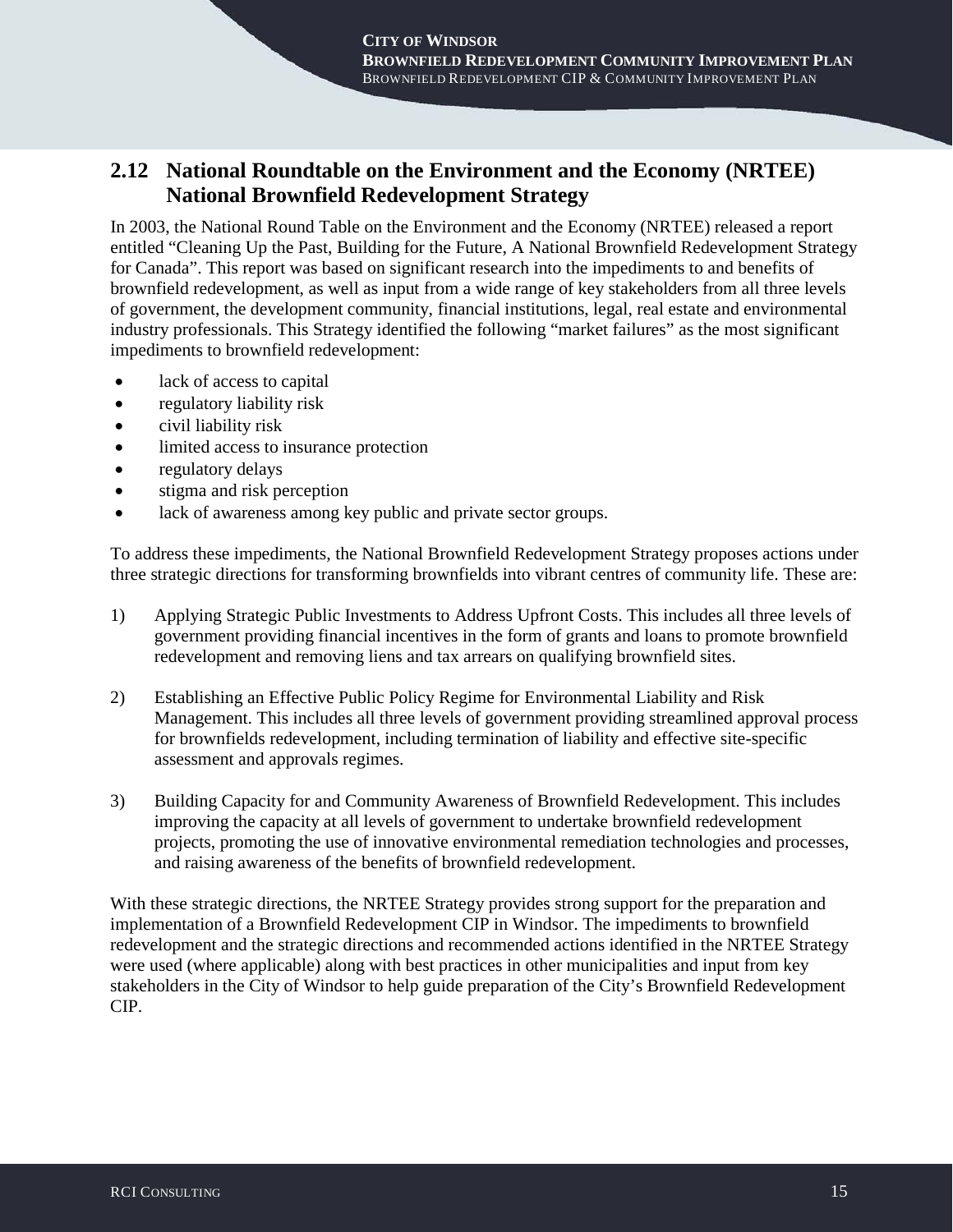## **2.13 Federation of Canadian Municipalities (FCM) Green Municipal Funds**

Funding for brownfield feasibility studies and remediation projects is available from the federal government through the Federation of Canadian Municipalities (FCM) Green Municipal Funds. The Green Municipal Fund (GMF) provides grants to support feasibility studies, i.e., studies that assess the technical, environmental and/or economic feasibility of innovative municipal or municipally sponsored projects. The City of Windsor was successful in obtaining a GMF grant to prepare its Brownfield Redevelopment Strategy and CIP.

The Green Municipal Investment Fund (GMIF) is a \$200 million permanent revolving fund that supports the implementation of innovative environmental infrastructure projects by way of low interest loans and grants. The Green Municipal Funds were augmented several years ago with \$300 million through the Federal budget, with \$150 million earmarked to provide loans to assist communities with the cleanup and redevelopment of brownfields. The preparation and implementation this Brownfield Redevelopment CIP will help the City of Windsor to put in place the policy, financial and administrative framework to leverage FCM funding to help the City achieve its brownfield redevelopment and growth management goals.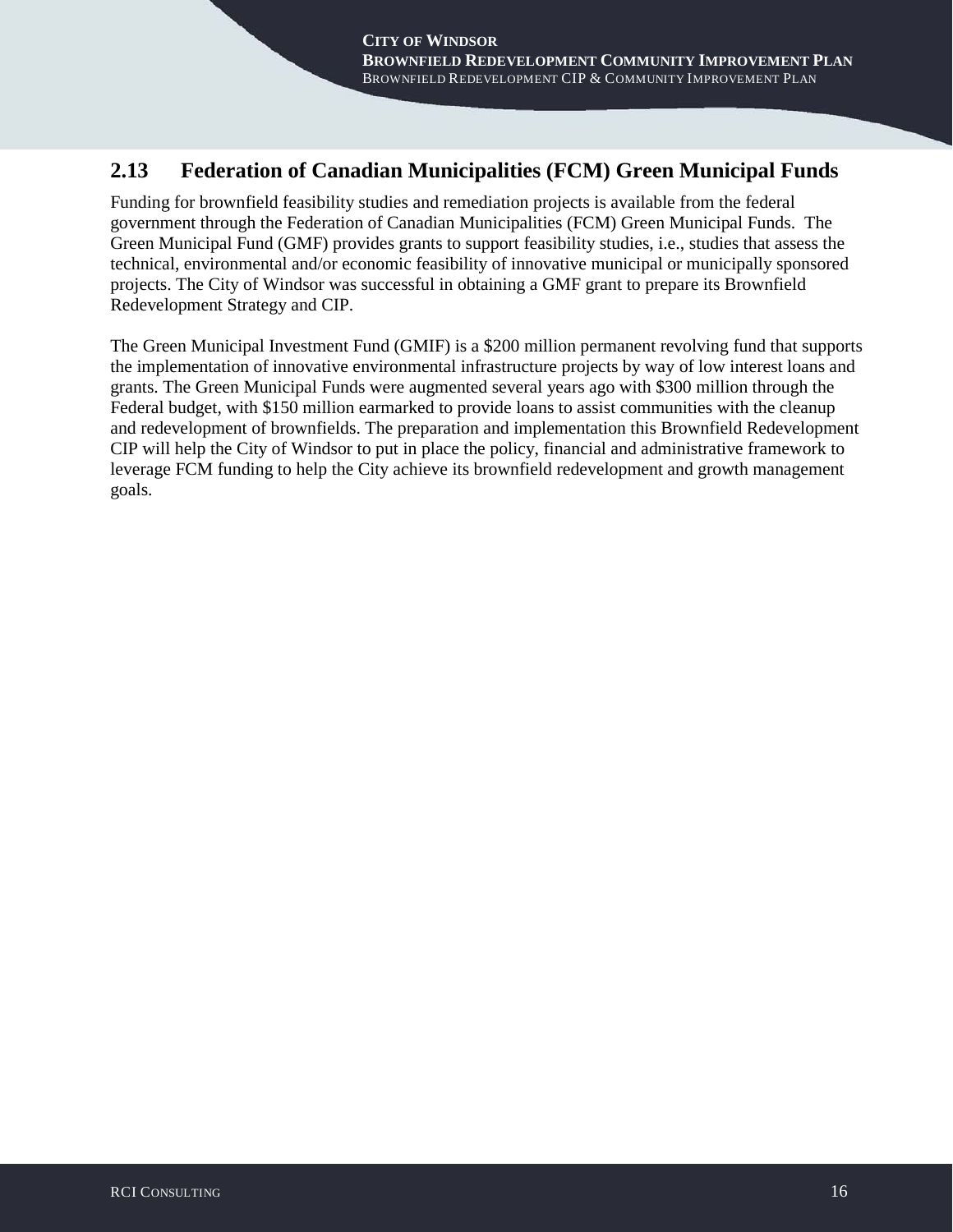## **3.0 CRITICAL NEEDS ANALYSIS**

## **3.1 Methodology**

In order to achieve the brownfield redevelopment goals of the CIP, the key impediments to and opportunities for brownfield redevelopment in Windsor had to be identified before appropriate financial incentive programs and a complementary municipal leadership strategy could be developed. Therefore, a critical needs analysis was conducted to determine the key impediments to brownfield redevelopment in Windsor. The first step in this analysis was a thorough review of background information. This included a review of:

- i) City and provincial policies relating to brownfield redevelopment;
- ii) the implications of brownfield related legislation and regulations for the City of Windsor; and,
- iii) best practices used to promote brownfield redevelopment in nine Ontario municipalities and a few leading U.S. municipalities.

This review of background information is contained in the City of Windsor Brownfield Redevelopment Strategy and CIP Brownfields Background Report (August 2008). This report establishes the parameters of possible program policy responses to local impediments to brownfield redevelopment. Section 7.3 of the Background Report also contains a series of principles used to guide preparation of the planning policies contained in the Planning Policies Report and the municipal incentive programs and actions contained in this Brownfield Redevelopment CIP.

A public meeting was held on May 22, 2008 at Windsor City Hall to introduce the Brownfield Redevelopment Strategy and CIP project to the public, Council and key stakeholders. Approximately 20 people were in attendance excluding staff and the consulting team. Of relevance to the potential incentive programs, one organization expressed support for the proposed geographic approach to brownfield redevelopment in Windsor that recommends the entire urban area be designated as the Community Improvement Project Area for the Brownfield CIP. Another organization identified opportunities to utilize cleaned up brownfield sites for affordable housing and/or open space in the Drouillard Road, St. Luke and Walker Road corridor. This organization also stressed the need for inclusion of incentives and marketing in the CIP to make the plan effective.

In August of 2008, invitations to interviews with the consultant were sent to approximately ten key stakeholders representing various sectors of the brownfield redevelopment industry, including property owners, developers, real estate, and environmental consulting professionals. A questionnaire with questions on the impediments to brownfield redevelopment in Windsor and the types of improvements that could be made to address these impediments was also sent to these key stakeholder representatives and formed the basis of the face-to-face and telephone interviews that were held with four key stakeholders between August 20 and August 28, 2008.

Representatives from the various sectors involved in brownfield redevelopment as well as the Windsor Essex Regional Chamber of Commerce and the Windsor Essex County Environment Committee (WECEC) were also invited to attend a workshop on brownfield redevelopment that was held on August 21, 2008. Those key stakeholders who attended the meeting provided their perspectives on the impediments to brownfield redevelopment in Windsor.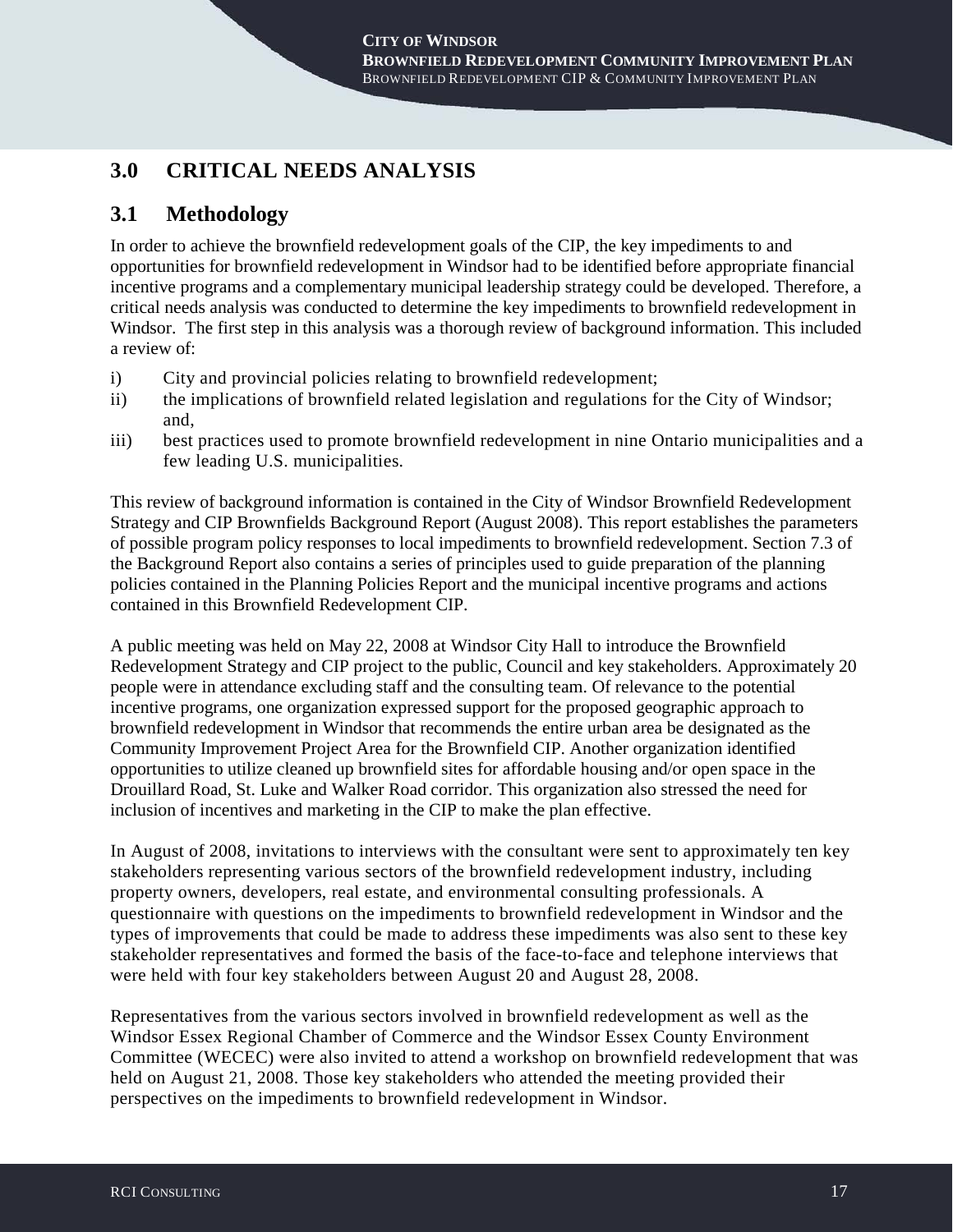## **3.2 Key Impediments**

In determining the key impediments to brownfield redevelopment in Windsor described below, the input obtained from the first public meeting, key stakeholder interviews and the workshop was augmented by the information contained in the Brownfields Background Report. Furthermore, members of the consulting team conducted site visits to the 89 sites identified in the ROI. Notes regarding site condition, characteristics, and neighbouring land uses were made and photos of each site taken during these site visits.

Based on the critical needs analysis, the following key impediments to brownfield redevelopment in Windsor were identified.

- 1) Current weak real estate market in Windsor due to lack of population and economic growth coupled with the availability of ample greenfield sites both within the city limits and in areas outside of Windsor in Southwestern Ontario equates to less demand for redevelopment of brownfield sites;
- 2) Inability for developers to transfer long term civil liability;<br>3) Overall quality of environmental site assessment work done
- 3) Overall quality of environmental site assessment work done in Windsor may not be at the same level as that being done in the Greater Toronto Area and even other municipalities such as Hamilton;
- 4) The City's requirements with respect to records of site condition (RSC) as part of the planning approvals process are not always clear;
- 5) Lack of funding and financing of the upfront costs of brownfield redevelopment, including environmental assessment and remediation;
- 6) Difficulty determining reuse/rehabilitation/retrofit/redevelopment options for existing buildings and properties (often related to land use compatibility issues);
- 7) Lack of developer awareness of brownfield redevelopment opportunities, experience with and education on brownfield redevelopment;
- 8) City staff need to be more aware and better educated on newer approaches to site rehabilitation such as risk assessment and innovative remedial technologies;
- 9) Lack of public education and awareness around brownfield redevelopment;
- 10) Lack of a marketing strategy to make the business community aware of brownfield redevelopment opportunities and the benefits of the Brownfield CIP;
- 11) Lack of information on the location of brownfields and brownfield opportunities in Windsor, i.e., an inventory; and,
- 12) The planning approvals process, and especially the site plan process in Windsor, while generally an efficient and timely process, can be cumbersome and could be further streamlined.<sup>[10](#page-22-0)</sup>

In terms of the priority of the key impediments above, the lack of awareness around brownfield redevelopment and redevelopment opportunities was mentioned by numerous stakeholders as a key impediment. The following costs were also mentioned several times as key impediments to brownfield redevelopment in Windsor:

• the upfront costs of brownfield redevelopment such as environmental studies and environmental remediation;

-

<span id="page-22-0"></span> $10$  N.B. The site plan process is currently under review by the City with the intention of further streamlining the process.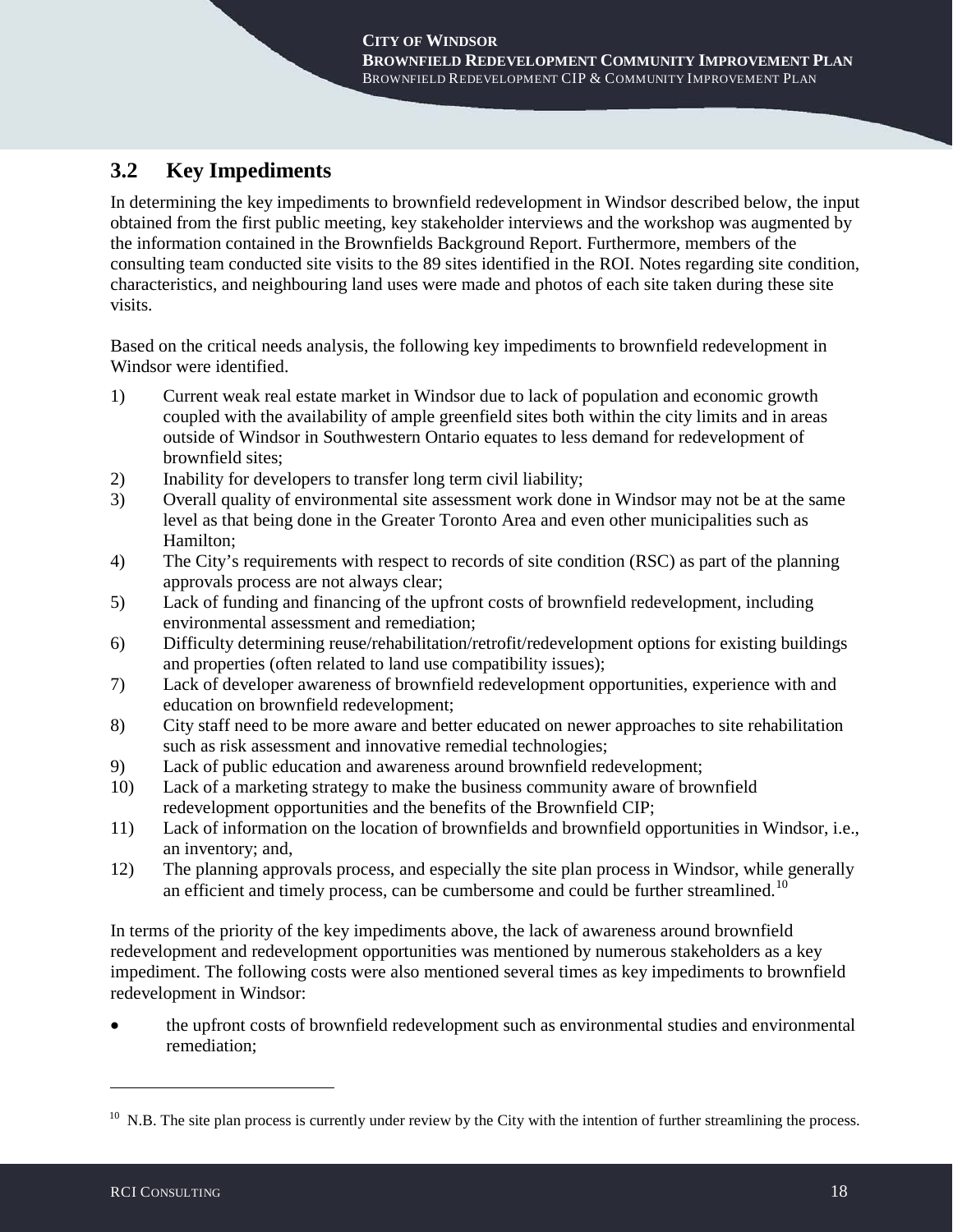- the additional costs of determining the feasibility of reusing/redeveloping a building on a brownfield site or developing new uses on a vacant brownfield site; and,
- the costs of building rehabilitation and building demolition to allow developers the flexibility to address various types of obsolete buildings on brownfield sites in Windsor through adaptive reuse or demolition and redevelopment.

Consequently, the Brownfield Redevelopment Strategy was designed to directly address as many of the impediments listed above as possible through the:

- a) Recommendations contained in the Planning Policies Report (March 2009);<br>b) The vast array of information contained in the Priority Redevelopment Sites
- b) The vast array of information contained in the Priority Redevelopment Sites and Areas Report (September 2009);
- c) Inclusion of custom designed municipal incentive programs in this CIP;
- d) Inclusion of a municipal leadership strategy for brownfields in this CIP; and,
- e) Inclusion of a proactive marketing strategy designed to address the information, education and marketing issues identified above in this CIP.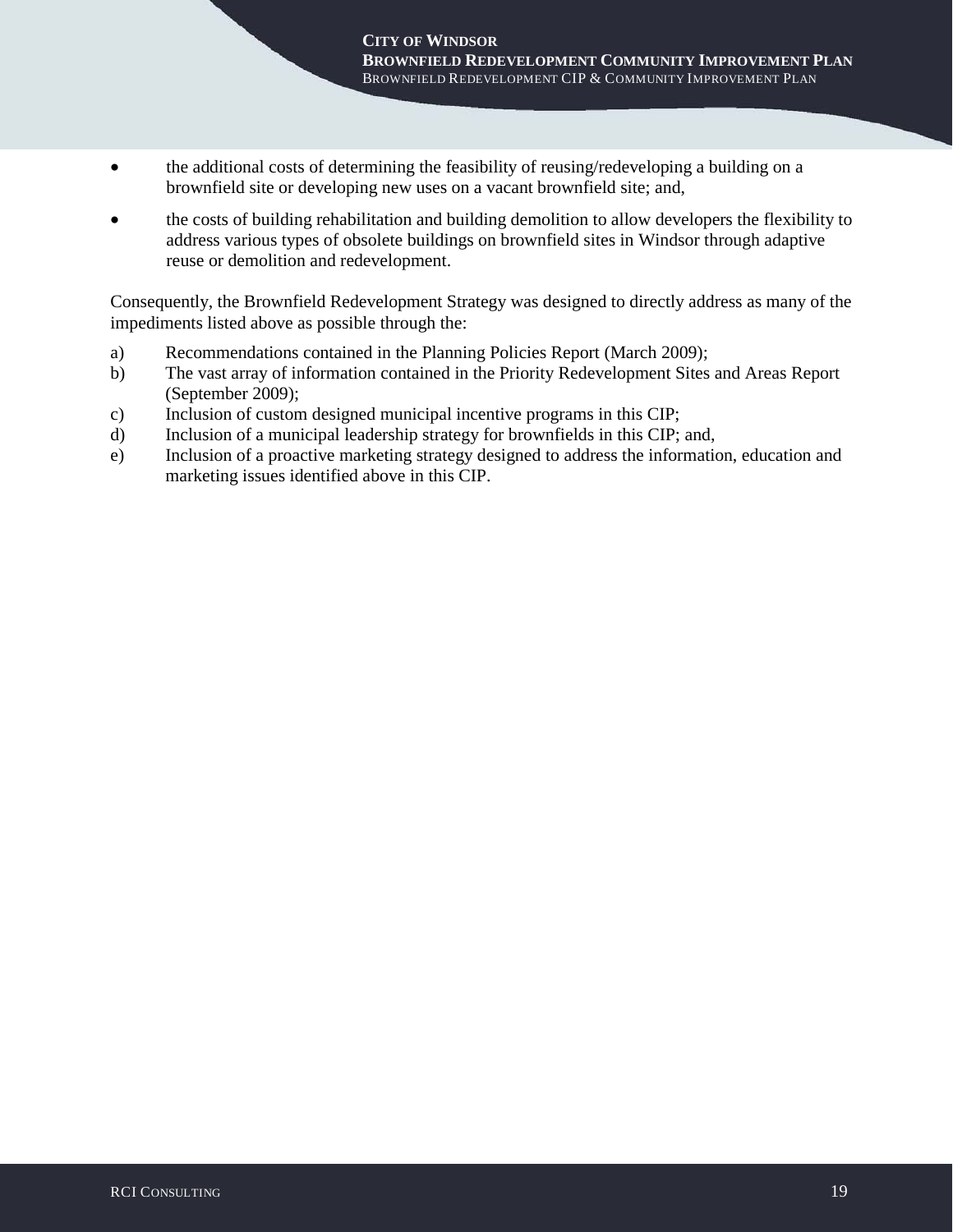### **4.0 RECOMMENDED COMMUNITY IMPROVEMENT PROJECT AREA**

The choice of a community improvement project area for a Brownfield Redevelopment CIP depends on the location of brownfield sites in a municipality, which in turn depends in part on the historic industrialization and growth pattern of the municipality. This section of the report examines the geographic distribution of potential brownfield properties and areas in the City of Windsor. Based on the results of this analysis, a community improvement project area for the Brownfield Redevelopment CIP is recommended.

An inventory of 137 potential redevelopment properties was identified by the City of Windsor and these properties are shown on the map in Appendix A of the Priority Redevelopment Sites and Areas Report (September 2009). All 137 properties in the Redevelopment Opportunities Inventory (ROI) are located within the urban area. Most of these properties include non-operating and some operating heavy industrial and commercial uses. There are also a number of institutional uses and vacant lands. Many of the properties including those with buildings, are underutilized. In total, the 137 properties comprise approximately 226 ha (559 acres) with properties ranging in size from 0.017 ha (0.043 acres) to 64.4 ha (159.1 acres). The average property size is 1.65 ha (4.08 acres) with 11 of the 137 properties being over 4 ha (10 acres) in size.

The properties are located from the west end to the east end of the urban area. Most (over 70% of the properties) are concentrated in one of four clusters. At the west end, there are approximately 11 properties located in the port waterfront area in Olde Sandwich Towne. A second large cluster containing approximately 32 identified sites is located in the Walker Road area. This linear cluster extends from north of Tecumseh Road to Riverside Drive. A third cluster containing approximately 33 properties is located east of the Walker Road cluster and is centered just to the east of the former Ford foundry. This cluster is located between South National Street and the rail line to the north, Drouillard Street to the west and Seminole Street to the south. Finally, a fourth cluster containing approximately 21 properties is located in the east end of the city on the east and west sides of Lauzon Road at South National Street close to the City's new arena.

While 97 of the 137 or 71% of the identified properties are located in the four clusters, there are also a number of vacant or underutilized industrial, commercial or even institutional properties spread around in other parts of the city. This includes:

- the former Grace Hospital at the corner of University Avenue West and Crawford Avenue and several other properties near the hospital;
- industrial lands near Central Avenue and Plymouth Drive; and,
- industrial lands southwest of the airport.

Finally, there are a number of stand-alone sites spread throughout the central and western parts of the city. While most brownfields tend to occur in areas of former industrial use, certain uses such as waste disposal sites, gasoline and service stations, dry cleaners, printers, and some manufacturing uses are historically pervasive and occurred in locations throughout municipalities. We certainly expect this to be the case in the City of Windsor and anticipate that there are a number of properties that are or were in these types of uses across the urban area of Windsor.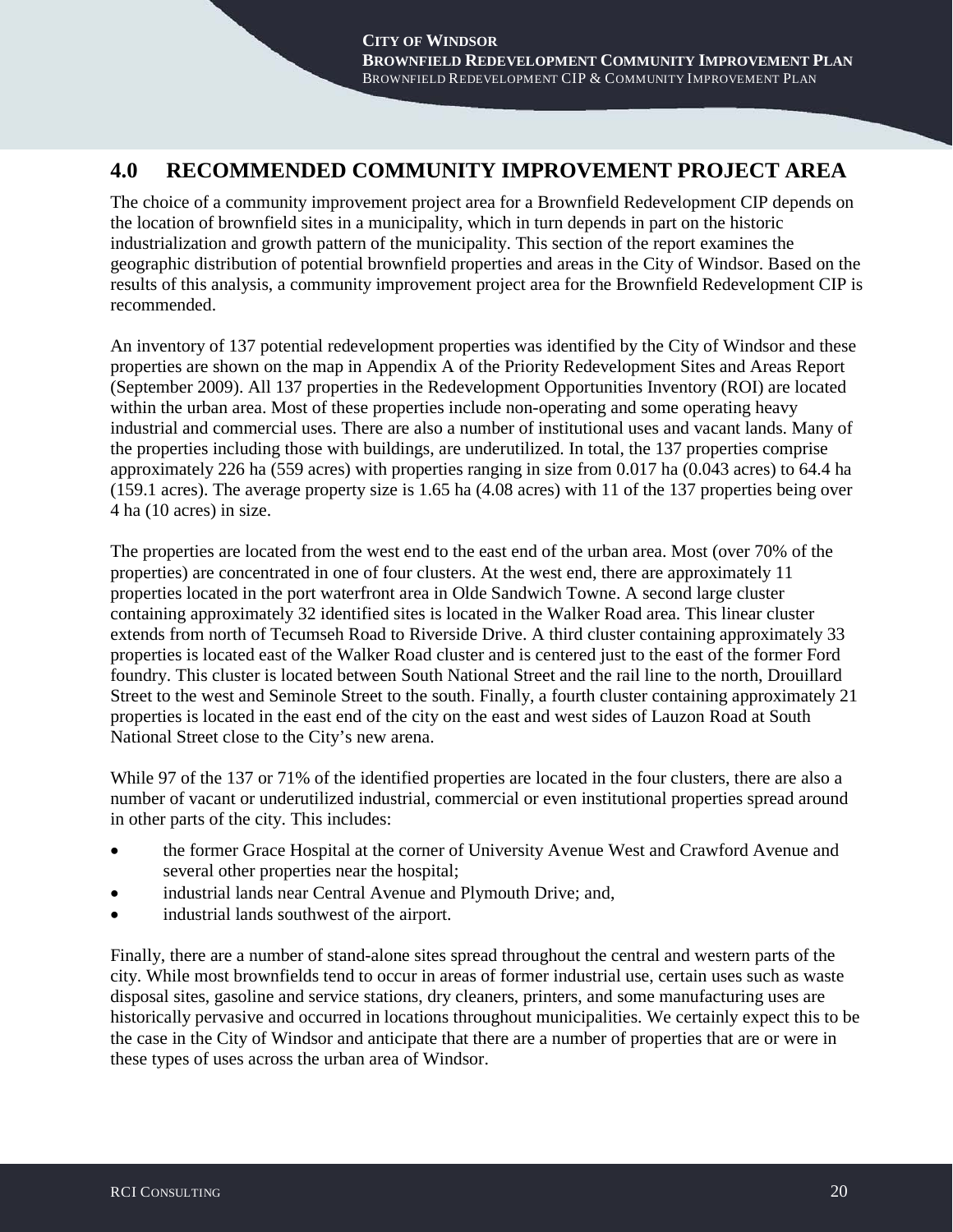The prevailing trend in leading municipalities who have recently prepared comprehensive Brownfields CIPs is to designate the entire municipality, or at least the entire urban area, as a community improvement project area when brownfields are spread across the urban area or the entire municipality. Based on the location of potential brownfield redevelopment opportunities in the City of Windsor, it is recommended that the entire urban area of the City of Windsor, as amended from time to time, be designated as the Community Improvement Project Area for the Brownfield CIP.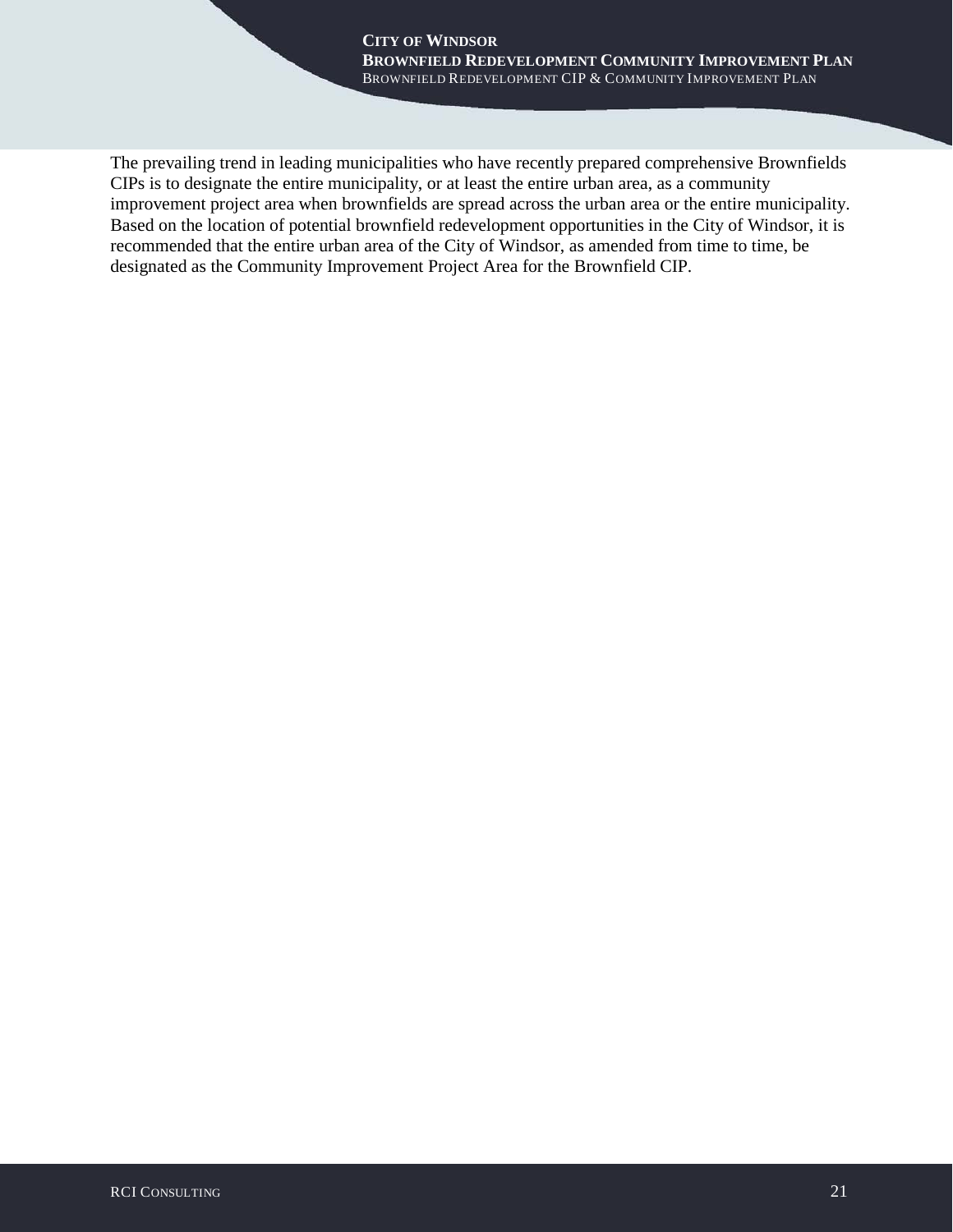## **5.0 INCENTIVE PROGRAMS**

Figure 2 shows how the key impediments to brownfield development in Windsor identified during the background review, consultation process and site inspections are addressed through the financial incentive programs contained in this CIP. Input from the best practices review, first public meeting, key stakeholder interviews/ workshop and City staff was used to develop draft incentive programs and a draft municipal leadership strategy. The draft incentive programs and draft municipal leadership strategy were then presented at the second public meeting on October 22 of 2009 to obtain input from the public and key stakeholders. Approximately 16 members of the public attended this second public meeting and one member of the public submitted a comment sheet.

All of the incentive programs shown in Figure 2 are directed at encouraging private sector remediation and rehabilitation, adaptive reuse and construction activity on brownfield sites. The incentive programs can be used individually or together by an applicant, but in no case can two or more programs be used to pay for the same eligible cost, i.e., double dipping is not permitted. Also, the total of all grants, loans and tax assistance provided in respect of the particular lands and buildings of an applicant under the programs contained in this CIP shall not exceed the eligible costs for said lands and buildings as specified in this CIP.

A basic description of each incentive program including the purpose, type, eligibility criteria and recommended program duration is provided in the subsections that follow. The incentive programs are augmented and complemented by a proactive municipal leadership strategy (see Section 6.0.) A monitoring program will monitor municipal funds expended on the incentive programs and program results (see Section 7.0). Finally, a marketing strategy for the incentive programs is outlined in Section 8.0.



#### **Figure 2 Rationale for Incentive Programs**

**Municipal Programs and Strategies**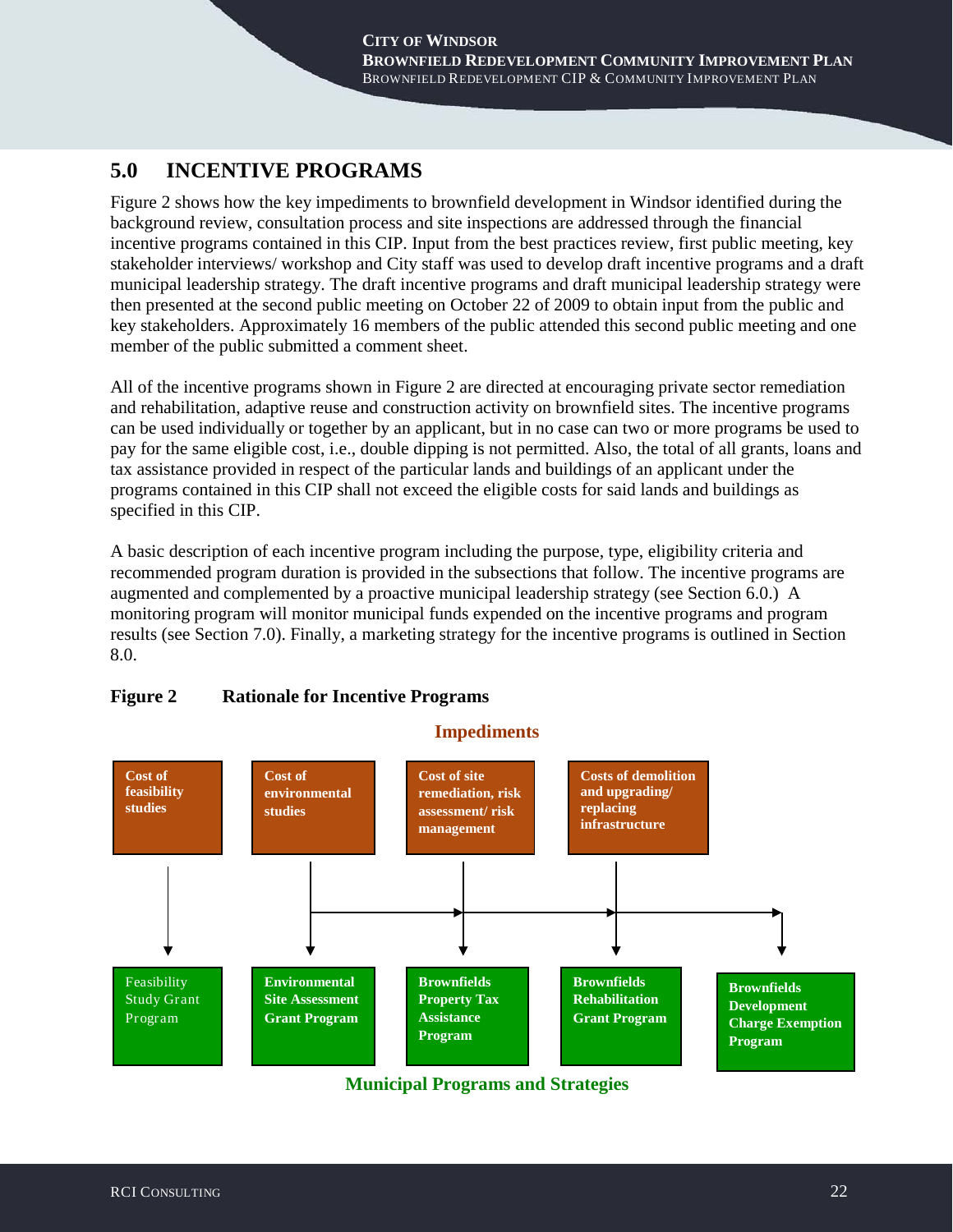A summary of the incentive programs contained in this CIP is shown in Figure 3. An amendment to the City's Development Charges By-law will be required to implement the Brownfields Development Charge Exemption Program. The Brownfields Development Charge Exemption Program is described in Section 5.6 of this report.

Figure 4 displays a typical development scenario on a brownfield site and when the various incentive programs could be utilized. The purpose, type, duration, eligibility criteria and application requirements for each of the financial incentive programs is described in detail below.

| <b>Program Name</b>                    | <b>Program Description</b>                                                        | <b>Recommended</b>     |
|----------------------------------------|-----------------------------------------------------------------------------------|------------------------|
|                                        |                                                                                   | Program                |
|                                        |                                                                                   | Duration <sup>11</sup> |
| <b>Feasibility Study</b>               | Grant equivalent to 50% of the cost of an eligible feasibility                    | Approximately 5        |
| <b>Grant Program</b>                   | study.                                                                            | years with option to   |
|                                        | Maximum grant of \$7,500 with maximum one study per                               | extend for up to       |
|                                        | property.                                                                         | another 5 years.       |
| <b>Environmental Site</b>              | Grant equivalent to 50% of the cost of an eligible environmental                  | Approximately 5        |
| <b>Assessment Grant</b>                | site assessment, designated substances and hazardous materials                    | years with option to   |
| Program                                | survey, remedial action plan or risk assessment.                                  | extend for up to       |
|                                        | Maximum grant of \$15,000 per environmental study.<br>$\frac{1}{2}$               | another 5 years.       |
|                                        | Maximum of 2 studies per property/project.<br>$\overline{\phantom{a}}$            |                        |
|                                        | Maximum total grant of \$25,000 per property/project.<br>$\overline{\phantom{a}}$ |                        |
| <b>Brownfields Property</b>            | Cancellation of the municipal property tax increase and the                       | Approximately 5        |
| <b>Tax Assistance</b>                  | education property tax increase for up to 3 years.                                | years with option to   |
| Program                                |                                                                                   | extend for up to       |
|                                        |                                                                                   | another 5 years.       |
| <b>Brownfields</b>                     | Grant equivalent to 70% (no LEED certification) or 100% (any                      | Approximately 10       |
| <b>Rehabilitation Grant</b>            | LEED certification) of the municipal property tax increase                        | years.                 |
| Program                                | created by the project for up to 10 years after project                           |                        |
|                                        | completion.                                                                       |                        |
| <b>Brownfields</b>                     | Up to 60% reduction of development charge payable on a                            | Approximately 5        |
| <b>Development Charge</b>              | brownfield site approved under the Brownfields Rehabilitation                     | years with option to   |
| <b>Exemption Program</b> <sup>12</sup> | Grant Program.                                                                    | extend for up to       |
|                                        |                                                                                   | another 5 years.       |

**Figure 3 Summary of Incentive Programs**

-

<span id="page-27-0"></span><sup>&</sup>lt;sup>11</sup> Council may extend the duration of any or all of the programs beyond what is recommended without amendment to this Plan

<span id="page-27-1"></span> $12$  Note that implementation of this program must take place through an amendment to the City's Development Charges By-law.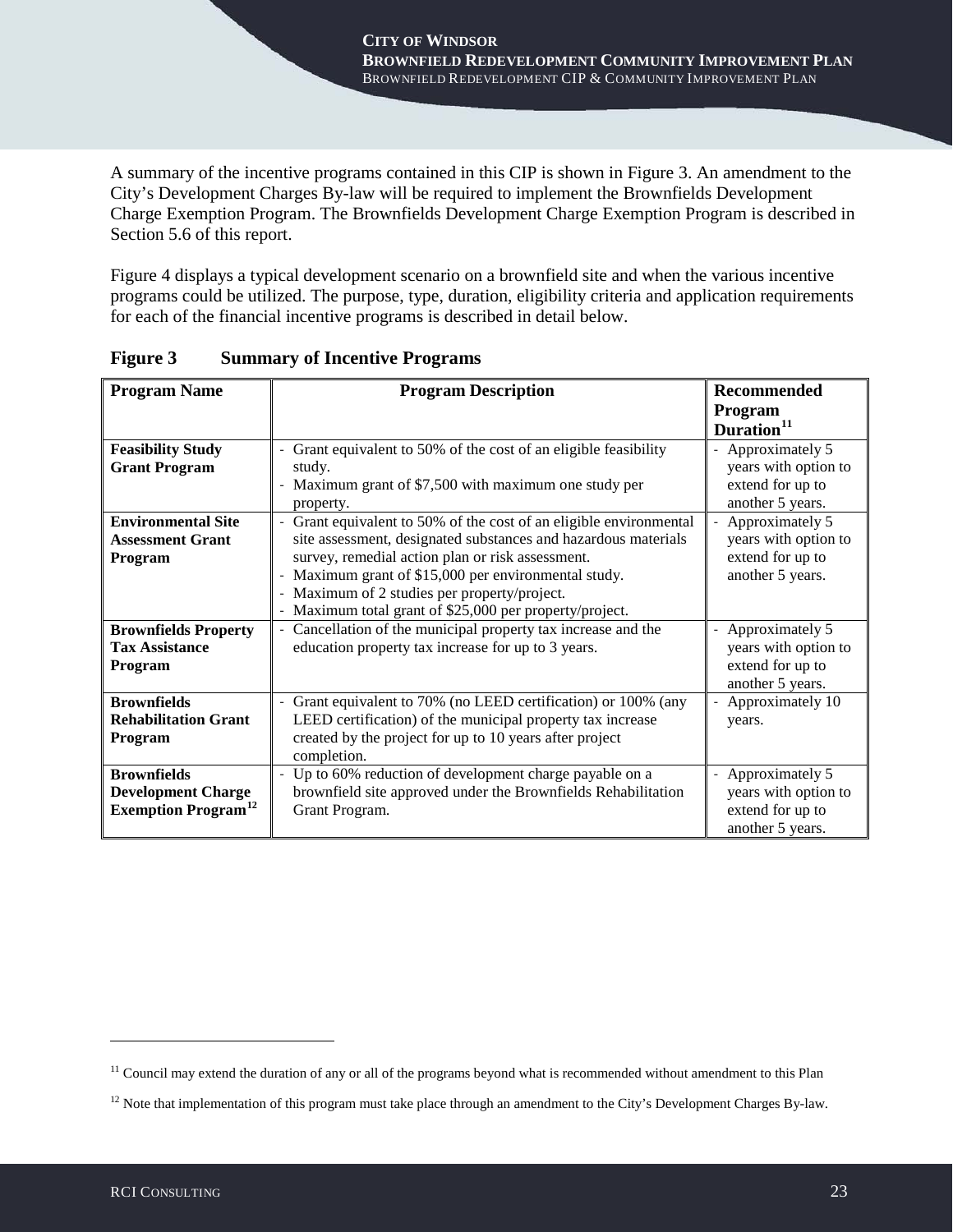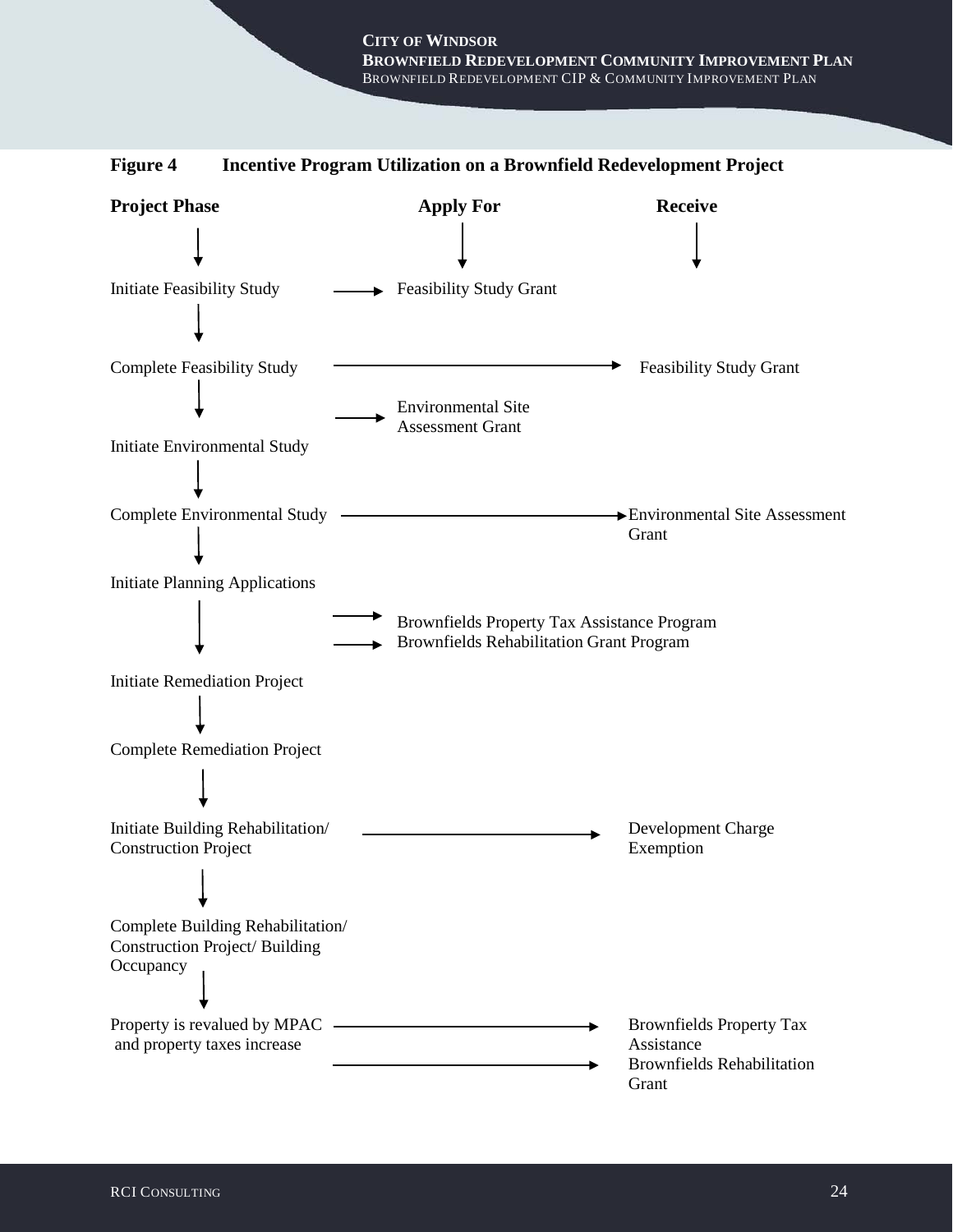## **5.1 General Program Requirements**

The general and program specific requirements are not necessarily exhaustive and the City reserves the right to include other requirements and conditions as deemed necessary on a property specific basis. All of the financial incentive programs contained in this CIP are subject to the following general requirements as well as the individual requirements specified under each program.

- a) For the purposes of making application for any of the incentive programs in the CIP (except for the Environmental Site Assessment Grant Program and the Feasibility Study Grant Program), an eligible property is a property where a Phase II Environmental Site Assessment has been conducted, and that as of the date the Phase II Environmental Site Assessment was completed, did not meet the required Ministry of Environment standards under subparagraph 4i of Section 168.4(1) of the *Environmental Protection Act* to permit a Record of Site Condition (RSC) to be filed in the Environmental Site Registry for the proposed use of the property. In other words, the property is contaminated with respect to the Ministry of Environment standards as to the proposed use of the property.
- b) Application for any of the incentive programs contained in the CIP can be made only for properties within the Community Improvement Project Area.
- c) "Applicant", unless otherwise specified, means a registered owner, assessed owner or tenant of lands and buildings within the Community Improvement Project Area, and any person to whom a registered owner, assessed owner or tenant of lands and buildings within the Community Improvement Project Area has assigned the right to receive a grant or loan. Applicants may also be referred to as "owners" throughout this Plan.
- d) If the applicant is not the owner of the property, the applicant must provide written consent from the owner of the property to make the application;
- e) None of the incentive programs contained in this Plan will be offered on a retroactive basis, i.e., an application for any financial incentive program contained in this CIP must be submitted to the Town prior to the commencement of any study or works to which the financial incentive program will apply and prior to application for building permit;
- f) The City reserves the right to audit the cost of project feasibility studies, environmental studies, environmental remediation works, and/or rehabilitation works that have been approved under any of the financial incentive programs, at the expense of the applicant;
- g) The City is not responsible for any costs incurred by an applicant in relation to any of the programs, including without limitation, costs incurred in anticipation of a grant and/or tax assistance;
- h) If the applicant is in default of any of the general or program specific requirements, or any other requirements of the City, the City may delay, reduce or cancel the approved grant and/or tax assistance;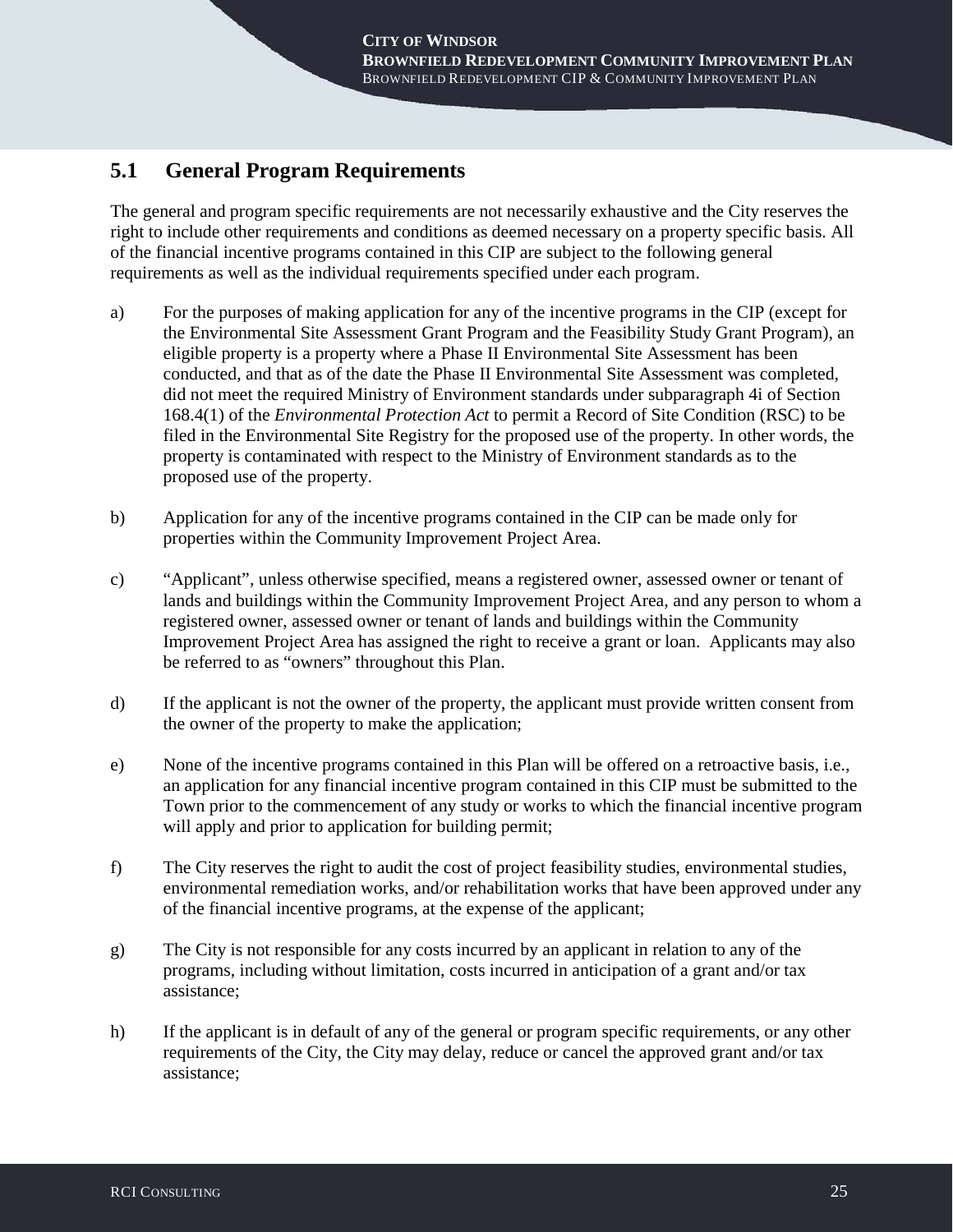- i) The City may discontinue any of the programs at any time, but applicants with approved grants and/or tax assistance will still receive said grant and/or tax assistance, subject to meeting the general and program specific requirements;
- j) All proposed works approved under the incentive programs and associated improvements to buildings and/or land shall conform to all provincial laws, municipal by-laws, policies, procedures, standards and guidelines, including applicable Official Plan and zoning requirements and approvals;
- k) The improvements made to buildings and/or land shall be made pursuant to a Building Permit, and/or other required permits, and constructed in accordance with the Ontario Building Code;
- l) Outstanding work orders, and/or orders or requests to comply, and/or other charges from the City (including tax arrears) must be addressed to the City's satisfaction prior to grant and/or tax assistance payment;
- m) City staff, officials, and/or agents of the City may inspect any property that is the subject of an application for any of the financial incentive programs offered by the City;
- n) The total of all grants, loans and tax assistance provided in respect of the particular lands and buildings of an applicant under the programs contained in the CIP shall not exceed eligible costs with respect to these lands and buildings; and,
- o) Applicants approved for the programs contained in the CIP will be required to complete the approved works within timeframes specified by the City.
- p) Availability of any or all of the incentive programs in this CIP in any given year is at the discretion of Council and subject to supporting budget allocation.

### **5.2 Feasibility Study Grant Program**

#### **5.2.1 Purpose**

The purpose of the Feasibility Study Grant Program is to promote the undertaking of project feasibility studies so that potential investors can obtain more and better information with respect to the costs of reusing, rehabilitating and retrofitting brownfield buildings and lands.

#### **5.2.2 Description**

The Feasibility Study Grant Program will provide a matching grant of 50% of the cost of an eligible feasibility study to a maximum grant of \$7,500 with a maximum of one study per property. Eligible feasibility studies include but are not limited to:

- a) structural analyses;
- b) evaluation of existing and proposed mechanical, electrical and other building systems;
- c) concept plans;
- d) market analyses; and,
- e) any other feasibility study as approved by the City.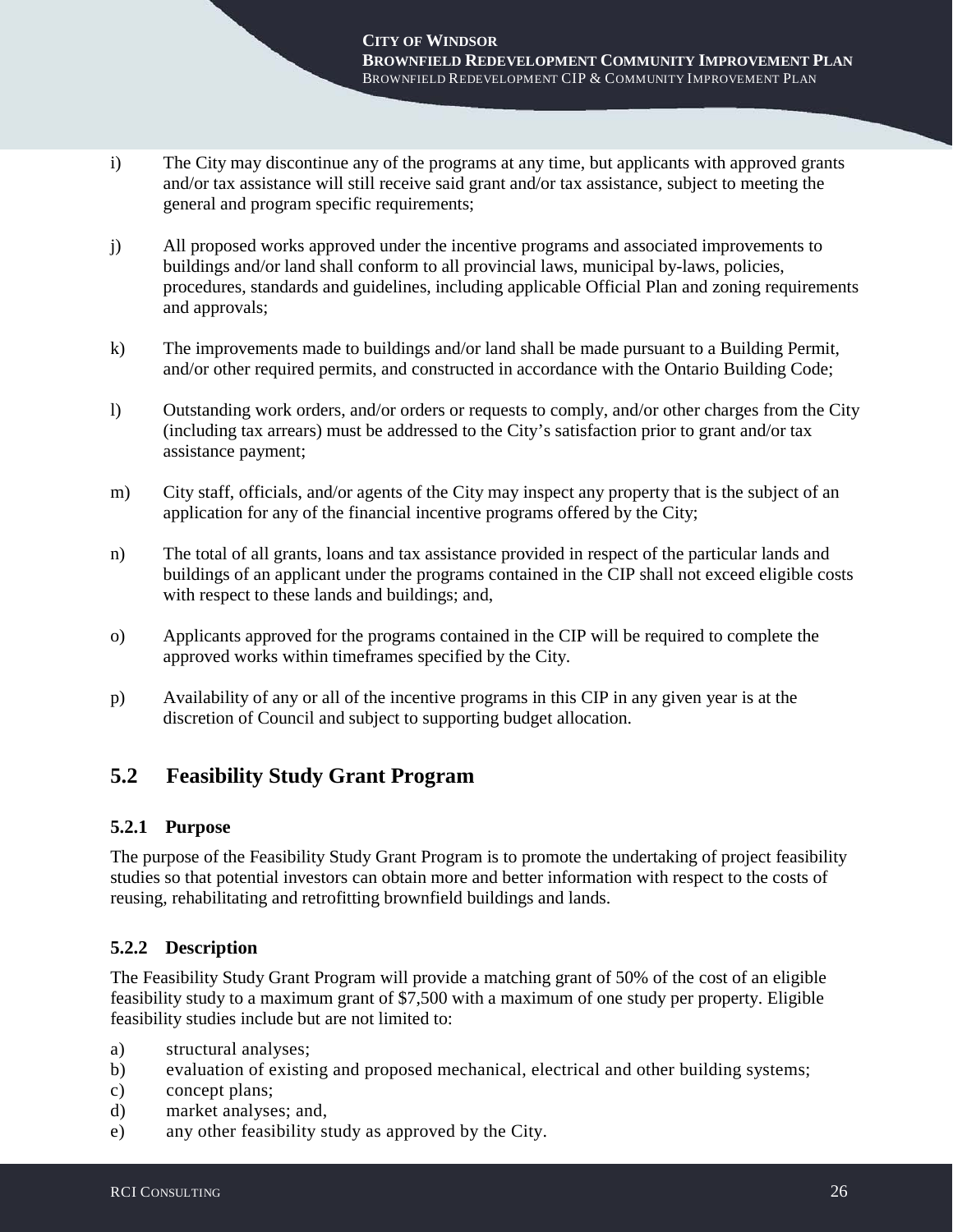The feasibility study must provide significant information with respect to one or more aspects of the structural/engineering feasibility of the project and associated costing, conceptual feasibility, and/or the market/economic feasibility of the project.

Review and evaluation of an application and supporting materials against program eligibility requirements will be done by City staff and a decision on the grant application will be made by City staff, subject to delegation of this approval authority from Council. Applications will be processed and approved on a first come, first serve basis, subject to availability of funding as approved by Council.

Grants approved under this program would be provided to applicants following submission to the City for review of the final completed study with the original invoice, indicating that the study consultants have been paid in full. The grant will be paid on the lesser of a cost estimate provided by the consultant conducting the study or the actual cost of the study. The grant may be reduced or cancelled if the study is not completed, not completed as approved, or if the consultant(s) that conducted the study are not paid. The applicant will agree to provide the City with permission to retain the study. The applicant will agree to provide the City with permission to provide the study to subsequent owners and interested parties, should the applicant decide not to proceed with reuse, rehabilitation or retrofitting of the site.

It is recommended that the Feasibility Study Grant Program be offered for an initial period of five years, with an option to extend the program for up to another five years, subject to the availability of funding as approved by Council.

#### **5.2.3 Requirements**

Applicants are eligible to apply for funding under this program, subject to meeting the general program requirements, the following program requirements, and subject to the availability of funding as approved by Council:

- a) A grant application must be submitted to the City prior to the start of any feasibility study to which the grant will apply;
- b) Feasibility studies shall be for the purpose of:
	- i) structural analyses;
	- ii) evaluation of existing and proposed mechanical, electrical and other building systems;
	- iii) concept plans;
	- iv) market analyses; and
	- v) any other feasibility study as approved by the City;
- c) Applications will include:
	- i) a detailed study work plan;
	- ii) a cost estimate for the study; and
	- iii) a description of the planned redevelopment, including any planning applications that have been submitted/approved;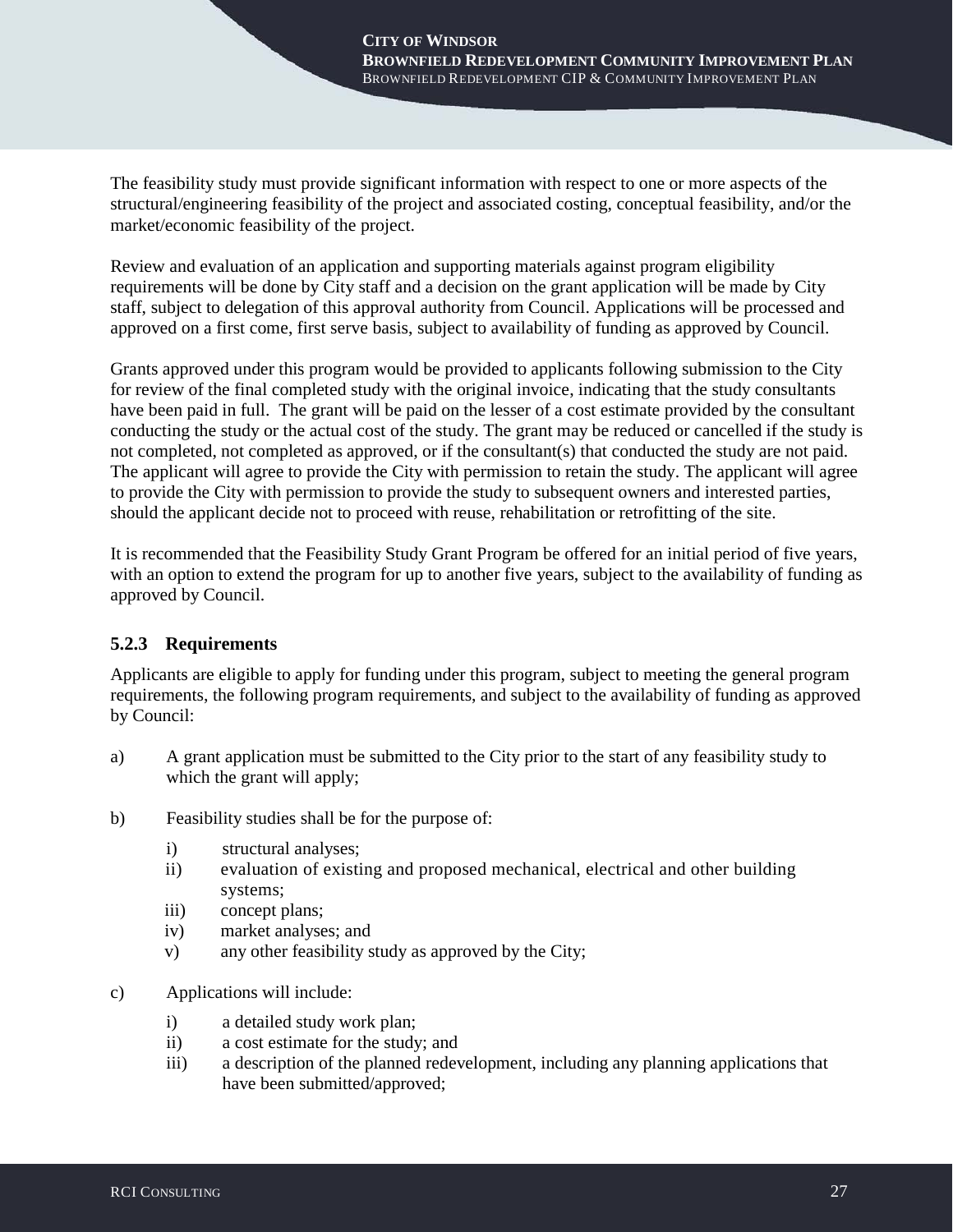- d) All completed feasibility studies must comply with the description of the studies as provided in the grant application form;
- f) One electronic and one hard copy of the study findings shall be submitted to the City for the City's review and retention.

### **5.3 Environmental Site Assessment (ESA) Grant Program**

#### **5.3.1 Purpose**

The purpose of the Environmental Site Assessment (ESA) Grant Program is to promote the undertaking of environmental studies so that more and better information is available with respect to the type of contamination and potential remediation costs on brownfield properties.

#### **5.3.2 Description**

A Phase I Environmental Site Assessment (ESA) has become a standard requirement of most financial institutions. A Phase I ESA does not provide detailed information with respect to the type of contamination and cost of remediation. Therefore, Phase I ESA's are not eligible for funding under this program. To be eligible to apply for the ESA Grant Program, a Phase I ESA must have been completed on the property and must show that the property is suspected of environmental contamination.

The ESA Grant Program will provide a matching grant of 50% of the cost of an eligible environmental study to a maximum grant of:

- a) \$15,000 per study;
- b) two studies per property/project; and,
- c) \$25,000 per property/project.

Eligible environmental studies include a Phase II ESA, Designated Substances and Hazardous Materials Survey, Remedial Work Plan, and a Risk Assessment. ESA grants will only be offered on eligible properties where there is potential for rehabilitation and/or redevelopment of the property.

Review and evaluation of an application and supporting materials against program eligibility requirements will be done by City staff and a decision on the grant application will be made by City staff, subject to delegation of this approval authority from Council. Applications will be processed and approved on a first come, first serve basis, subject to availability of funding as approved by Council, with a higher priority being placed on applications for sites where planning approvals are not required or sites where planning applications have been submitted.

Grants approved under this program would be provided to applicants following submission to the City for review of the final completed study with the original invoice, indicating that the study consultants have been paid in full. The grant will be paid on the lesser of a cost estimate provided by the qualified person (consultant) conducting the study or the actual cost of the study. The grant may be reduced or cancelled if the study is not completed, not completed as approved, or if the consultant(s) that conducted the study are not paid. The applicant will agree to provide the City with permission to notify any other subsequent project proponents of the existence of an environmental study or studies.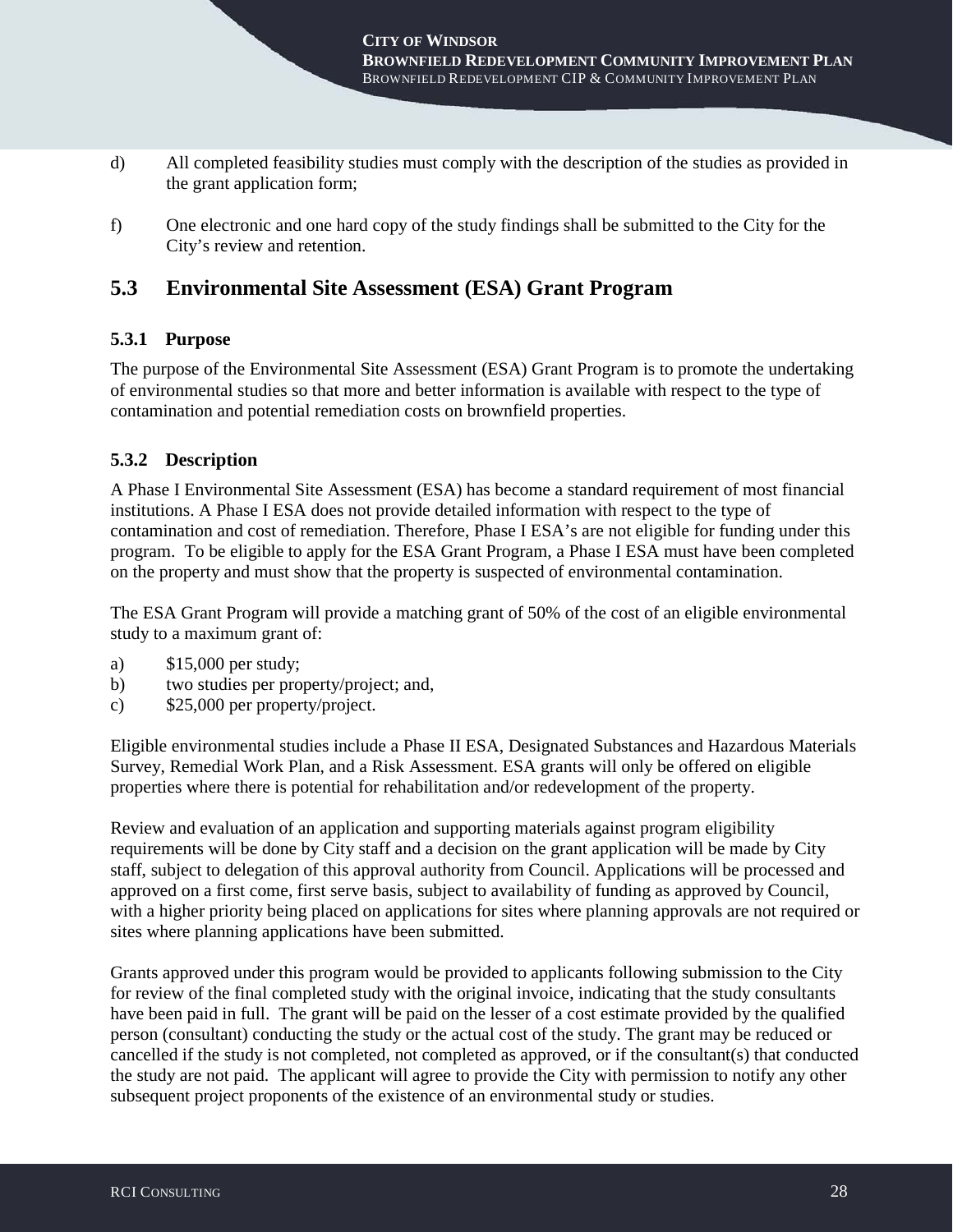It is recommended that the ESA Grant Program be offered for an initial period of approximately five (5) years, after which the program will be evaluated, with the option to extend the program for up to another five (5) years, subject to the availability of funding as approved by Council.

#### **5.3.3 Requirements**

Applicants are eligible to apply for funding under this program, subject to meeting the general program requirements, the following program requirements, and subject to the availability of funding as approved by City Council:

- a) An application must be submitted to the City prior to the start of any environmental study to which the grant will apply;
- b) Environmental studies shall be for the purpose of:
	- i) confirming and describing contamination at the site (partial or complete Phase II ESA);
	- ii) surveying designated substances and hazardous materials at the site (Designated Substances and Hazardous Materials Survey);
	- iii) developing a plan to remove, treat, or otherwise manage contamination found on the site (Remedial Work Plan/Risk Assessment);
- c) Applicants must complete and submit to the City for review a Phase I ESA that demonstrates that site contamination is likely;
- d) Applications will include:
	- i) a detailed study work plan;
	- ii) a cost estimate for the study; and,
	- iii) a description of the planned redevelopment, including any planning applications that have been submitted/approved;
- e) All environmental studies shall be completed by a "qualified person" as defined by Ontario Regulation 153/04;
- f) All completed environmental studies must comply with the description of the studies as provided in the grant application form;
- g) One (1) electronic and one (1) hard copy of the study findings shall be supplied to the City for review.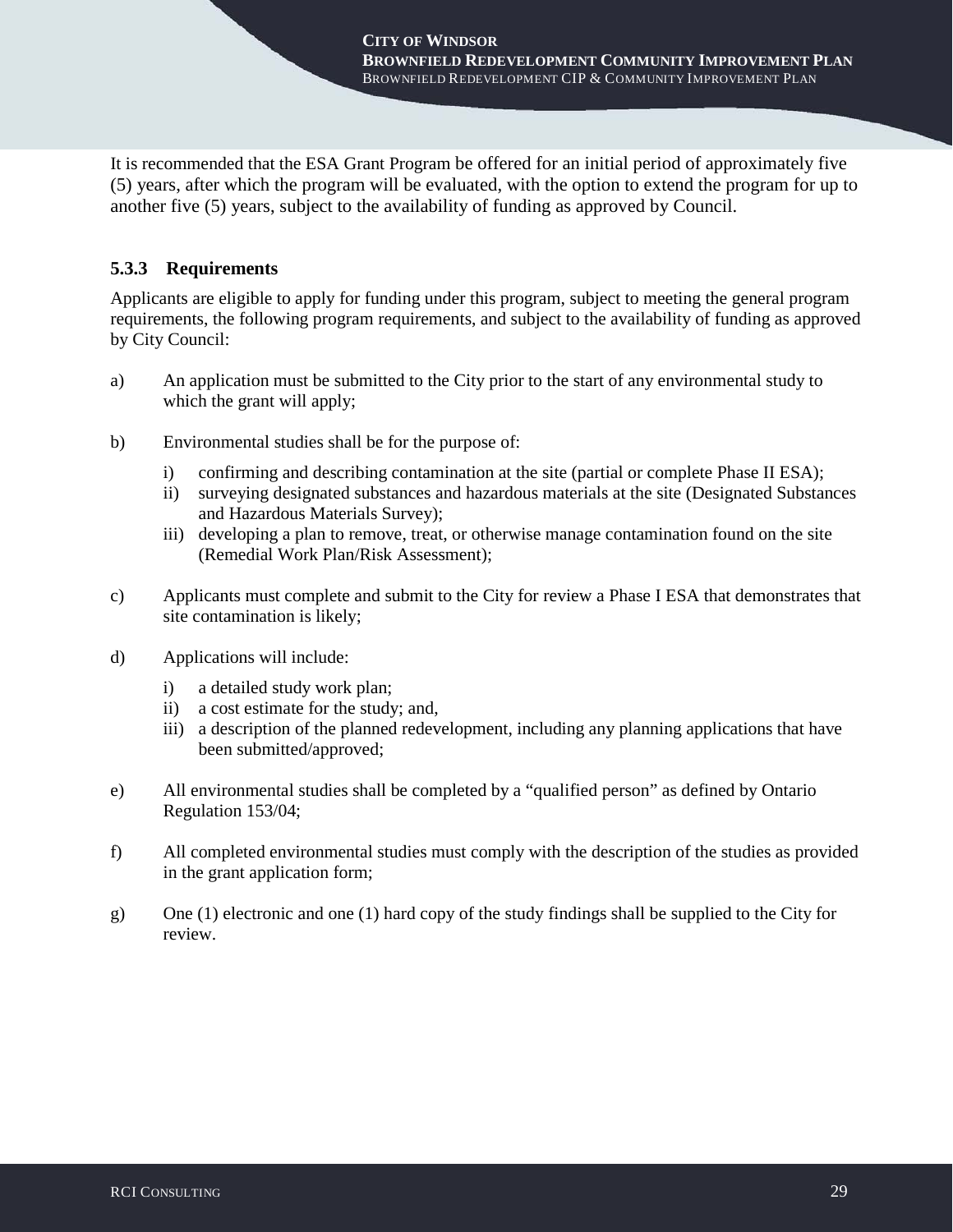# **5.4 Brownfields Property Tax Assistance Program**

#### **5.4.1 Purpose**

The purpose of the Brownfields Property Tax Assistance Program (TAP) is to encourage the remediation and rehabilitation of brownfield sites by providing a cancellation of the property tax increase on a property that is undergoing or has undergone remediation and development to assist with payment of the cost of environmental remediation. This program applies only to properties requiring environmental remediation and/or risk assessment/management.

#### **5.4.2 Description**

The Brownfields Property TAP will provide a financial incentive in the form of a cancellation of the property tax increase during the "rehabilitation period" and the "development period" of a property. This financial incentive is referred to as "tax assistance".

The legislative authority for the Brownfields Property TAP is established under Sections 365.1 (2) of the *Municipal Act, 2001* which allows municipalities to pass a by-law providing tax assistance to an eligible property in the form of cancellation of all or part of the taxes levied on that property for municipal and education purposes during the "rehabilitation period" and the "development period" of the property, as defined in Section 365.1 of the *Municipal Act, 2001*. Matching education property tax assistance for eligible properties under the provincial Brownfields Financial Tax Incentive Program (BFTIP), or through any other replacement programs administered by the Ministry of Finance, is subject to application and approval of the Minister of Finance on a case by case basis.

An "eligible property" for the Brownfields Property TAP is a property within the community improvement project area where a Phase II Environmental Site Assessment (ESA) has been conducted, and that as of the date the Phase II ESA was completed, did not meet the required standards under subparagraph 4i of Section 168.4(1) of the *Environmental Protection Act* to permit a Record of Site Condition (RSC) to be filed in the Environmental Site Registry.

"Rehabilitation period" means, with respect to an eligible property, the period of time starting on the date on which the by-law under subsection 365.1(2) providing tax assistance for the property is passed and ending on the earliest of:

- a) the date that is 18 months after the date that the tax assistance begins to be provided,
- b) the date that a record of site condition for the property is filed in the Environmental Site Registry under section 168.4 of the *Environmental Protection Act*, and
- c) the date that the tax assistance provided for the property equals the sum of,
	- i) the cost of any action taken to reduce the concentration of contaminants on, in or under the property to permit a record of site condition to be filed in the Environmental Site Registry under section 168.4 of the *Environmental Protection Act*, and
	- ii) the cost of complying with any certificate of property use issued under section 168.6 of the *Environmental Protection Act*; ("période de réhabilitation")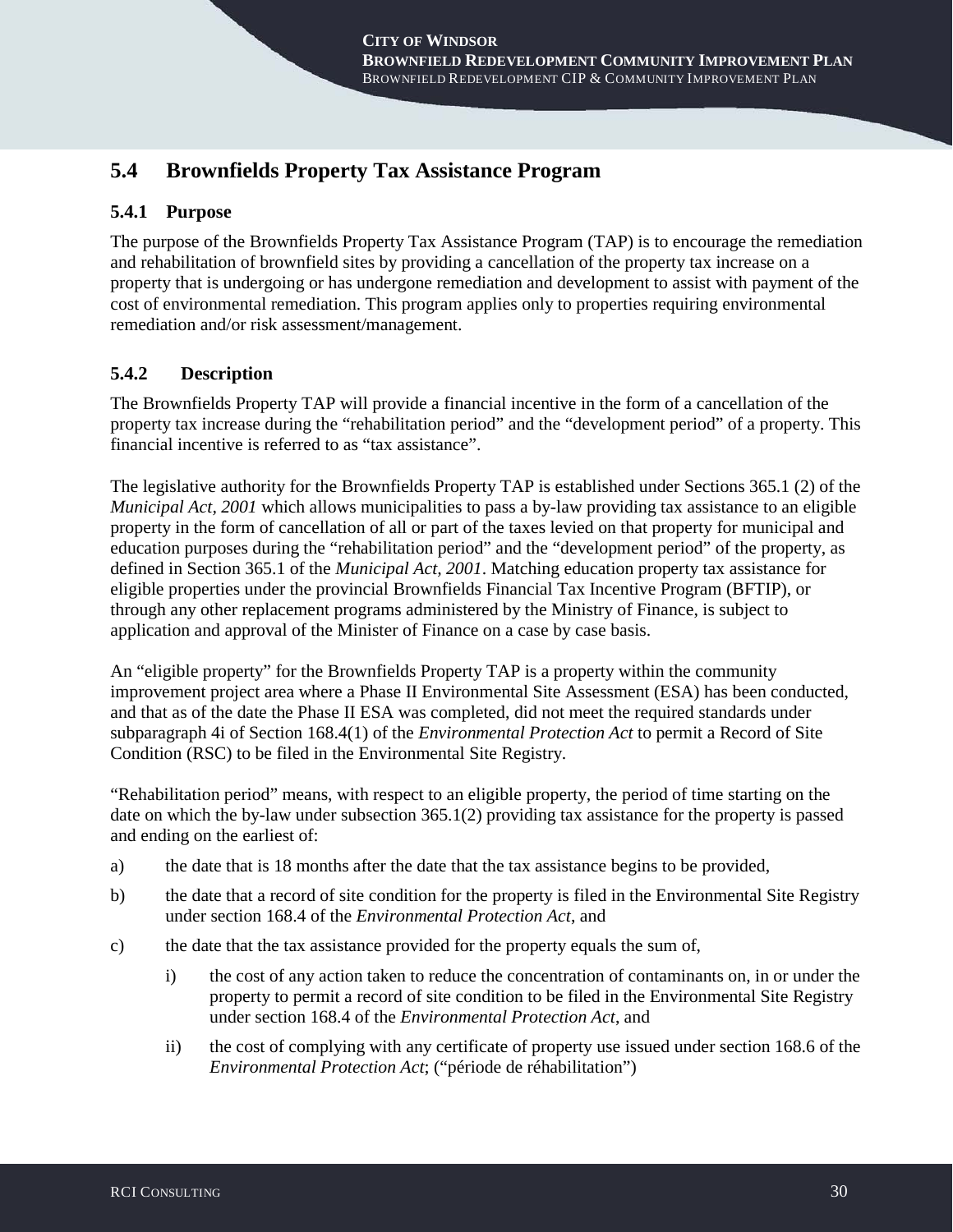"Development period" means, with respect to an eligible property, the period of time starting on the date the rehabilitation period ends and ending on the earlier of:

- a) the date specified in the by-law made under subsection 365.1(2), or
- b) the date that the tax assistance provided for the property equals the sum of,
	- i) the cost of any action taken to reduce the concentration of contaminants on, in or under the property to permit a record of site condition to be filed in the Environmental Site Registry under section 168.4 of the *Environmental Protection Act*, and
	- ii) the cost of complying with any certificate of property use issued under section 168.6 of the *Environmental Protection Act*; ("période d'aménagement").

"Eligible costs" for the Brownfields Property TAP are the costs of any action taken to reduce the concentration of contaminants on, in or under the property to permit a record of site condition (RSC) to be filed in the Environmental Site Registry under Section 168.4 of the *Environmental Protection Act*. This includes the cost of:

- i) a Phase II ESA, Designated Substances and Hazardous Materials Survey, Remedial Work Plan, and Risk Assessment not disbursed by the ESA Grant Program;
- ii) environmental remediation, including the cost of preparing a RSC;
- iii) placing clean fill and grading;
- iv) installing environmental and/or engineering controls/works as specified in the Remedial Work Plan and/or Risk Assessment;
- v) monitoring, maintaining and operating environmental and engineering controls/works, as specified in the Remedial Work Plan and/or Risk Assessment;
- vi) environmental insurance premiums.

In no case will the total amount of tax assistance provided under the Brownfields Property TAP exceed the total of these eligible costs.

The municipal property tax assistance provided will cease:

- a) when the total tax assistance provided equals the total eligible costs as specified above; or,
- b) after three (3) years, whichever comes first.

The matching education property tax assistance will cease:

- a) when the total tax assistance provided equals the total eligible costs as specified above; or,
- b) after such time period as is approved by the Minister of Finance, whichever comes first.

Matching education property tax assistance through the BFTIP, or through any other replacement program(s) administered by the Ministry of Finance is subject to application and approval by the Minister of Finance on a case by case basis, may be provided on a different schedule from the tax assistance provided by the City, and may be subject to additional conditions.

If a property that has been approved for tax assistance is severed, subdivided, sold or conveyed prior to the end of the three (3) year period specified above, the education property tax assistance will automatically end. However, any remaining municipal property tax assistance can be converted into a grant and paid out under the Brownfields Rehabilitation Grant Program (see Section 5.5).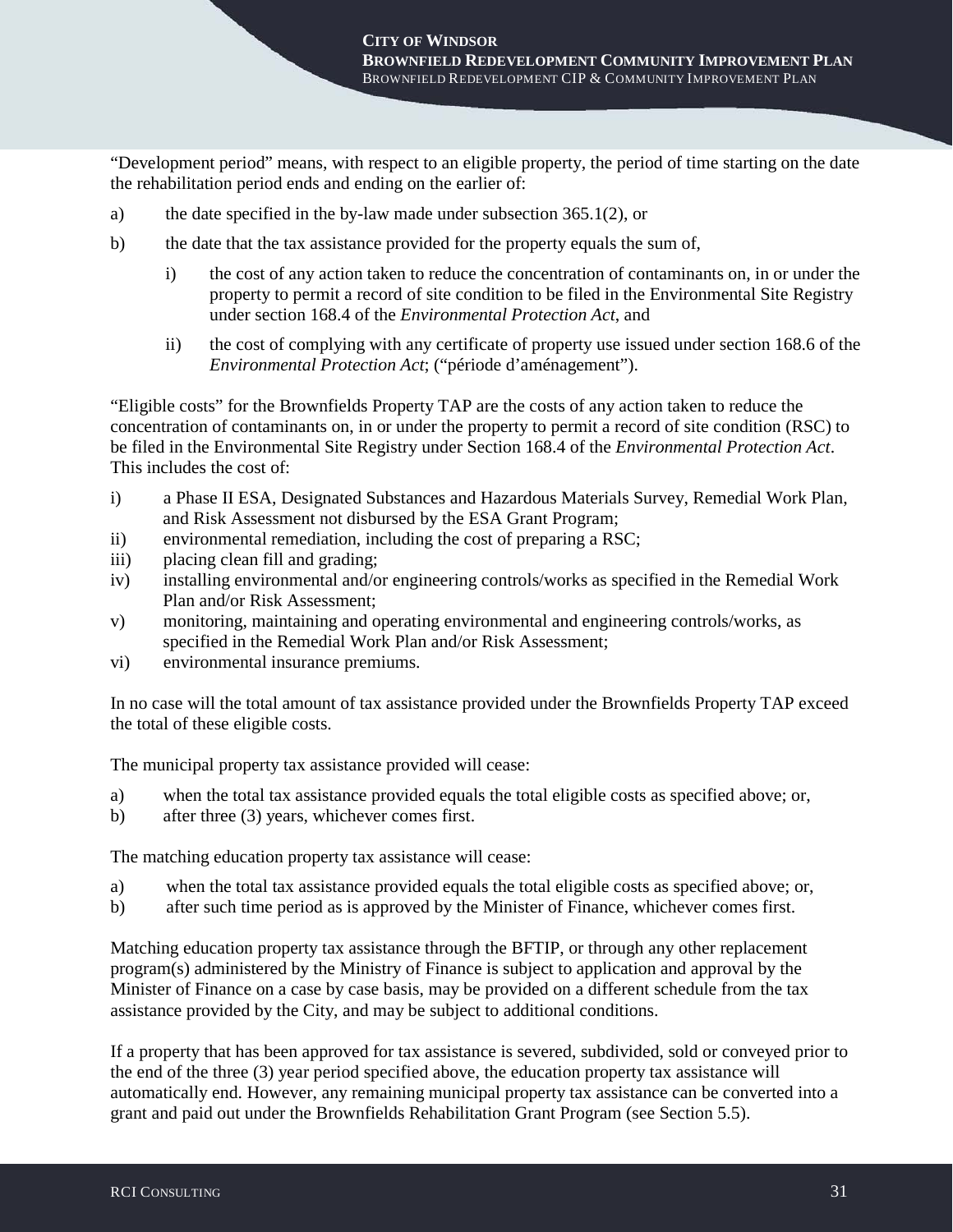Any property approved for tax assistance will be subject to passing of a by-law by the City that authorizes the provision of the tax assistance. This by-law will contain conditions required by the City as well as conditions required by the Minister of Finance. In order for the by-law to apply to education property taxes, before it is passed by the City, the by-law must be approved in writing by the Minister of Finance.

Applications will be processed on a first come, first serve basis, subject to a higher priority being placed on sites where planning applications have already been approved. Review and evaluation of an application and supporting materials against program requirements will be completed by City staff who will then make a recommendation to Council or Council's designate. The application is subject to approval by Council or Council's designate. As a condition of approval of an application for Brownfields Property Tax Assistance, the property owner must enter into an agreement with the City. This Agreement will specify the terms, duration and default provisions of the tax assistance. This Agreement is also subject to approval by Council or Council's designate.

It is recommended that the Brownfields Property Tax Assistance Program be offered for an initial period of approximately five (5) years, with an option to extend the program for up to another five (5) years, subject to the availability of funding as approved by Council and the Minister of Finance.

## **5.4.3 Requirements**

Only owners of property within the community improvement project area are eligible to apply for funding under this program, subject to meeting the general program requirements, the following program requirements, and subject to availability of funding as approved by City Council and the Minister of Finance:

- a) An application must be submitted to the City prior to the start of any remediation works to which the tax assistance will apply;
- b) The application must be accompanied by a Phase II ESA prepared by a qualified person that shows that the property does not meet the standards under subparagraph 4i of Section 168.4(1) of the *Environmental Protection Act* to permit a Record of Site Condition (RSC) to be filed in the Environmental Site Registry;
- c) The application must be accompanied by a Phase II ESA, Remedial Work Plan or Risk Assessment prepared by a qualified person that contains:
	- i) an estimate of the cost of actions that will be required to reduce the concentration of contaminants on, in or under the property to permit a record of site condition (RSC) to be filed in the Environmental Site Registry under Section 168.4 of the *Environmental Protection Act*; and
	- ii) a work plan and budget for said environmental remediation and/or risk management actions, including pre-remediation studies and a description of the remediation proposed, including technologies to be used;
- d) As a condition of the application, the City may require the applicant to submit a Business Plan for redevelopment of the property (as applicable), with said Plan to the City's satisfaction;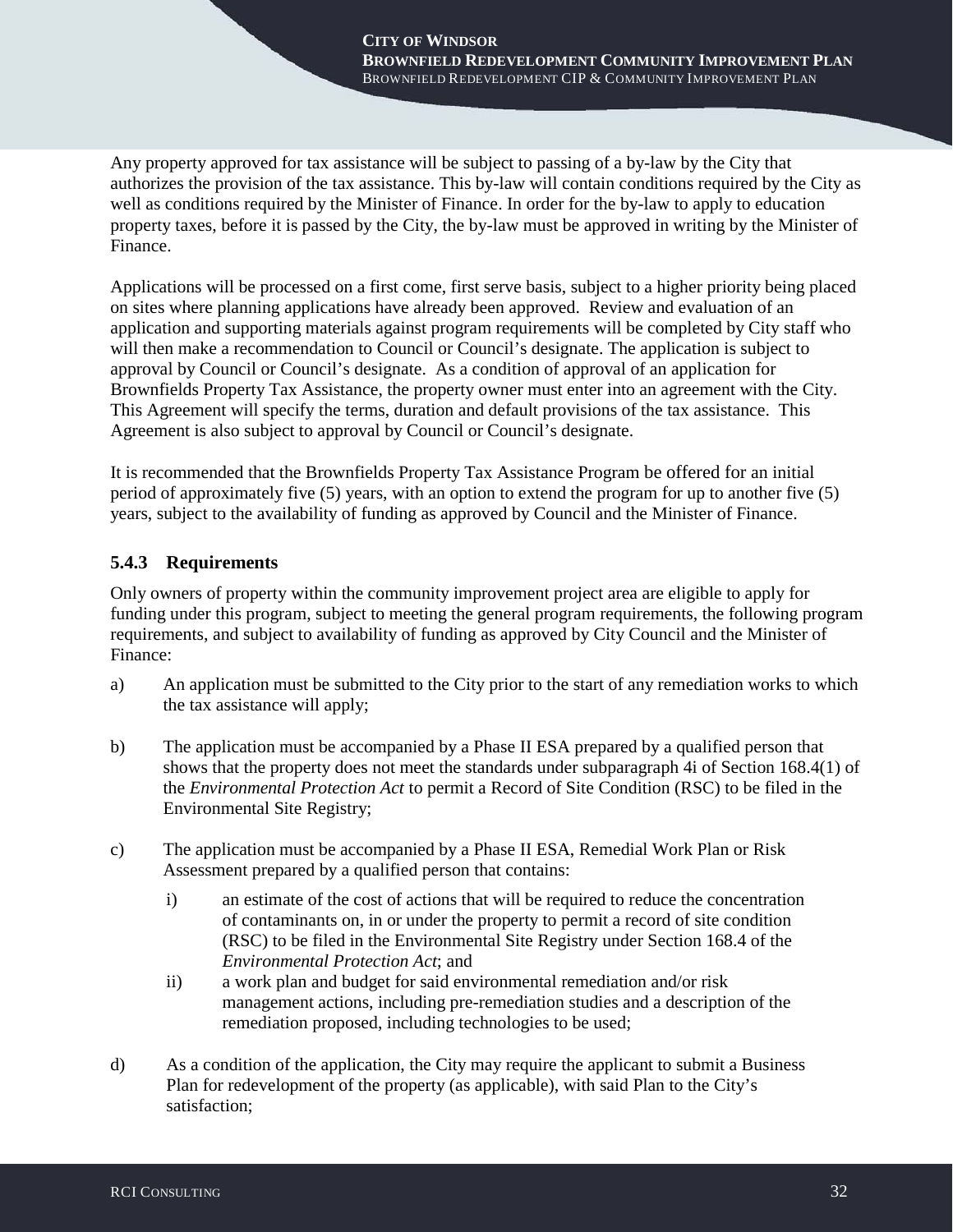- e) The property shall be rehabilitated such that the work undertaken is sufficient enough to result in an increase in the assessed value of the property;
- f) The total value of the tax assistance provided under this program shall not exceed total eligible costs. This includes the eligible costs of:
	- i) a Phase II ESA, Designated Substances and Hazardous Materials Survey, Remedial Work Plan, and Risk Assessment not disbursed by the ESA Grant Program;
	- ii) environmental remediation, including the cost of preparing a RSC;
	- iii) placing clean fill and grading;
	- iv) installing environmental and/or engineering controls/works as specified in the Remedial Work Plan and/or Risk Assessment;
	- v) monitoring, maintaining and operating environmental and engineering controls/works, as specified in the Remedial Work Plan and/or Risk Assessment;
	- vi) environmental insurance premiums;
- g) All property owners participating in this program will be required to enter into an agreement with the City that will specify the terms, duration and default provisions of the tax assistance;
- h) All Brownfields Property Tax Assistance Program applications and agreements must be approved by Council or Council's designate;
- i) Should the owner of the property default on any of the conditions in the by-law, the tax assistance provided (plus interest) will become payable to the City and Province;
- j) The owner shall file in the Environmental Site Registry a RSC for the property signed by a qualified person, and the owner shall submit to the City proof that the RSC has been acknowledged by the Ministry of Environment (MOE).

## **5.5 Brownfields Rehabilitation Grant Program**

### **5.5.1 Purpose**

The purpose of the Brownfields Rehabilitation Grant Program is to encourage the remediation, rehabilitation and adaptive re-use of brownfield sites by providing grants to help pay for remediation costs not fully disbursed by the Brownfields Tax Assistance Program and non-environmental rehabilitation costs normally associated with brownfield site redevelopment. This program applies only to properties requiring environmental remediation and/or risk assessment/management.

### **5.5.2 Description**

The Brownfields Rehabilitation Grant Program will provide a financial incentive in the form of an annual grant to the party who remediates and rehabilitates an eligible brownfield property for up to ten (10) years to help offset the cost of remediation and rehabilitation only where that rehabilitation results in an increase in assessment value and property taxes on these properties. The grant available under this program is paid to the original property owner who remediated/rehabilitated the brownfield property, even if the property is subsequently sold once it has been remediated/rehabilitated.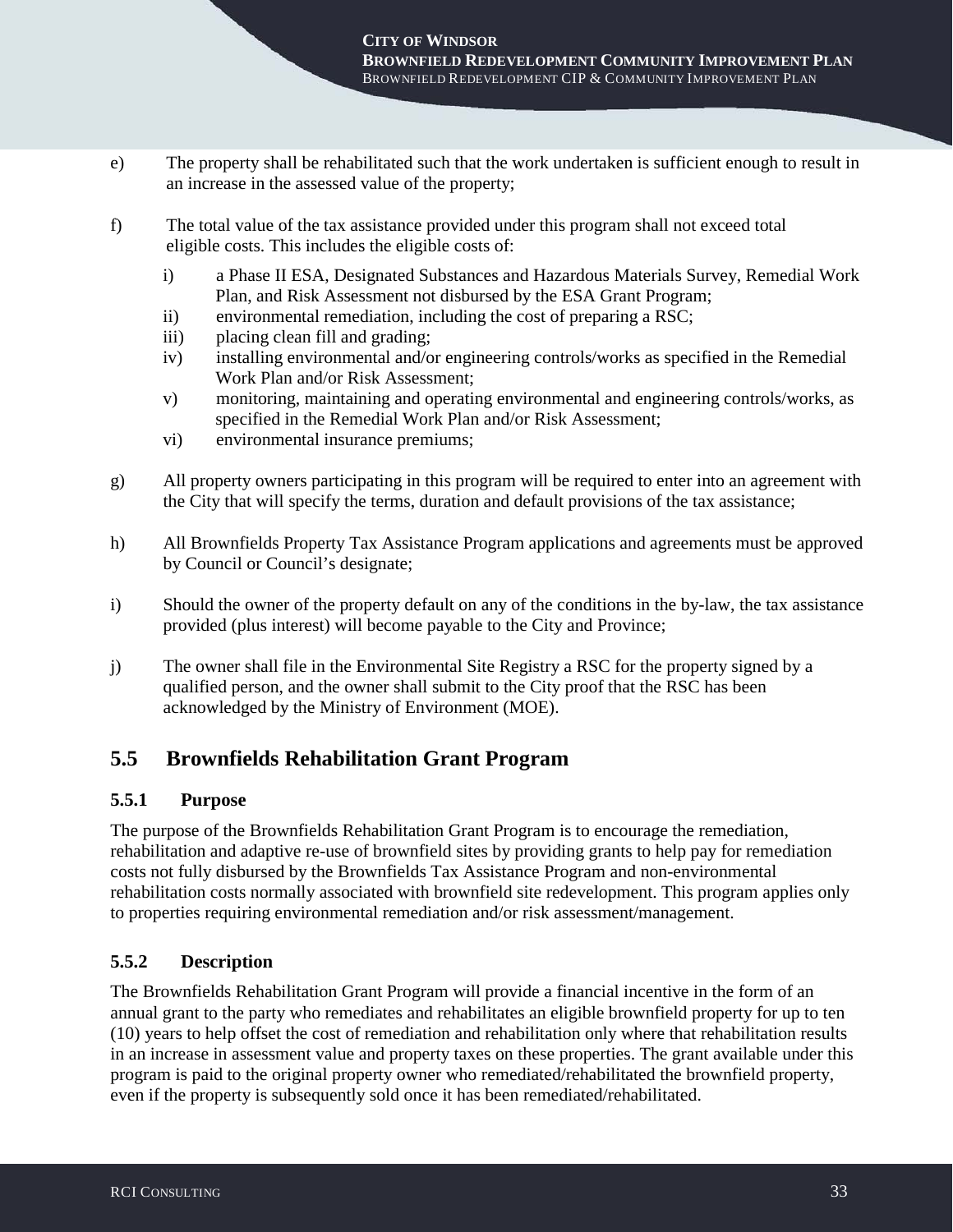An application can be made for the Brownfields Rehabilitation Grant Program or the Brownfields Property Tax Assistance Program, or both programs together. If an application for both the Rehabilitation Grant Program and the Tax Assistance Program has been approved, the annual grant available under the Rehabilitation Grant Program will begin when the benefits of the Tax Assistance Program end. If a property that has been approved for tax assistance is severed, subdivided, sold or conveyed prior to the end of the maximum three (3) year period for municipal property tax assistance, any remaining period of municipal property tax assistance (up to 3 years) can be added to the maximum ten (10) year Brownfields Rehabilitation Grant period for a total maximum Brownfields Rehabilitation Grant period of thirteen (13) years.

The annual grant available under the Rehabilitation Grant Program can be paid only once final building inspection has taken place, reassessment of the property has taken place, and the property owner has paid the property taxes in full for the year in which the grant is to be provided.

"Eligible costs" for the Brownfields Rehabilitation Grant Program include the costs of:

- a) a feasibility study not disbursed by the Feasibility Study Grant;
- b) a Phase II ESA, Designated Substances and Hazardous Materials Survey, Remedial Work Plan, and Risk Assessment not disbursed by the Environmental Site Assessment Grant Program or the Brownfields Property TAP;
- c) environmental remediation, including the costs of preparing a RSC, not disbursed by the Brownfields Property TAP;
- d) placing clean fill and grading not disbursed by the Brownfields Property TAP;
- e) installing environmental and/or engineering controls/works, as specified in the Remedial Work Plan and/or Risk Assessment, not disbursed by the Brownfields Property TAP;
- f) monitoring, maintaining and operating environmental and engineering controls/works, as specified in the Remedial Work Plan and/or Risk Assessment, not disbursed by the Brownfields Property TAP;
- g) environmental insurance premiums not disbursed by the Brownfields Property TAP;
- h) the following Leadership in Energy and Environmental Design (LEED) Program Components:
	- i) base plan review by a certified LEED consultant;
	- ii) preparing working drawings to the LEED standard;
	- iii) submitting and administering the constructed element testing and certification used to determine the LEED designation;
	- iv) increase in material/construction cost of LEED components over standard building code requirements to a maximum of 10% of total construction costs;
- i) demolishing buildings (excluding permit fees);
- j) building rehabilitation and retrofit works (excluding permit fees);
- k) development application fees and building permit fees (includes application for Official Plan Amendment, Zoning By-law Amendment, Minor Variance or Permission, Consent, Site Plan Approval/Amendment/Modification/Termination, Plan of Subdivision/Condominium, Condominium Conversion, Part Lot Control Exemption, Removal of the "H" Holding Symbol, Demolition Permit, and Building Permit);
- l) upgrading on-site infrastructure including water services, sanitary sewers and stormwater management facilities;
- m) constructing/upgrading off-site infrastructure including roads, water services, sanitary sewers, stormwater management facilities, electrical and gas utilities, where this is required to permit remediation, rehabilitation and/or adaptive reuse of the property that is subject of the application.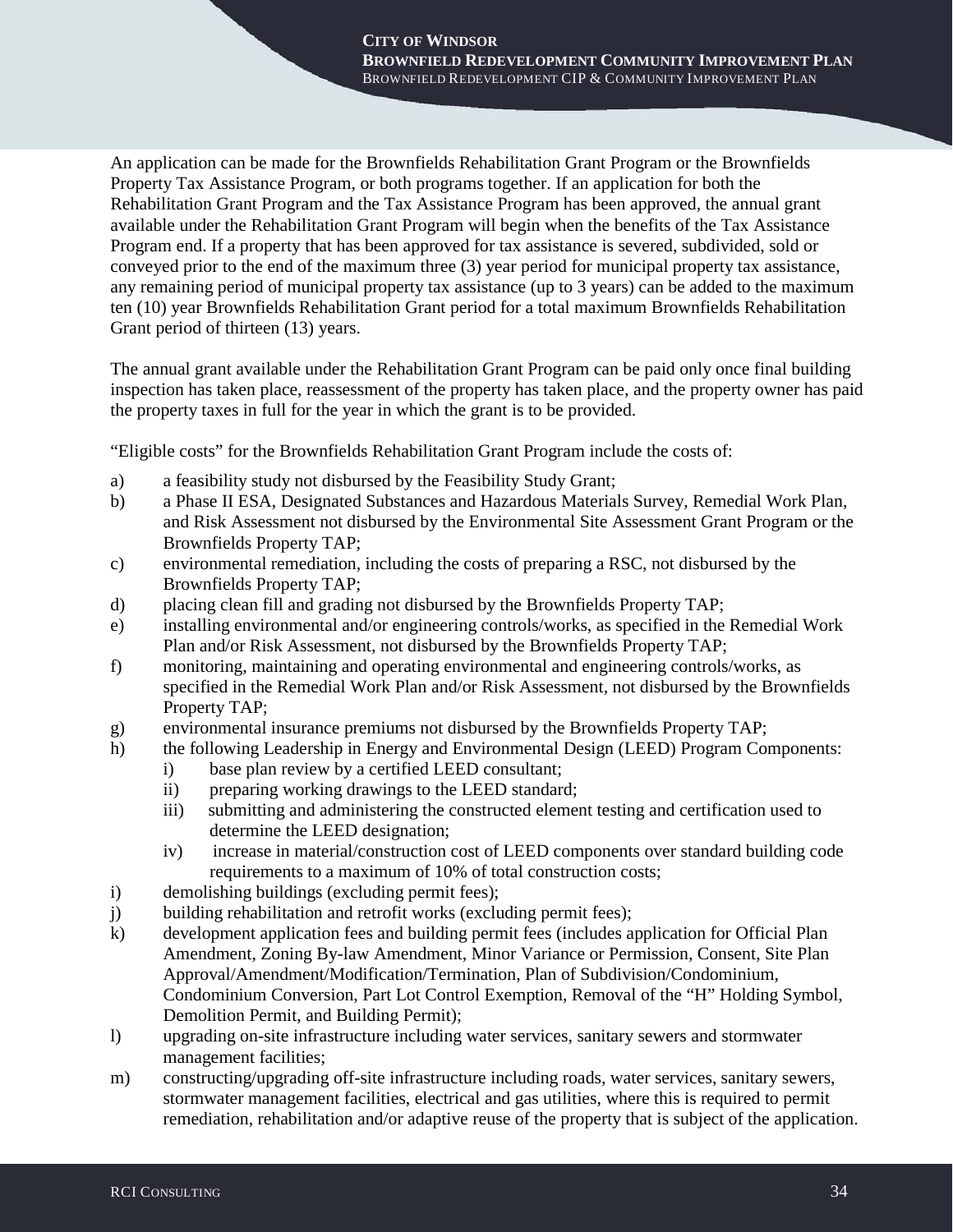In no case will the total amount of the grant provided under the Brownfields Rehabilitation Grant Program exceed the total of these eligible costs.

The annual grant available under the Brownfields Rehabilitation Grant Program will be offered as a taxincrement based grant on a "pay-as-you go" basis. The applicant will initially pay for the entire costs of remediation and rehabilitation. When the City receives the incremental property taxes that result from the rehabilitation project, the City will reimburse the applicant in the form of an annual grant equivalent to a percentage of the increase in municipal taxes that results from the project for a period of up to ten years, or up to the time when total grant payments equal total eligible costs, whichever comes first.

In order to incorporate the principles of Smart Growth into the Brownfields Rehabilitation Grant Program, the annual Brownfields Rehabilitation Grant will equal:

- i) 100% of the municipal property tax increase for projects that achieve any level of LEED certification; and,
- ii) 70% of the municipal property tax increase for projects that do not achieve LEED certification.

Applications will be processed and approved on a first come, first serve basis, subject to availability of funding as approved by Council. Review and evaluation of an application and supporting materials against program eligibility requirements will be done by City staff who will then make a recommendation to City Council or Council's designate. The application is subject to approval by City Council or Council's designate. As a condition of approval of an application for a Brownfields Rehabilitation Grant, the applicant must enter into an agreement with the City. This Agreement will specify the terms, duration and default provisions of the grant. This Agreement is also subject to approval by City Council or Council's designate.

The amount of City taxes ("base rate") will be determined before commencement of the project. The increase in the City portion of real property taxes (or "municipal tax increment") will be calculated as the difference between the base rate and the amount of City taxes levied as a result of re-valuation by the Municipal Property Assessment Corporation (MPAC) following project completion. The amount of the grant will be recalculated every year based on the municipal tax increment every year.

It is recommended that this program be offered for a period of ten (10) years, subject to the availability of funding as approved by City Council.

### **5.5.3 Requirements**

Applicants are eligible to apply for funding under this program, subject to meeting the general program requirements, the following program requirements, and subject to the availability of funding as approved by City Council:

- a) A grant application must be submitted to the City prior to the start of any rehabilitation works to which the grant will apply;
- b) Such application shall include reports, plans, estimates, contracts and other details as may be required to satisfy the City with respect to the eligible costs and conformity of the project with the CIP;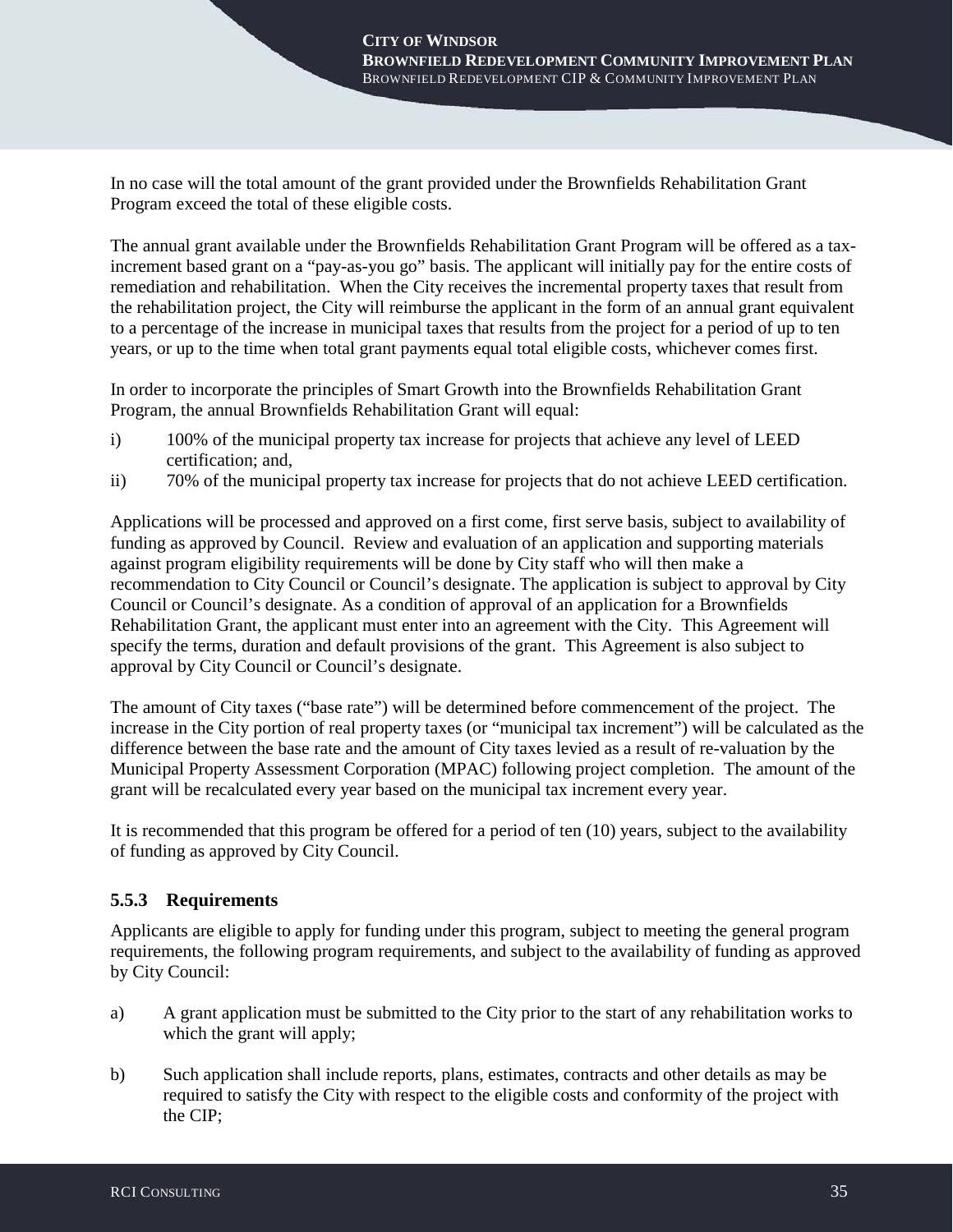- c) If the application includes costs for environmental remediation, the application must be accompanied by a Phase II ESA, Remedial Work Plan or Risk Assessment Plan prepared by a qualified person that contains:
	- i) an estimate of the cost of actions that will be required to reduce the concentration of contaminants on, in or under the property to permit a record of site condition (RSC) to be filed in the Environmental Site Registry under Section 168.4 of the Environmental Protection Act; and,
	- ii) a work plan and budget for said environmental remediation, and/or risk management actions;
- d) As a condition of the grant application, the City may require the applicant to submit a Business Plan, with said Plan to the City's satisfaction;
- e) The property shall be rehabilitated such that the amount of work undertaken is sufficient to at a minimum result in an increase in the assessed value of the property;
- f) The total value of the grant provided under this program shall not exceed total eligible costs. This includes the costs of:
	- i) a feasibility study not disbursed by the Feasibility Study Grant;
	- ii) a Phase II ESA, Designated Substances and Hazardous Materials Survey, Remedial Work Plan, and Risk Assessment not disbursed by the Environmental Site Assessment Grant Program or the Brownfields Property TAP;
	- iii) environmental remediation, including the costs of preparing a RSC, not disbursed by the Brownfields Property TAP;
	- iv) placing clean fill and grading not disbursed by the Brownfields Property TAP;
	- v) installing environmental and/or engineering controls/works, as specified in the Remedial Work Plan and/or Risk Assessment, not disbursed by the Brownfields Property TAP;
	- vi) monitoring, maintaining and operating environmental and engineering controls/works, as specified in the Remedial Work Plan and/or Risk Assessment, not disbursed by the Brownfields Property TAP;
	- vii) environmental insurance premiums not disbursed by the Brownfields Property TAP;
	- viii) the following Leadership in Energy and Environmental Design (LEED) Program Components:
		- a) base plan review by a certified LEED consultant;
		- b) preparing new working drawings to the LEED standard;
		- c) submitting and administering the constructed element testing and certification used to determine the LEED designation;
		- d) increase in material/construction cost of LEED components over standard building code requirements to a maximum of 10% of total construction costs;
	- ix) demolishing buildings (excluding permit fees);
	- x) building rehabilitation and retrofit works (excluding permit fees);
	- xi) development application fees and building permit fees (includes application for Official Plan Amendment, Zoning By-law Amendment, Minor Variance or Permission, Consent, Site Plan Approval/Amendment/Modification/Termination, Plan of Subdivision/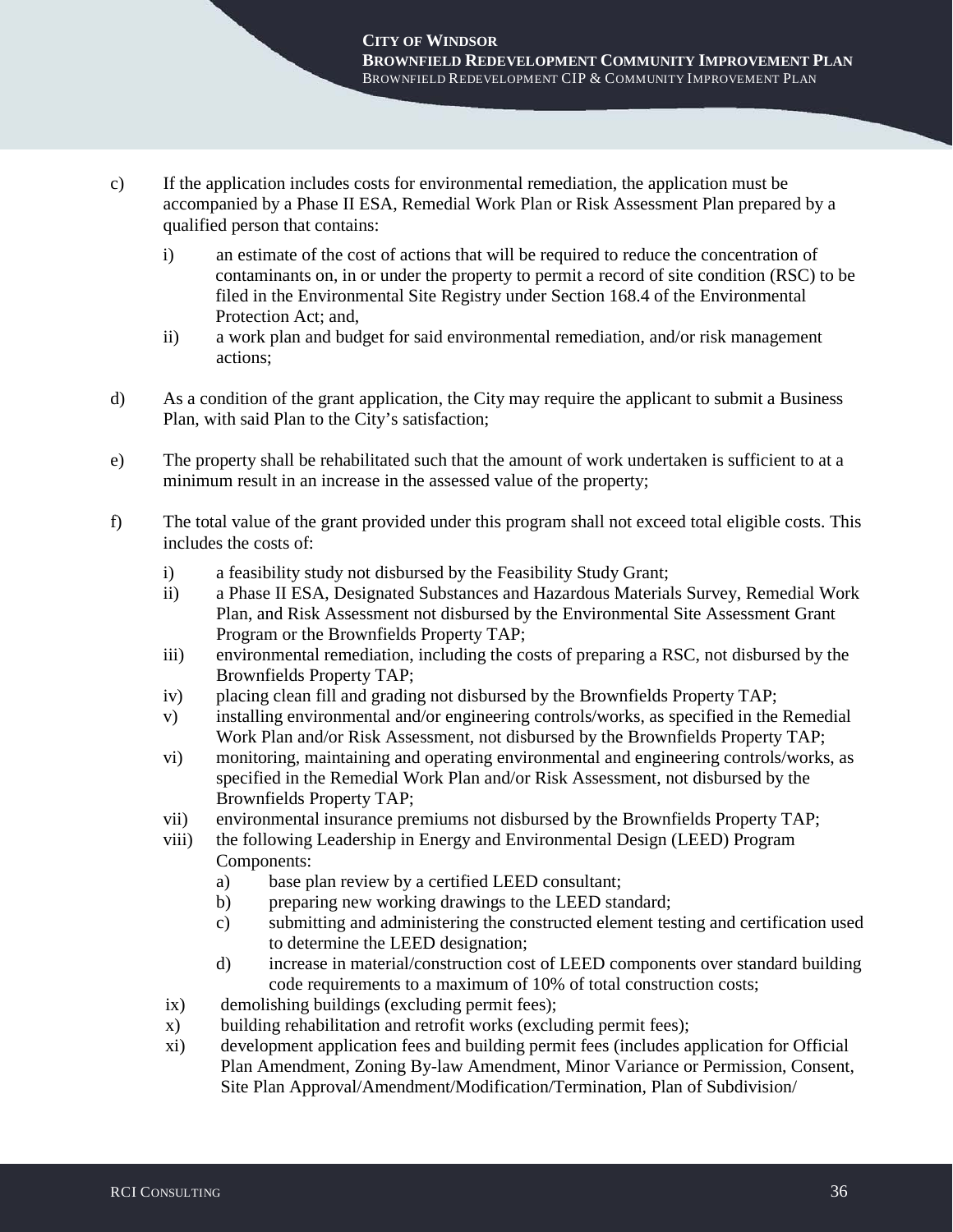Condominium, Condominium Conversion, Part Lot Control Exemption, Removal of the "H" Holding Symbol, Demolition Permit, and Building Permit)<sup>[13](#page-41-0)</sup>;

- xii) upgrading on-site infrastructure including water services, sanitary sewers and stormwater management facilities;
- xiii) constructing/upgrading off-site infrastructure including roads, water services, sanitary sewers, stormwater management facilities, electrical and gas utilities, where this is required to permit remediation, rehabilitation and/or adaptive reuse of the property that is subject of the application.
- g) All applicants participating in this program will be required to enter into an agreement with the City which will specify the terms of the grant;
- h) All Rehabilitation Grant Program applications and agreements must be approved by City Council or City Council's designate;
- i) If a building(s) erected on a property participating in this program is demolished before the grant period expires, the remainder of the monies to be paid out under the grant shall be forfeited;
- j) The owner shall file in the Environmental Site Registry a RSC for the property signed by a qualified person, and the owner shall submit to the City proof that the RSC has been acknowledged by the Ministry of Environment (MOE).

-

<span id="page-41-0"></span><sup>&</sup>lt;sup>13</sup> Eligible costs do not include city development charges or education development charges collected on behalf of school boards, security deposits, cash-in-lieu payments or bonds required as a result of a development or building permit application.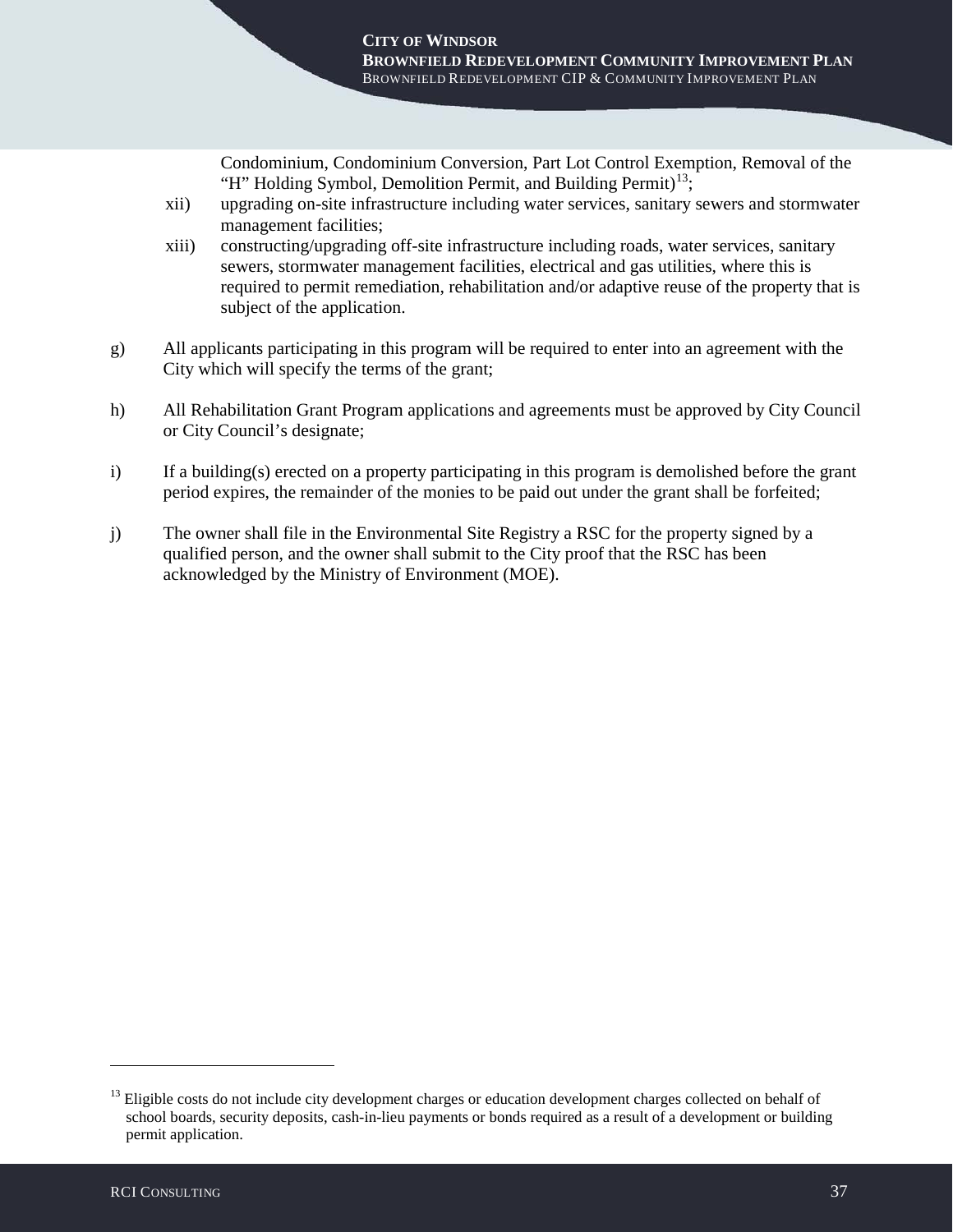# **5.6 Brownfields Development Charge Exemption Program**

## **5.6.1 Purpose**

The purpose of the Development Charge Exemption Program is to promote brownfield redevelopment and Smart Growth on brownfield sites by providing a major economic catalyst in the form of an upfront reduction of the often large development charges that must be paid when a brownfield property is redeveloped.

## **5.6.2 Description**

While most of the potential brownfield properties in the Community Improvement Project Area are already serviced with adequate water and sewer services and roads, large scale redevelopment of brownfield sites may result in incremental increases in demand for both hard and soft services. However, it is recognized that the costs to provide these incremental services will be substantially lower than to provide new infrastructure and other services if this development were to take place in greenfield areas. Therefore, there is a financial rationale for a lower development charge for brownfield redevelopment in the Community Improvement Project Area. The exemption of development charges has been shown to be a major incentive to promote brownfield redevelopment in other municipalities.

The proposed Development Charge Exemption Program outlined below will require that changes to the City's Development Charges By-law be implemented. Because implementation of this Program does not fall within the parameters of Section 28 of the *Planning Act,* the Brownfields Development Charge Exemption Program will be forwarded to Council as a separate recommendation and implementing bylaw.

The applicant with an approved application and agreement for a property under the Brownfields Rehabilitation Grant Program will have the option of applying the eligible costs of environmental remediation (see items 5.5.3 f) ii) – vii)) against the development charges payable for that property (after any demolition charge credits are applied). If the applicant chooses to exercise this option, the costs of remediation applied against the development charges payable (development charges exempted) will be deducted from the Brownfields Rehabilitation Grant to be paid. This reduction of development charges will equal up to 60% of the City development charge payable with respect to development on a brownfield site. If any eligible costs of environmental remediation remain under the approved Brownfields Rehabilitation Grant after the reduction of development charges, these would be paid as an annual grant as described in Section 5.5 above.

For projects that achieve land use compatibility goals supported by the City's Official Plan, the inclusion of smart growth principles, and LEED certification into the proposed development, the cost of remediation applied against the development charges payable (development charges exempted) will not be deducted from the Brownfields Rehabilitation Grant to be paid. The City will develop principles to guide the determination of whether or not projects achieve land use compatibility goals and the inclusion of smart growth principles.

The Development Charge Exemption Program is not an application based program. Therefore, an application for a development charge exemption at the time of building permit application will not be required. The development charge exemption will be applied at the time development charges are normally paid, i.e., building permit.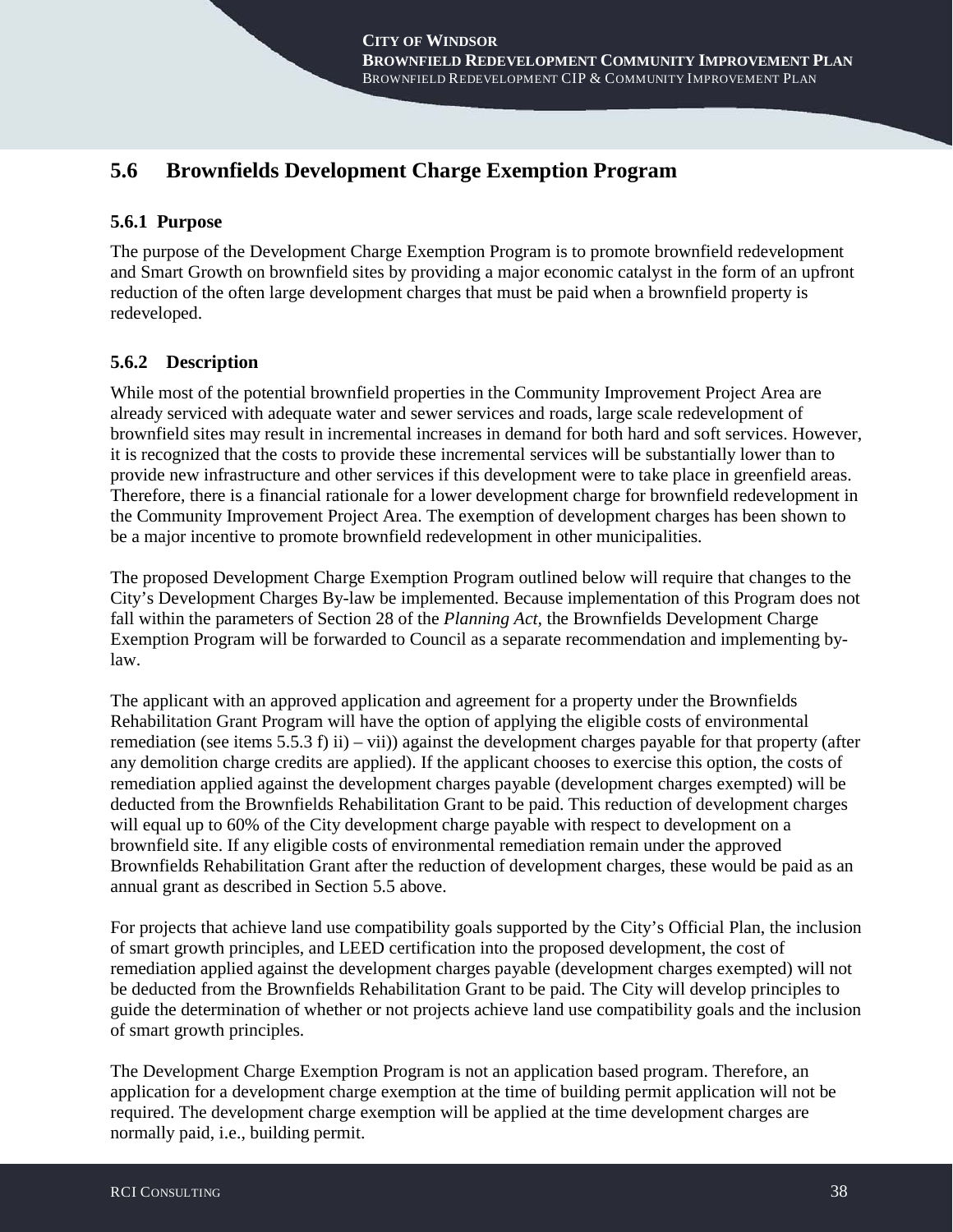It is recommended that the Development Charge Exemption Program be offered for an initial period of approximately five (5) years, with the option to extend the program for up to another five (5) years, subject to the availability of funding as approved by City Council.

## **5.6.3 Requirements**

All owners of properties (and their assignees) within the Community Improvement Project Area are eligible for the Development Charge Exemption Program, subject to meeting the general program requirements, the following program requirements, and availability of funding as approved by Council:

- a) All properties considered eligible for the Development Charge Exemption Program must have an approved Brownfields Rehabilitation Grant Program Application and Agreement in place;
- b) Only properties where an MOE acknowledged RSC has been filed in the Environmental Site Registry for the proposed use will be eligible for the Brownfields Development Charge Exemption Program;
- c) As a condition of development charge exemption, the City may require the applicant to submit for approval professional design/architectural drawing(s) which shall be in conformity with any municipally issued urban design guidelines, as well as impact studies such as traffic studies and studies of microclimatic conditions (sun, shadow, wind);
- d) Eligible costs include only the costs of:
	- i) a Phase II ESA, Designated Substances and Hazardous Materials Survey, Remedial Work Plan, and Risk Assessment not disbursed by the ESA Grant Program or the Brownfields Property TAP;
	- ii) environmental remediation, including the cost of preparing a RSC, not disbursed by the Brownfields Property TAP;
	- iii) placing clean fill and grading not disbursed by the Brownfields Property TAP;
	- iv) installing environmental and/or engineering controls/works, as specified in the Remedial Work Plan and/or Risk Assessment, not disbursed by the Brownfields Property TAP;
	- v) monitoring, maintaining and operating environmental and engineering controls/works, as specified in the Remedial Work Plan and/or Risk Assessment, not disbursed by the Brownfields Property TAP;
	- vi) environmental insurance premiums not disbursed by the Brownfields Property TAP;
- e) Existing and proposed land uses must be in conformity with the Official Plan, Zoning By-law, Secondary Plans, Community Improvement Plans, and other planning requirements;
- f) All improvements made to properties shall be made pursuant to a building permit, and constructed in accordance with the Ontario Building Code and all applicable zoning requirements and planning approvals;
- g) Outstanding work orders and/or orders or requests to comply from the City must be addressed to the City's satisfaction prior to development charge exemption; and,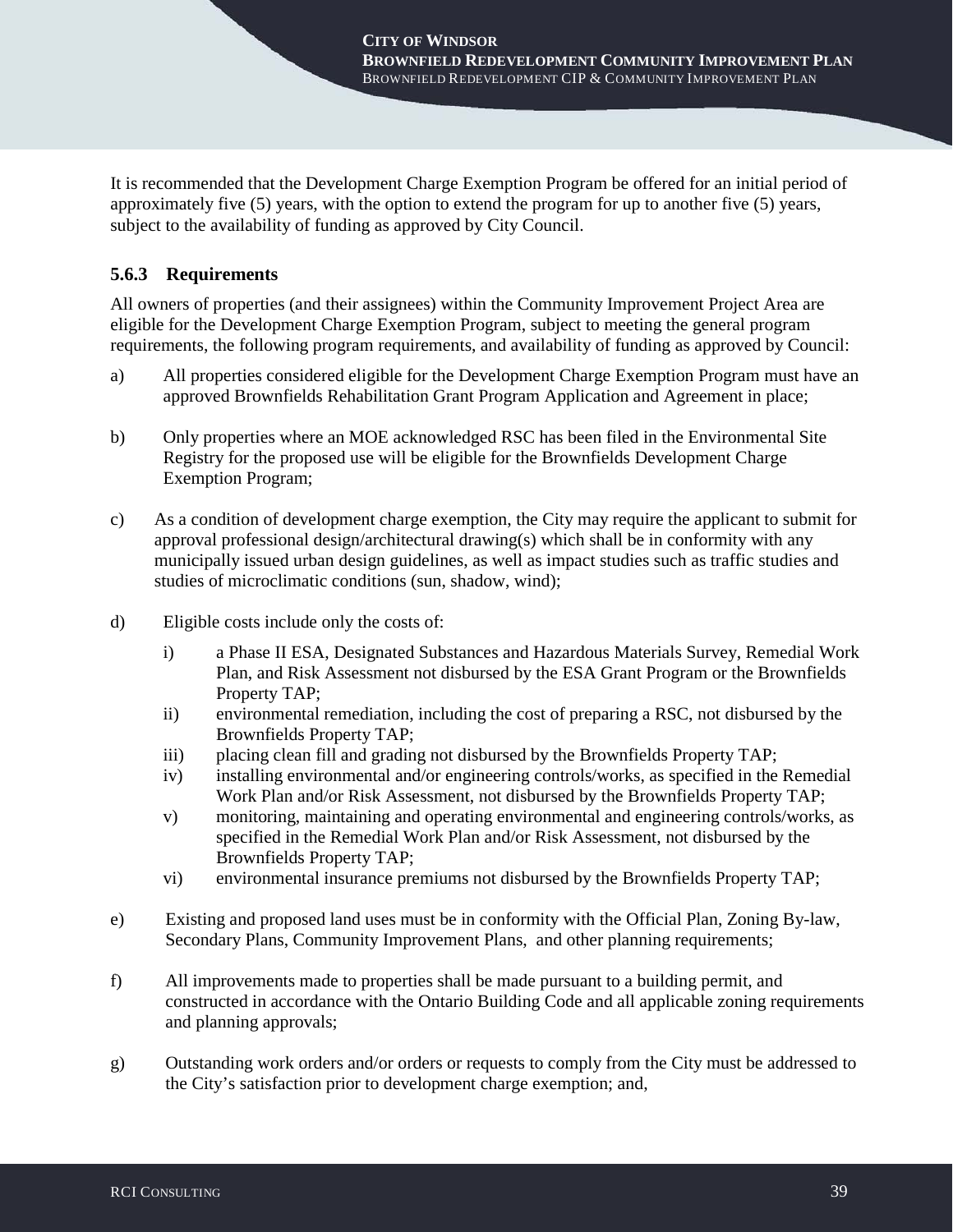h) This program does not apply to security deposits or cash-in-lieu payments required as a result of the application.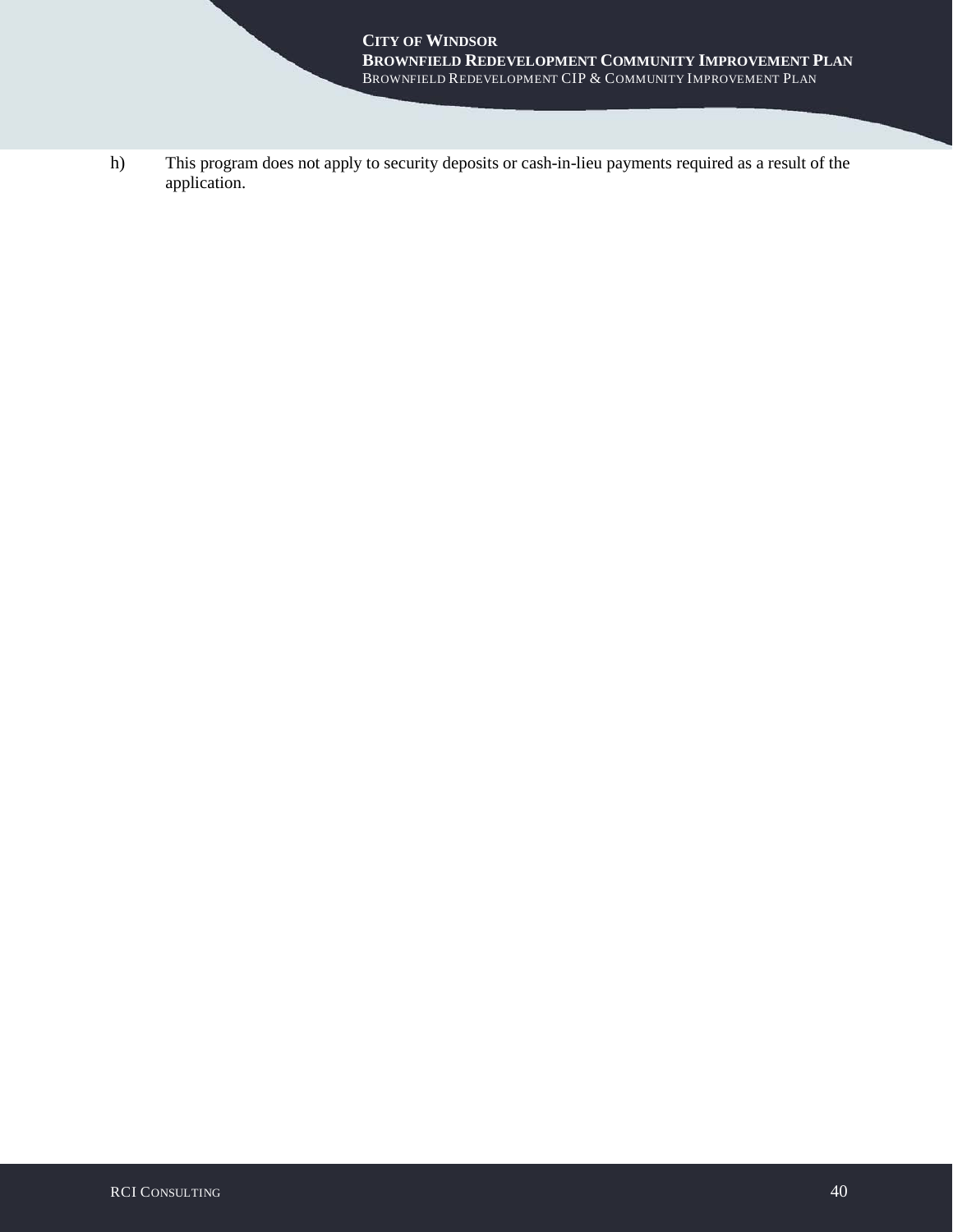# **6.0 MUNICIPAL LEADERSHIP STRATEGY**

## **6.1 Purpose**

The purpose of the Municipal Leadership Strategy is to establish a framework for the City to:

- a) Address a number of the identified key impediments to brownfield redevelopment;
- b) Streamline and clarify the planning approvals process for brownfield sites;
- c) Complement the financial incentive programs in this CIP;
- d) Provide more proactive municipal leadership, support and partnering on brownfield redevelopment projects, including pilot projects;
- e) Communicate and market to the development and business community the brownfield redevelopment opportunities in Windsor and the incentive programs available under the Brownfield Redevelopment CIP; and,
- f) Improve the overall image of Windsor as a community for investment in brownfield redevelopment projects.

# **6.2 Key Impediments and Opportunities**

Just as the financial incentive programs were designed to address certain key impediments to brownfield redevelopment, the actions contained in this Municipal Leadership Strategy (MLS) are designed to address certain key impediments to brownfield redevelopment and take advantage of certain opportunities for brownfield redevelopment in Windsor. These impediments and opportunities were identified during the critical needs analysis. A number of municipal actions were suggested by key stakeholders during the critical needs analysis. These municipal actions are listed below and provide direction for the municipal support and leadership actions that follow:

- 1) Develop and implement a clearer, simpler, less cumbersome and judicious record of site condition requirement procedure as part of the planning approvals process;
- 2) Examine other ways to further streamline the planning approvals process in Windsor, especially the site plan approvals process;
- 3) Better educate municipal staff on risk assessment and remediation technologies;
- 4) Cross train key municipal staff on several disciplines associated with brownfield redevelopment;
- 5) Develop and implement an outreach program to educate developers, property owners, and the public with respect to the opportunities for, and the community benefits of, brownfield redevelopment. This could include written materials in addition to those already provided at the first public meeting and information seminars;
- 6) Continue outreach to organizations that will be instrumental in helping the City to implement the Brownfield Redevelopment Strategy and CIP, such as the Windsor-Essex Development Commission and the Windsor-Essex Regional Chamber of Commerce;
- 7) Once the CIP is approved, implement an aggressive marketing campaign on the part of the City to market the incentives that are available under the CIP and redevelopment opportunities to the brownfield redevelopment industry and the business community in general;
- 8) Provide a "single window" service for brownfield redevelopment projects, including the hiring/appointment of a key staff contact person who would be recognized as a brownfield coordinator.
- 9) Examine the feasibility of permitting and promoting the disposal of non-hazardous soils from brownfield sites to the municipal landfill (possibly for use as daily cover) at a reduced tipping fee;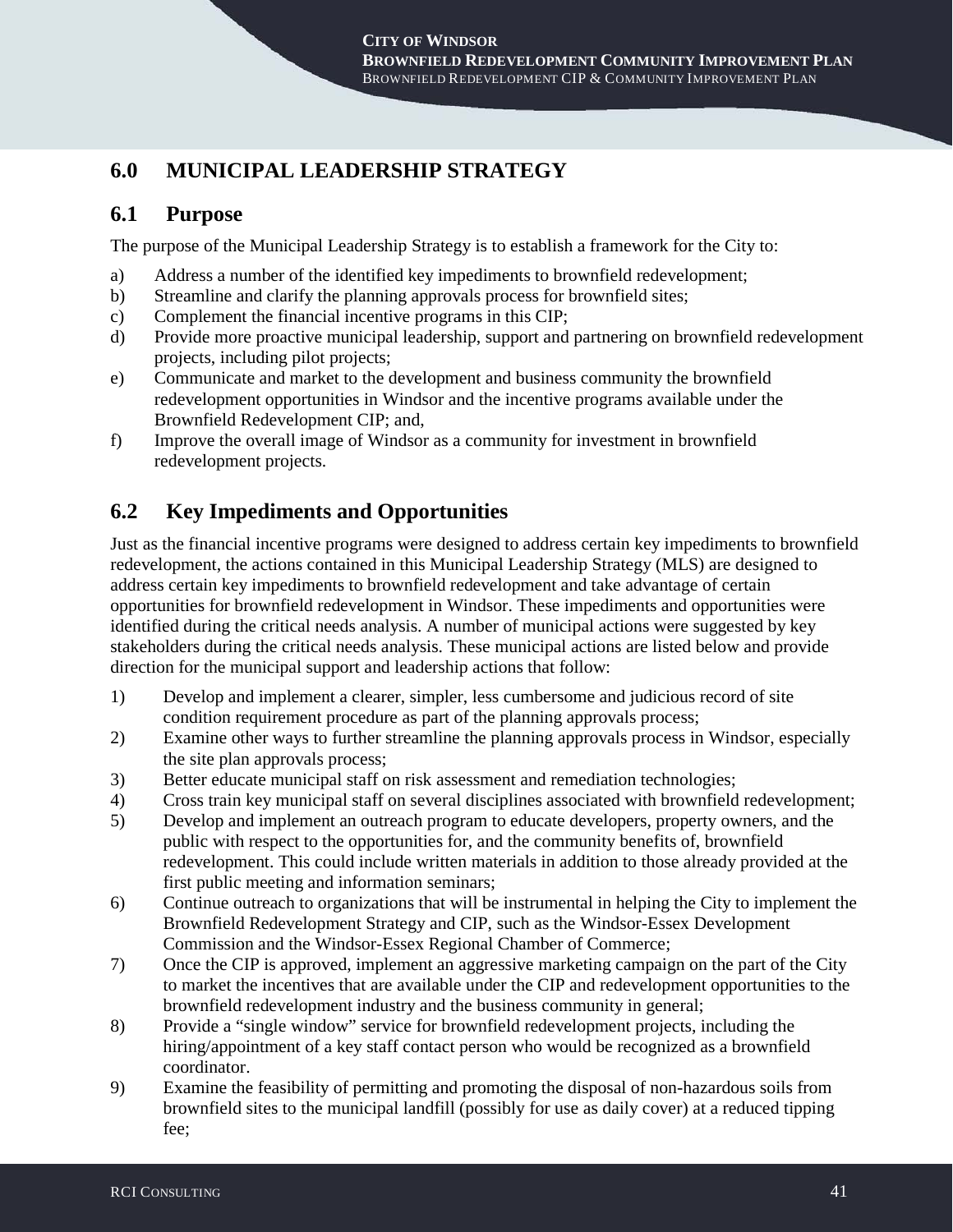- 10) Address overall economic development and an overall growth strategy for the entire region and not just Windsor; and,
- 11) Demonstrate the CIP incentive programs and the new proactive approach being taken by the City via involvement in pilot projects on a few brownfield sites that the City and other key stakeholders can learn from and use to build momentum.

# **6.3 Municipal Support Actions**

The public sector actions recommended below are designed to provide a more supportive environment for private sector brownfield redevelopment by reducing or removing impediments to brownfield redevelopment. These recommended Municipal Support Actions items help to address items 1) to 10) above.

## **6.3.1 Planning Approvals**

It is recommended that the requirement for a record of site condition (RSC) as part of the planning and building permit approvals process be clarified and that applicants be notified as early as possible in the planning approvals and building permit approvals process of the judicious record of site condition requirement procedure as part of the plan review and building permit approvals process. This recommendation has been addressed by the recommended revisions to the Contaminated Sites Policies in the Official Plan and the recommended Environmental Due Diligence Procedure contained in the Planning Policies Report (March 2009).

It is also recommended that the City examine other ways to further streamline the planning approvals process in Windsor with particular emphasis on the site plan approvals process. This could include a review of the City's standard site plan requirements, particularly in situations where former industrial sites are redeveloped for industrial or commercial purposes $^{14}$  $^{14}$  $^{14}$ .

## **6.3.2 Staff Capacity Building**

It is recommended that City staff involved in the planning approvals process be provided with opportunities to obtain additional information and education on issues such as environmental regulations, risk assessment and remediation technologies. This could be accomplished by inviting staff from the Ministry or Municipal Affairs and Housing and the Ministry of Environment and staff from local and external environmental consulting and technology firms to provide seminars or symposiums to City staff, or as part of a locally organized brownfields conference.

## **6.3.3 Marketing Strategy**

It is recommended that as part of its Brownfield Redevelopment CIP, the City implement a Marketing Strategy to:

- a) regularly market the City's incentive programs and redevelopment opportunities available in Windsor to brownfield market makers such as property owners, developers, potential end users, and support professionals both within and outside the City;
- b) Inform and educate developers, property owners, and the public with respect to the community benefits of brownfield redevelopment;

-

<span id="page-46-0"></span> $14$  N.B. The site plan process is currently under review by the City with the intention of further streamlining the process.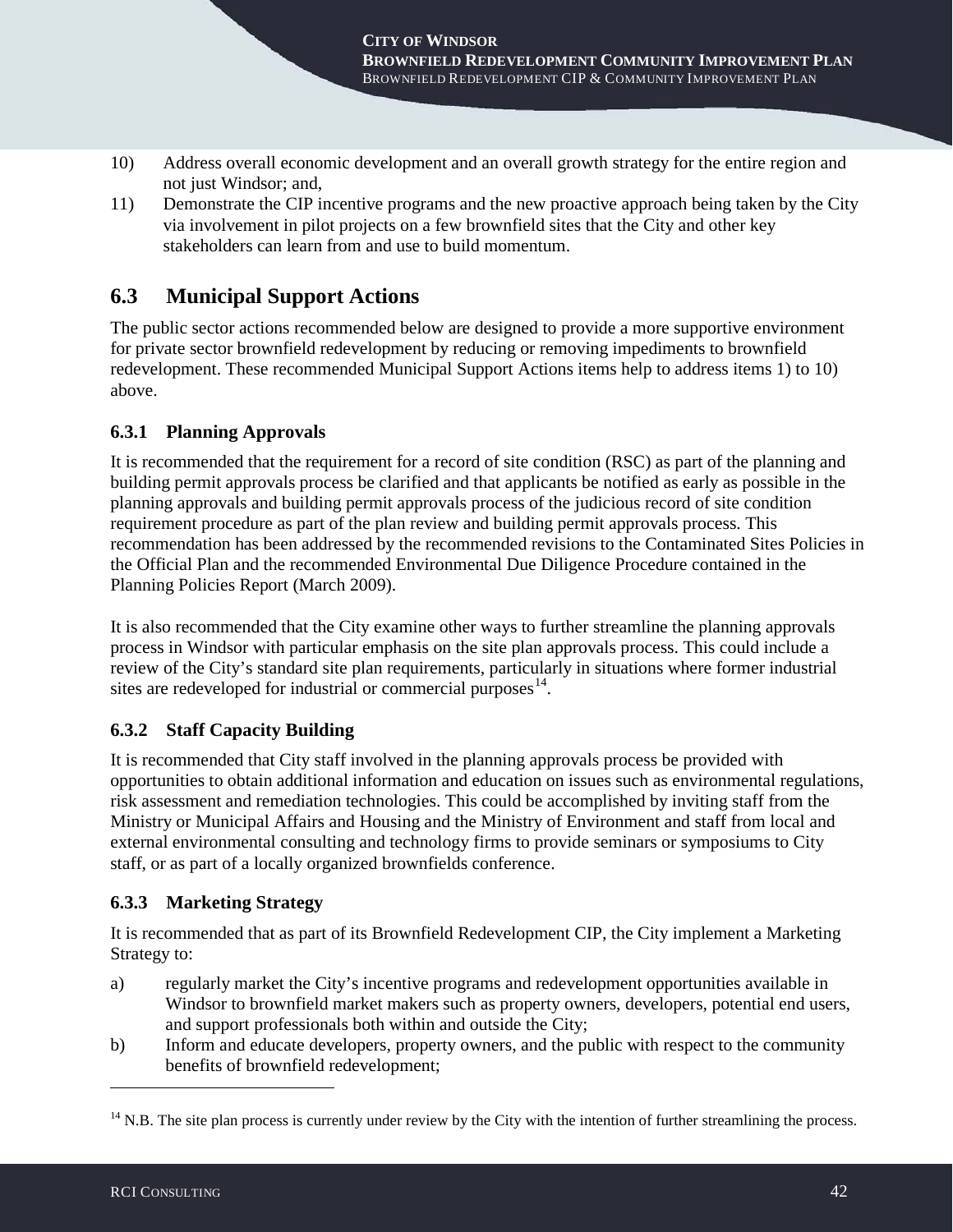- c) continue outreach to organizations that will be instrumental in helping the City to implement the Brownfield Redevelopment Strategy and CIP, such as the Windsor-Essex Development Commission and the Windsor-Essex Regional Chamber of Commerce;
- d) provide information on all applicable incentives available from the various levels of government and other organizations; and,
- e) regularly update information on available redevelopment opportunities and available City incentives.

This recommendation is addressed in Section 8.0 of this report where a basic Marketing Strategy is presented.

## **6.3.4 Coordination**

It is recommended that the City establish a single point of contact (brownfield coordinator/ planner role) for brownfield information and financial incentives on brownfield sites. The role of this coordinator will be to administer applications for the financial incentive applications, coordinate financial incentive applications with planning applications, and provide guidance and advice to developers and their support professionals involved in brownfield redevelopment. The coordinator should also take on the role of facilitator with respect to brownfield redevelopment when there are planning and/or environmental regulatory issues. This should include acting as a facilitator with the MOE on regulatory approvals and expediting City planning and environmental approvals. Therefore, the coordinator should have or should develop a good understanding of the planning approvals process, including efforts to streamline that process. The coordinator should also have or develop a good understanding of the environmental approvals process, including the Record of Site Condition regulation and the Ministry of Environment standards.

The brownfield coordinator function can be combined with a planning function or a community improvement plan coordinator function. However, the brownfield coordinator will be required to attend brownfield specific conferences, training seminars and workshops in order to acquire the knowledge necessary to adequately perform the brownfield coordinator role.

### **6.3.5 Other Support Actions**

As a result of the stakeholder consultation process, a couple of other municipal actions were also suggested. First, it is recommended that the feasibility of permitting and promoting the disposal of nonhazardous soils from brownfield sites to the municipal landfill (possibly for use as daily cover) at a reduced tipping fee be investigated by the City. This investigation would have to take into consideration factors such as MOE regulations, landfill capacity, and what types of projects would be permitted to make use of a reduced tipping fee model if it were to be introduced.

In addition to City staff attending conferences, symposiums and seminars on environmental regulations, risk assessment and remediation technologies, it was also suggested by stakeholders that invitation to these information and education sessions should be extended to stakeholders who want to become more knowledgeable about brownfield redevelopment.

Finally, a number of stakeholders consulted during the critical needs analysis cited overall economic conditions and market demand for development sites in Windsor as an impediment to brownfield redevelopment. Some of these stakeholders suggested that an overall economic development and growth strategy for the entire region and not just Windsor is required.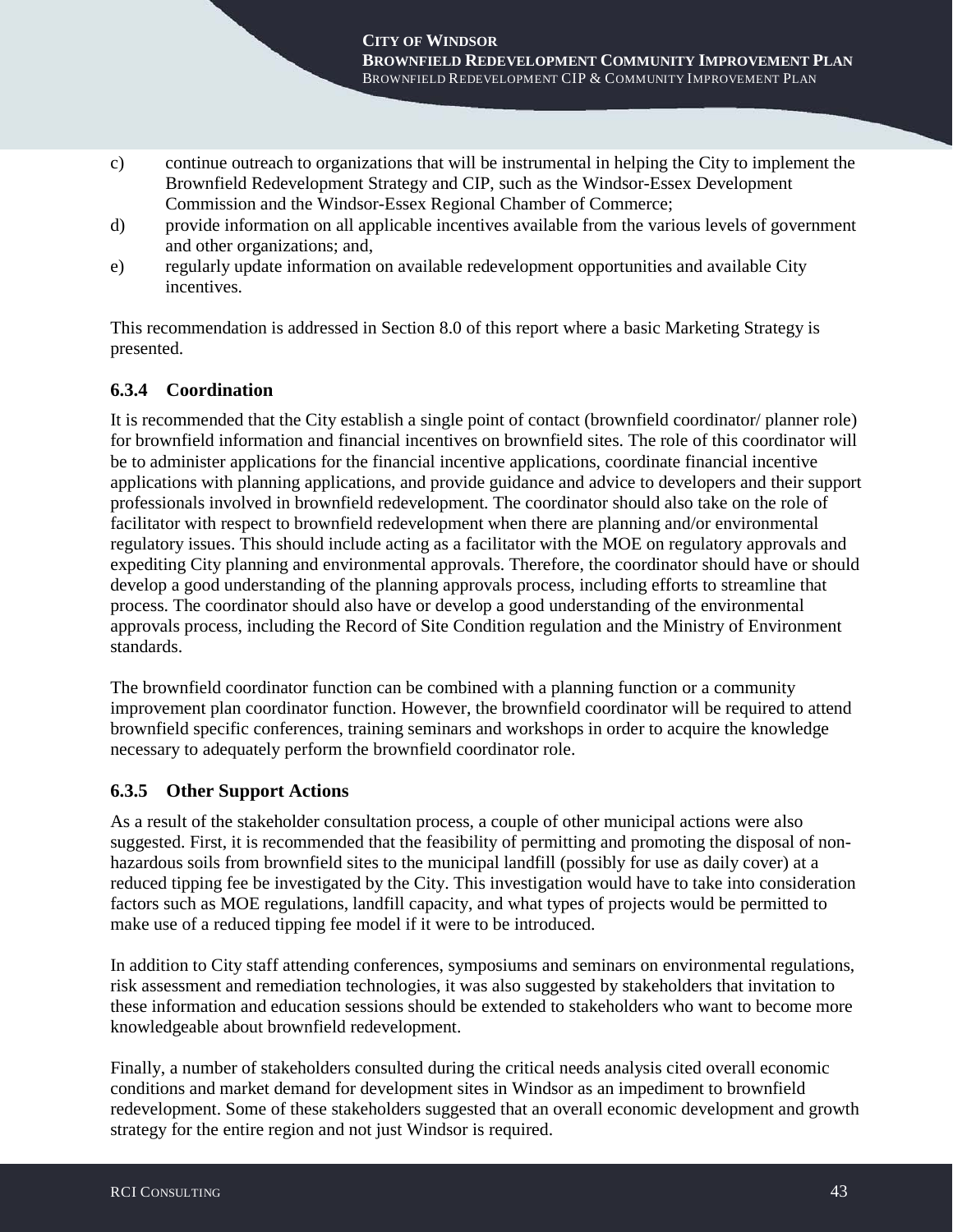# **6.4 Municipal Leadership Actions**

In contrast to the Municipal Support Actions, the public sector actions recommended below are designed to act as direct catalysts to leverage private sector investment on brownfield sites. These recommended Municipal Leadership Actions address item 11) in Section 6.2 above. The Municipal Support Actions outlined in the previous section and the Municipal Leadership Actions outlined below are designed to complement each other.

As per Sections 28(3) and 28(6) of the *Planning Act*, once a Community Improvement Project Area has been designated and a CIP is approved, a municipality may:

- a) acquire, hold, clear, grade or otherwise prepare land for community improvement;
- b) construct, repair, rehabilitate or improve buildings on land acquired or held by it in conformity with the community improvement plan; and,
- c) sell, lease, or otherwise dispose of any land and buildings acquired or held by it in conformity with the community improvement plan.

Therefore, the City of Windsor may engage in any of these activities as part of its Brownfields Municipal Leadership Strategy (MLS) in order to promote the undertaking of target projects or pilot projects that are identified and approved by the City. To facilitate its MLS, the City may engage in a general program of acquisition of brownfield or potential brownfield properties by a number of means. The City may also undertake, invest in or become involved with target projects to remediate and redevelop high profile or priority brownfield sites or prepare these sites for remediation and/or redevelopment as permitted under Section 28 of the *Planning Act*. The City may also undertake, invest in or become involved with pilot projects that demonstrate the use of innovative tools such as alternative approaches to site remediation and risk management, new environmental remediation technologies, the use of environmental insurance, and/or energy efficient building technologies. The City may also issue Requests for Proposals (RFP's) on City owned brownfield sites, failed tax sale properties, and/or participate in public/private partnerships to clean up and redevelop publicly and privately owned **brownfield** sites

It is recommended that these Municipal Leadership Actions be funded from initial seed funding allocated by Council, and on a long term ongoing basis, on part or all of the tax increment that is retained by the City as a result of properties participating in the Brownfields Rehabilitation Grant Program. The City can then use these funds to:

- d) conduct environmental site assessments on municipally-owned properties that are potentially contaminated;
- e) conduct environmental site assessments on properties controlled or acquired by the City through the tax arrears sales process or other means, and conduct requests for proposals (RFPs) on failed tax sale brownfield properties and other properties controlled or owned by the City;
- f) acquire and remediate, rehabilitate, reuse and improve key high priority privately-owned brownfield sites;
- g) remediate, rehabilitate, reuse and improve municipally owned brownfield properties, including undertaking or participating in pilot projects to showcase innovative remediation approaches and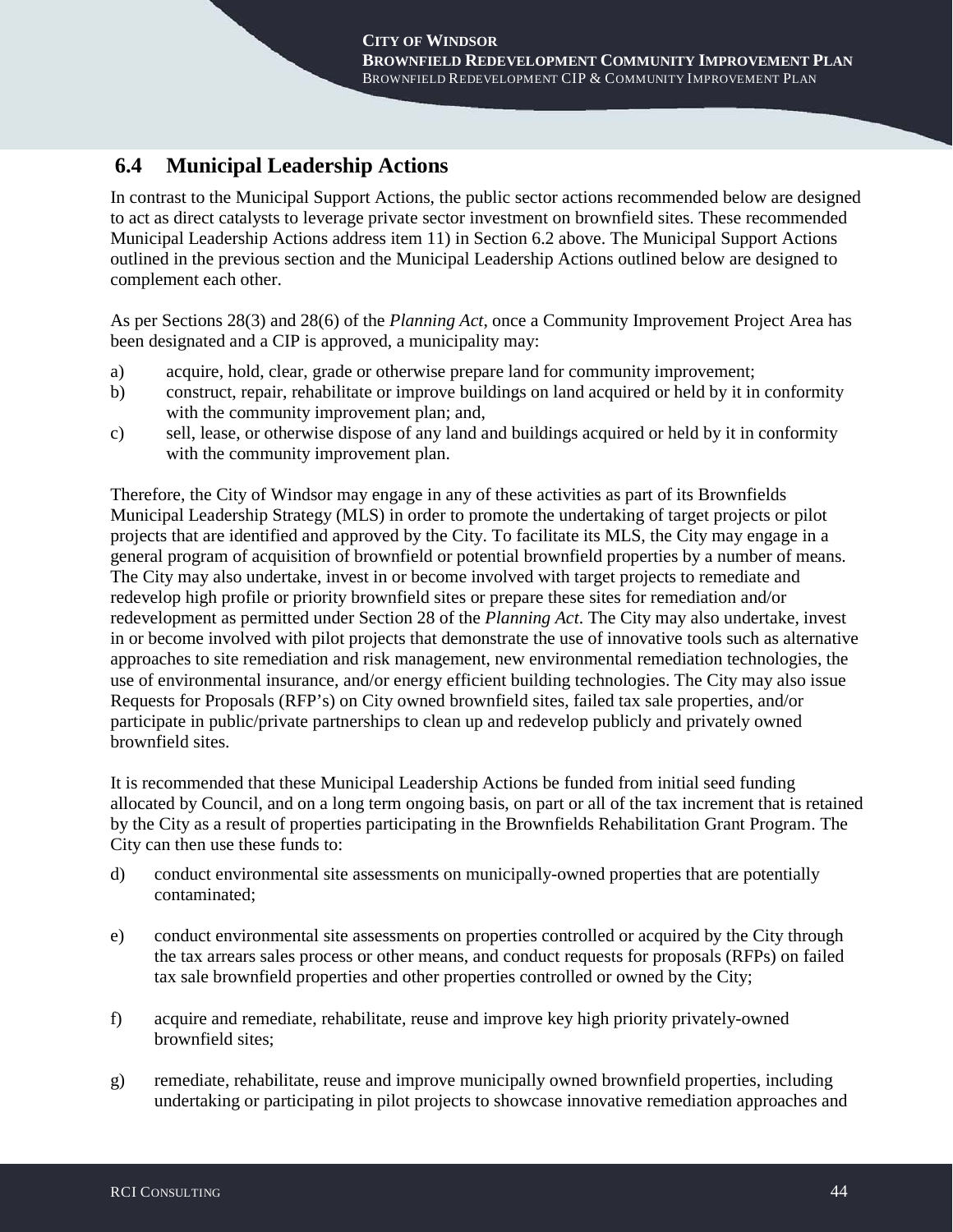technologies, the use of tools such as environmental insurance, and innovative energy efficiency technologies;

h) fund brownfield pilot projects (public-private partnerships) to remediate, rehabilitate, reuse and improve redevelop privately and publicly owned brownfield properties;

Any initial seed funding and the tax increment that is retained by the City as a result of properties participating in the Brownfields Rehabilitation Grant Program should be placed into a Municipal Leadership Strategy Reserve Fund. This fund will function as a revolving fund. The allocation of the tax increment to the Municipal Leadership Strategy Fund/Account will end when the Brownfields Rehabilitation Grant Program ends, or earlier as determined by Council. At that time, the City may return funds remaining in the Municipal Leadership Strategy Fund to general revenues or continue to utilize these funds for leadership activities until the Municipal Leadership Strategy Fund is exhausted.

The MLS will also provide funding to allow the City to access brownfield feasibility study and remediation funding available from the Federation of Canadian Municipalities (FCM) Green Municipal Funds (GMF) or any brownfield funding programs that may be implemented by the Province of Ontario in the future. Any municipal government in Canada or its private or public sector partners can apply for funding from the GMF. The City was successful in obtaining a GMF grant from FCM for the preparation of the Brownfield Redevelopment Strategy and CIP. An appropriately funded Municipal Leadership Strategy will allow the City the financial means to leverage FCM funding to help implement the Brownfield Redevelopment Strategy and CIP.

# **6.5 Guideline for Identifying Priority and Pilot Brownfield Sites/Projects**

When identifying and evaluating sites for acquisition, partnering or any of the other municipal leadership actions described above, the City should be highly strategic in its approach. The completion of only a few priority or pilot projects in the coming years will be enough to demonstrate the City's commitment to its Brownfield Redevelopment Strategy and CIP. Therefore, it is recommended that the City utilize the following criteria when evaluating and selecting high priority sites/areas and pilot projects for purposes of the Municipal Leadership Strategy:

- a) The site/area has been identified as a priority redevelopment site/area in the Priority Redevelopment Sites and Areas Report;
- b) The site is or can be made commercially viable and marketable based on an evaluation by the City;
- c) The site is a "stigmatized" site, the cleanup and redevelopment of which will likely act as a major catalyst for community improvement of the neighbourhood or employment area in which the site is located;
- d) The site is designated under the Ontario Heritage Act or exhibits significant heritage and architectural characteristics;
- e) The site is also in one of the other Community Improvement Project Areas and/or the site has been identified as being within a secondary planning study or urban design study/plan;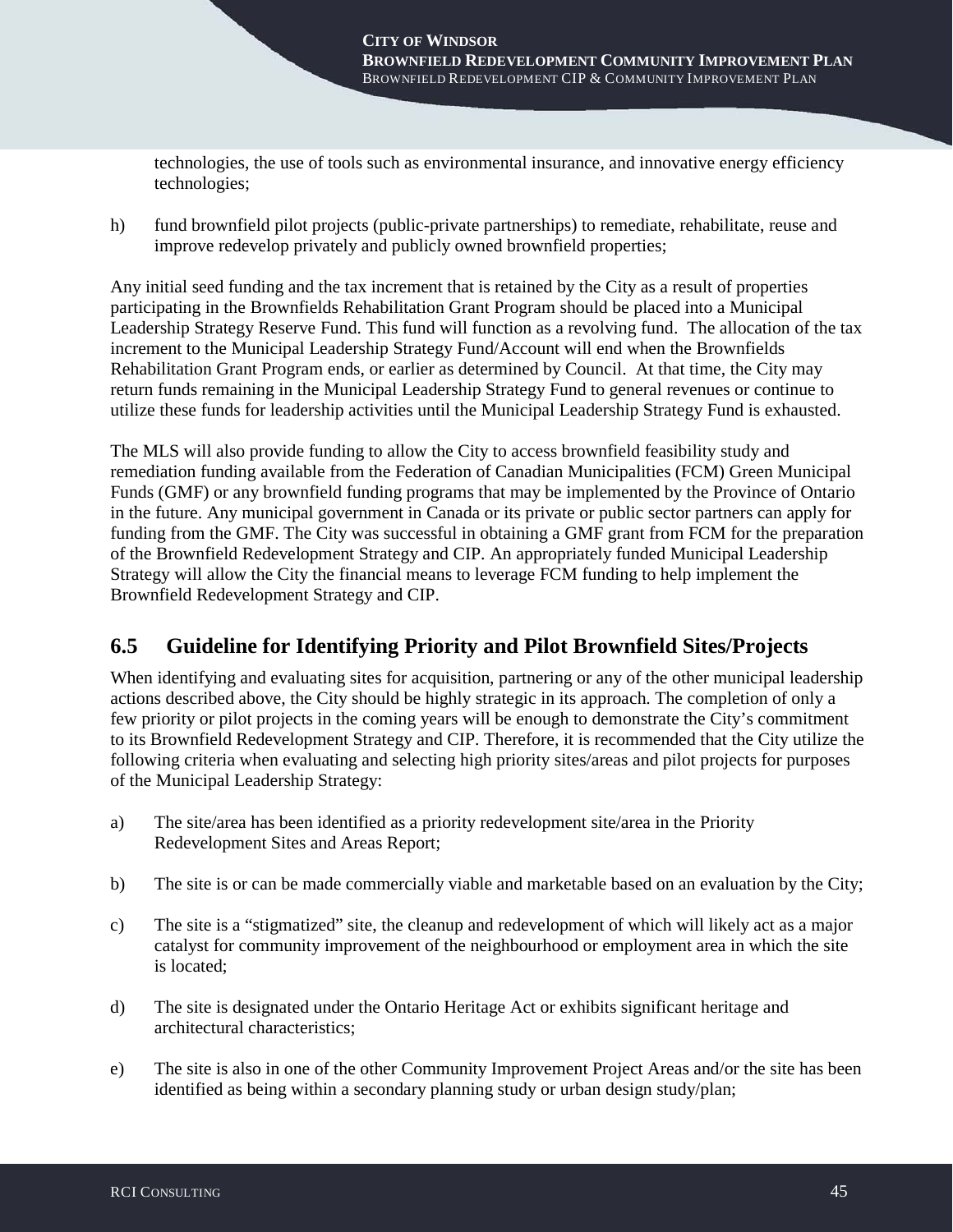- f) The site is causing major land use compatibility issues and is surrounded in whole or in part by residential or other sensitive land uses;
- g) The site could be a "destination" site drawing large numbers of visitors/shoppers/diners and this would promote additional revitalization in the area where the site is located;
- h) The proposed project will result in the leveraging of significant private sector investment resulting in a significant increase in property tax revenues, employment and/or residential opportunities;
- i) The proposed project will showcase innovative remediation approaches, technologies, risk assessment approaches and/or Smart Growth design/building principles such as LEED building standards; and,
- j) The proposed project will expand or improve the City's Greenway System.

Note that a site or project does not need to meet all of these criteria to be considered eligible for acquisition, partnering, or any of the other municipal leadership actions described in this CIP. However, a site or project should meet several of the above noted criteria to be eligible for acquisition, partnering, or any of the other municipal leadership actions described in this CIP.

The results of the evaluation of potential redevelopment opportunities in the Inventory suggest that there are three geographic clusters of sites with the highest potential for redevelopment in the City of Windsor. The first cluster is along the Walker Road corridor (Sites 5 to 12). The second cluster (Sites 13 to 16) can be found in the industrial area east of the Ford plant bordered by High Street, Ontario Street and George Avenue. The third cluster (Sites 19 to 23) is located in the east part of the city in the Lauzon Road area. The City should consider these three areas as priority areas for the municipal leadership activities specified in Section 6.4 of this CIP.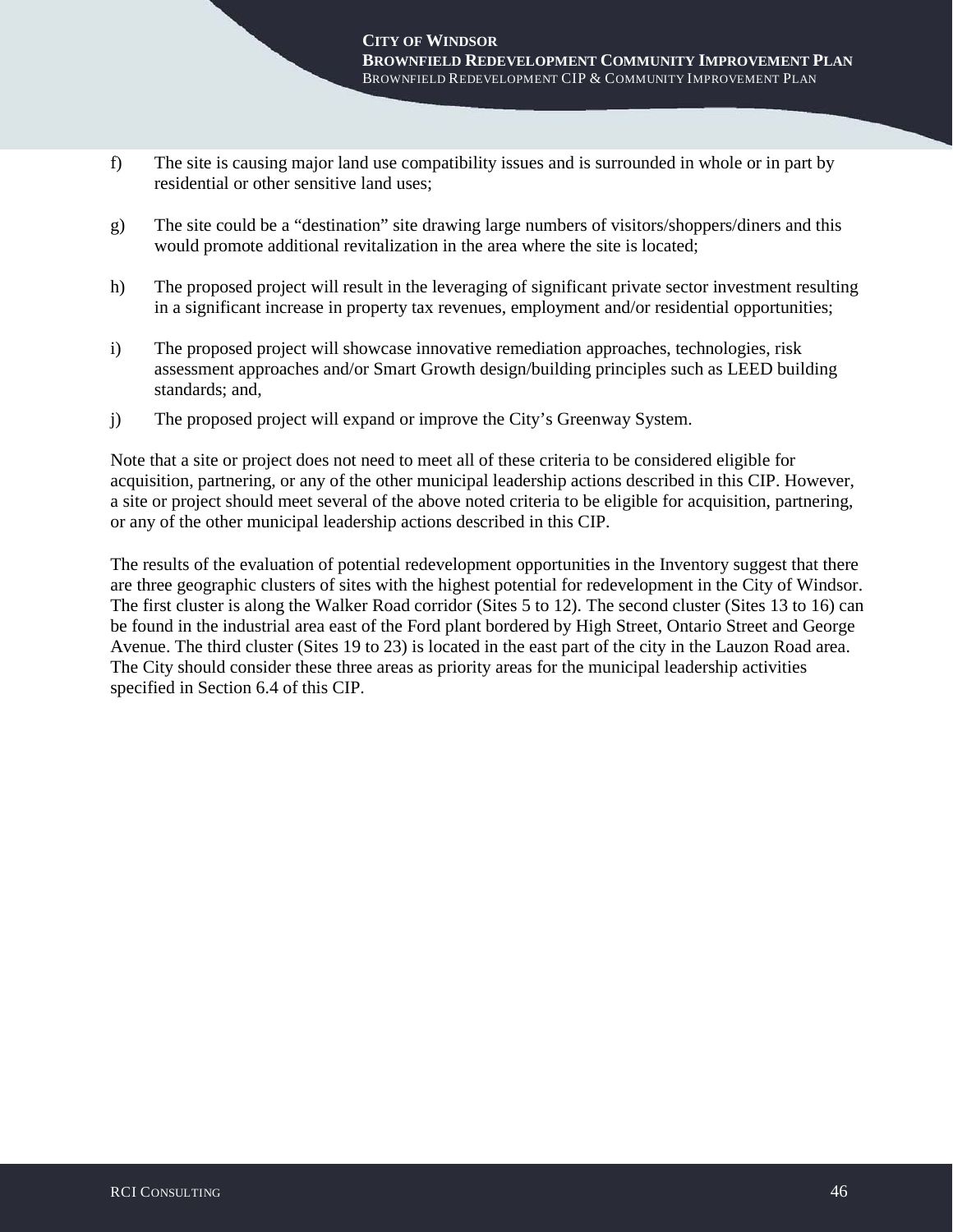# **7.0 MONITORING PROGRAM**

## **7.1 Purpose**

The City of Windsor Brownfield Redevelopment CIP is not intended to be a static planning document. It is intended to be a proactive plan for economic and community renewal and revitalization. Therefore, the purpose of the monitoring program is to monitor the performance and impact of the incentive programs and the municipal leadership strategy and to utilize this information to make adjustments to the incentive programs and the municipal leadership strategy in order to help ensure that the goals of the Brownfield Redevelopment Strategy and CIP are successfully accomplished.

The Monitoring Program set out in this section has several purposes. It is designed to monitor:

- a) Funds dispersed through the CIP incentive programs by program type so as to determine which programs are being most utilized;
- b) The economic impact associated with projects taking advantage of the CIP incentive programs in order to determine the leverage ratio of private sector investment being leveraged by public sector investment; and,
- c) Feedback from users of the incentive programs so that adjustments can be made to the incentive programs over time as necessary.

# **7.2 Description**

Figure 5 presents a list of the variables that should be monitored by the City of Windsor on an individual project and aggregate basis for the incentive programs and the municipal leadership strategy. As well, the feedback received from users of the financial incentive programs should also be considered. It is important that these results of the monitoring program be utilized to help ensure that the incentive programs and the municipal leadership strategy be effective as possible for both small and large brownfield projects.

From a Smart Growth perspective, the City should particularly attempt to monitor the results of the programs in Figure 5 in terms of environmental, financial and social benefits. For example, it is important to highlight environmental and health threats that are removed through the remediation and risk management of contaminated sites. The increase in long-term property tax revenues from a brownfield redevelopment project can be compared to the total municipal financial incentive provided to the project to determine which projects are providing the highest return on investment. The cost savings associated with not having to extend public services into greenfield areas should be monitored. Increases in use of public transit and improvements in property values and social conditions in neighbourhoods where brownfield redevelopment projects are taking place should also be monitored.

Progress on implementation and the empirical results of the incentive programs and the municipal leadership strategy should be reported on a regular basis (at least annually) to City Council. In later years, when the programs are being utilized to their maximum potential, this reporting to Council can even take place semi-annually. The monitoring results should also be used to recommend any adjustments that should be made to the terms and requirements of the financial incentive programs in order to improve these programs.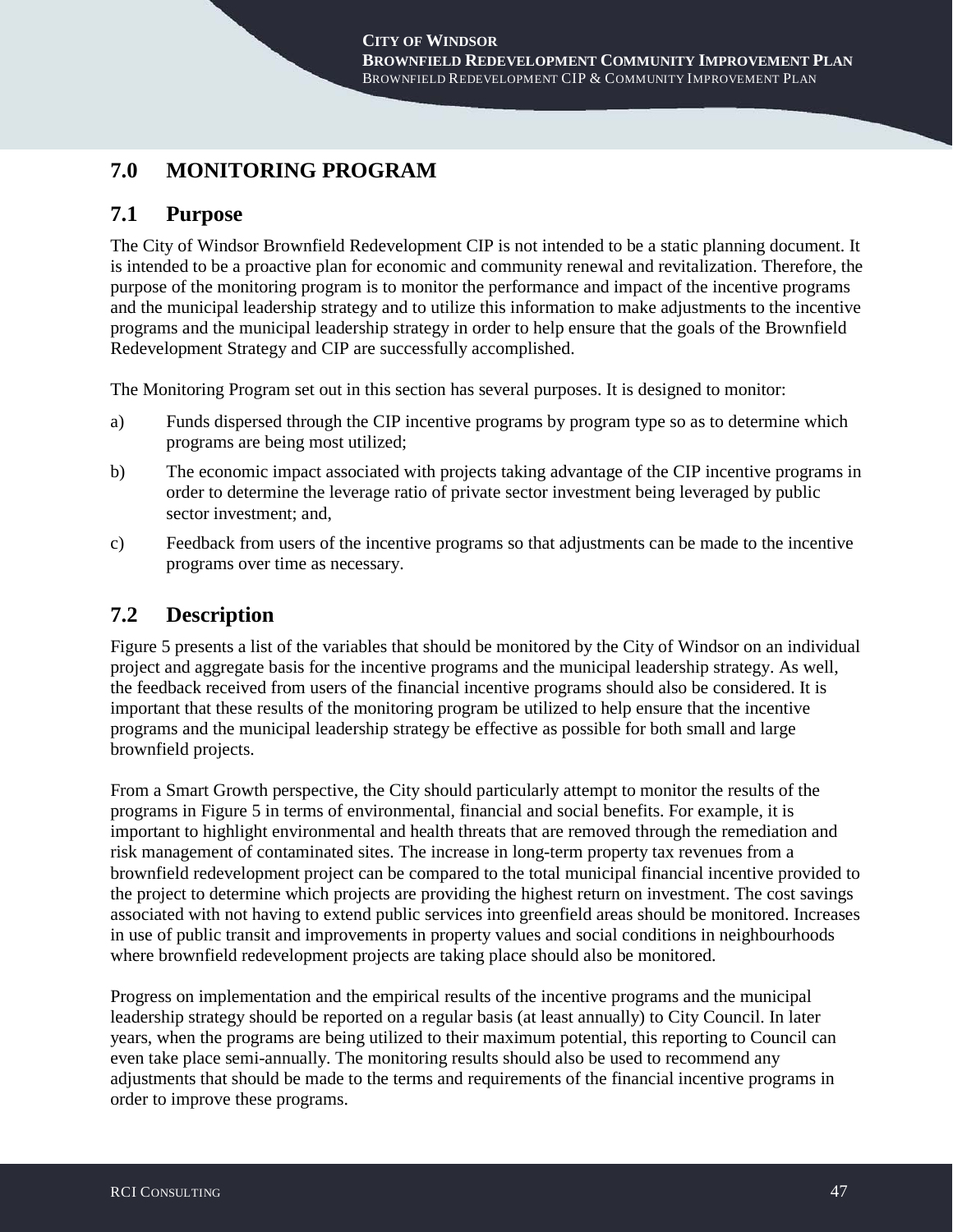#### **CITY OF WINDSOR**

**BROWNFIELD REDEVELOPMENT COMMUNITY IMPROVEMENT PLAN** BROWNFIELD REDEVELOPMENT CIP & COMMUNITY IMPROVEMENT PLAN

| Figure 5                 | <b>Variables to be Monitored</b>                                                                                           |
|--------------------------|----------------------------------------------------------------------------------------------------------------------------|
| Program                  | <b>Variable</b>                                                                                                            |
| <b>Feasibility Study</b> | - Number of applications                                                                                                   |
| <b>Grant Program</b>     | - Purpose of study<br>- Cost of study                                                                                      |
|                          | - \$ Amount of Grant                                                                                                       |
|                          | - Number of Grant Applications leading to Environmental Site Assessment                                                    |
|                          | Brownfields Property Tax Assistance, Brownfields Rehabilitation Grant                                                      |
|                          | Applications and/or actual environmental remediation and rehabilitation                                                    |
|                          | projects                                                                                                                   |
| Environmental            | - Number of applications                                                                                                   |
| <b>Site Assessment</b>   | - Type of ESA (Phase II, Designated Substances and Hazardous Materials                                                     |
| <b>Grant Program</b>     | Survey, Remedial Work Plan, or Risk Assessment)                                                                            |
|                          | - Cost of study                                                                                                            |
|                          | - \$ Amount of Grant                                                                                                       |
|                          | - Number of Grant Applications leading to Tax Assistance, Rehabilitation Grant                                             |
|                          | Applications and/or actual environmental remediation and rehabilitation                                                    |
|                          | projects                                                                                                                   |
| <b>Brownfields</b>       | - Number of applications                                                                                                   |
| Property Tax             | - Increase in assessed value of participating properties                                                                   |
| Assistance               | - Estimated and actual amount of municipal and education tax assistance                                                    |
| Program                  | provided                                                                                                                   |
|                          | - Hectares/acres of land remediated and redeveloped<br>- Industrial/commercial space (sq.ft.) rehabilitated or constructed |
|                          | - Residential units/sq.ft. rehabilitated or constructed                                                                    |
|                          | - \$ Value of private sector investment leveraged                                                                          |
|                          | - Jobs created/maintained                                                                                                  |
|                          | - Number of program defaults                                                                                               |
| <b>Brownfields</b>       | - Number of applications                                                                                                   |
| Rehabilitation           | - Increase in assessed value of participating properties                                                                   |
| <b>Grant Program</b>     | - Increase in municipal and education property taxes of participating properties                                           |
|                          | - Estimated and actual amount of tax increment financing grants provided                                                   |
|                          | - Hectares/acres of land remediated and redeveloped                                                                        |
|                          | - Industrial/commercial space (sq.ft.) rehabilitated or constructed                                                        |
|                          | - Residential units/sq.ft. rehabilitated or constructed                                                                    |
|                          | - \$ Value of private sector investment leveraged                                                                          |
|                          | - Jobs created/maintained                                                                                                  |
| <b>Brownfields</b>       | - Number of program defaults                                                                                               |
| Development              | - Amount of Development Charges Waived<br>- Increase in assessed value of participating properties                         |
| Charge                   | - Increase in municipal and education property taxes of participating properties                                           |
| Exemption                | - Hectares/acres of land remediated and redeveloped                                                                        |
| Program                  | - Industrial/commercial space (sq.ft.) constructed                                                                         |
|                          | - Residential units/sq.ft. constructed                                                                                     |
|                          | - \$ Value of private sector investment leveraged                                                                          |
|                          | - Jobs created/maintained                                                                                                  |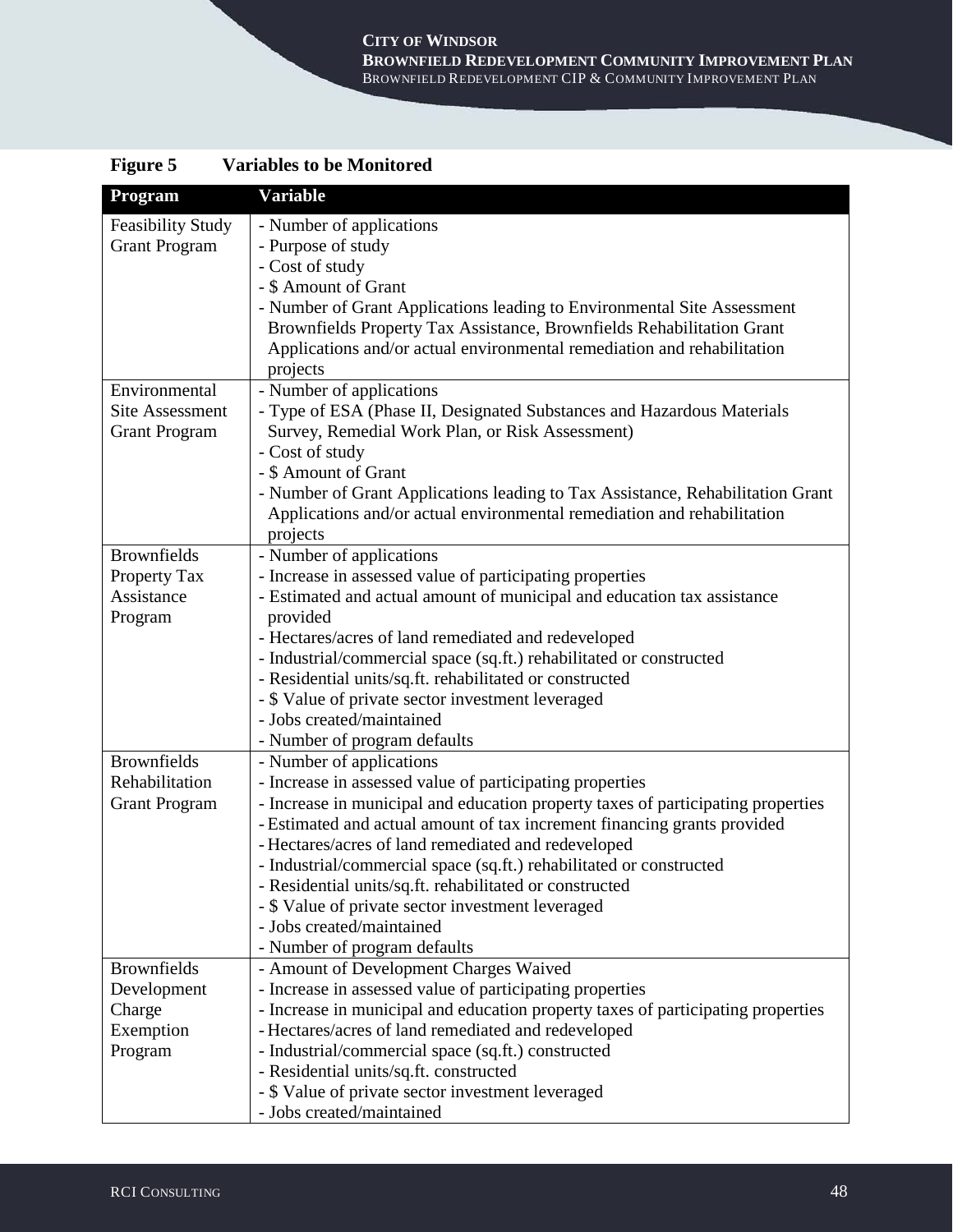### **Figure 5 Variables to be Monitored (Cont'd)**

| Program    | Variable                                                                         |  |  |  |  |  |
|------------|----------------------------------------------------------------------------------|--|--|--|--|--|
| Municipal  | - Funding amount by project type and purpose                                     |  |  |  |  |  |
| Leadership | - Amount of other government funding leveraged                                   |  |  |  |  |  |
| Strategy   | - Increase in municipal and education property taxes of participating properties |  |  |  |  |  |
|            | - Estimated and actual amount of tax increment financing grants provided         |  |  |  |  |  |
|            | - Hectares/acres of land remediated and redeveloped                              |  |  |  |  |  |
|            | - Industrial/commercial space (sq.ft.) rehabilitated or constructed              |  |  |  |  |  |
|            | - Residential units/sq.ft. rehabilitated or constructed                          |  |  |  |  |  |
|            | - \$ Value of private sector investment leveraged                                |  |  |  |  |  |
|            | - Jobs created/maintained                                                        |  |  |  |  |  |
|            | - Number of program defaults                                                     |  |  |  |  |  |

## **7.3 Program Adjustments**

The feedback from monitoring of the CIP programs may lead to minor revisions to programs contained in the CIP. Therefore, the City may periodically review and adjust the terms and requirements of any of the programs contained in the CIP, or discontinue any of the programs contained in the CIP, without amendment to the CIP. Such minor changes or discontinuation of programs will be provided to the Minister of Municipal Affairs and Housing for information purposes only. Increases in funding provided by existing financial incentives or changes to eligibility criteria that would increase funding provided by existing financial incentives, or the addition of any new programs to the CIP will require a formal amendment to the CIP in accordance with Section 28 of the *Planning Act*.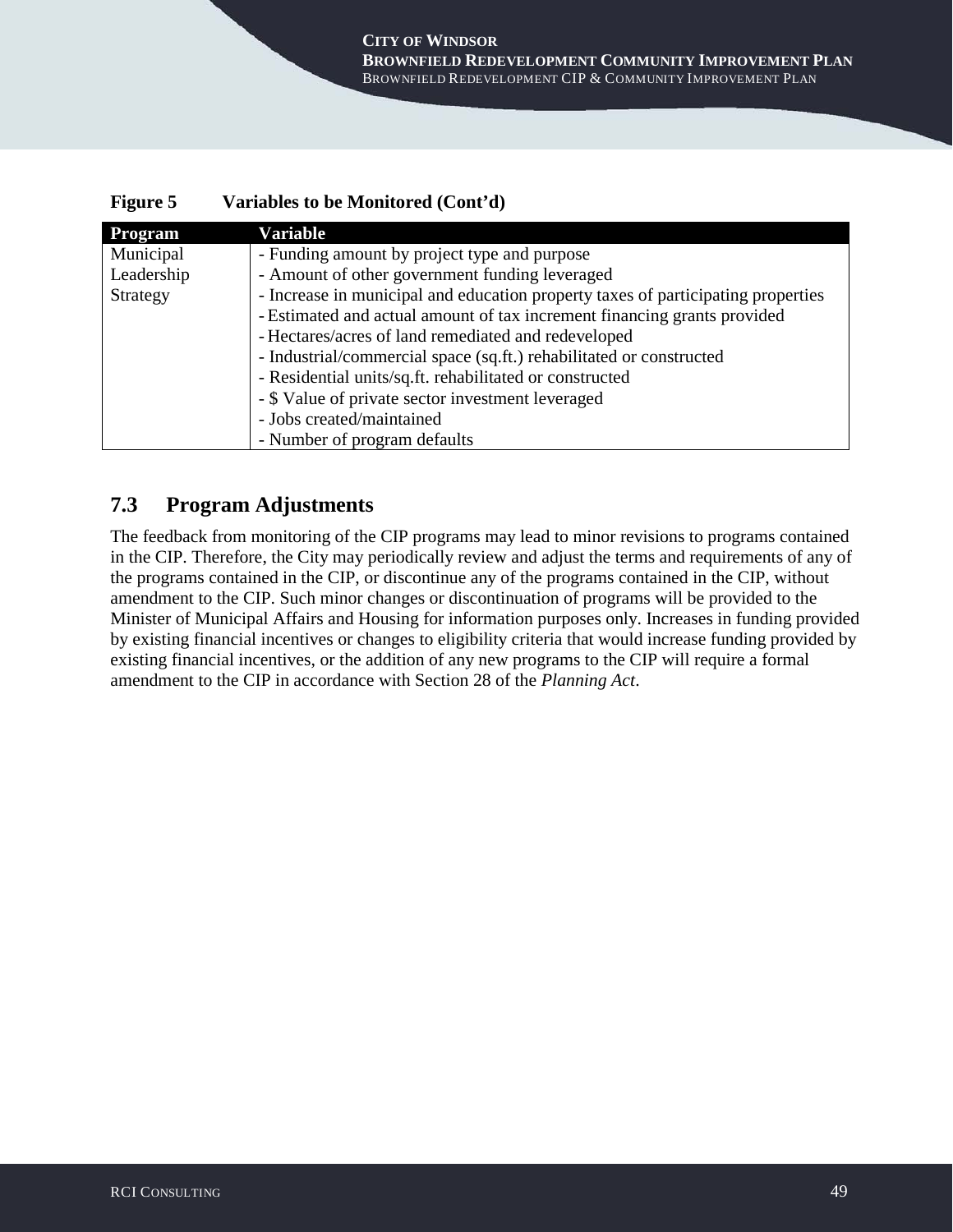# **8.0 MARKETING STRATEGY**

## **8.1 Purpose**

It is important to the successful implementation of this Brownfield Redevelopment CIP that the City's incentive programs, municipal leadership actions, and the redevelopment opportunities available in Windsor be effectively communicated to property owners, developers, potential end users, and support professionals both within and outside the city. The purpose of this Marketing Strategy is to proactively and regularly advertise and market the City's brownfield redevelopment incentive programs and publicly and privately owned redevelopment opportunities in order to help implement the Brownfield Redevelopment CIP. This Marketing Strategy will help guide the City when:

- a) marketing its brownfield redevelopment programs and brownfield redevelopment opportunities;
- b) providing information on obtaining assistance and advice from the City; and,
- c) educating the public and other stakeholders on environmental site assessment and remediation processes.

## **8.2 Target Audience**

The Marketing Strategy should be targeted to:

- a) Brownfield market makers, i.e., the key stakeholders who cause brownfield properties to be transacted, remediated and rehabilitated, including:
	- i) owners/managers of brownfield properties in Windsor;
	- ii) potential developers of brownfield properties; and,
	- iii) potential end users;
- b) Support professionals, including:
	- i) lending institutions such as banks and trust companies;
	- ii) real estate professionals and organizations;
	- iii) environmental consultants and contractors;
	- iv) legal services industry;
	- v) planning consultants and architects; and,
- c) The general public, in order to enhance support for the CIP and site-specific brownfield redevelopment projects.

The City should also seek the cooperation and participation of the Windsor-Essex Development Commission, Windsor Essex Regional Chamber of Commerce and the Windsor Essex County Environment Committee (WECEC) in marketing to their members.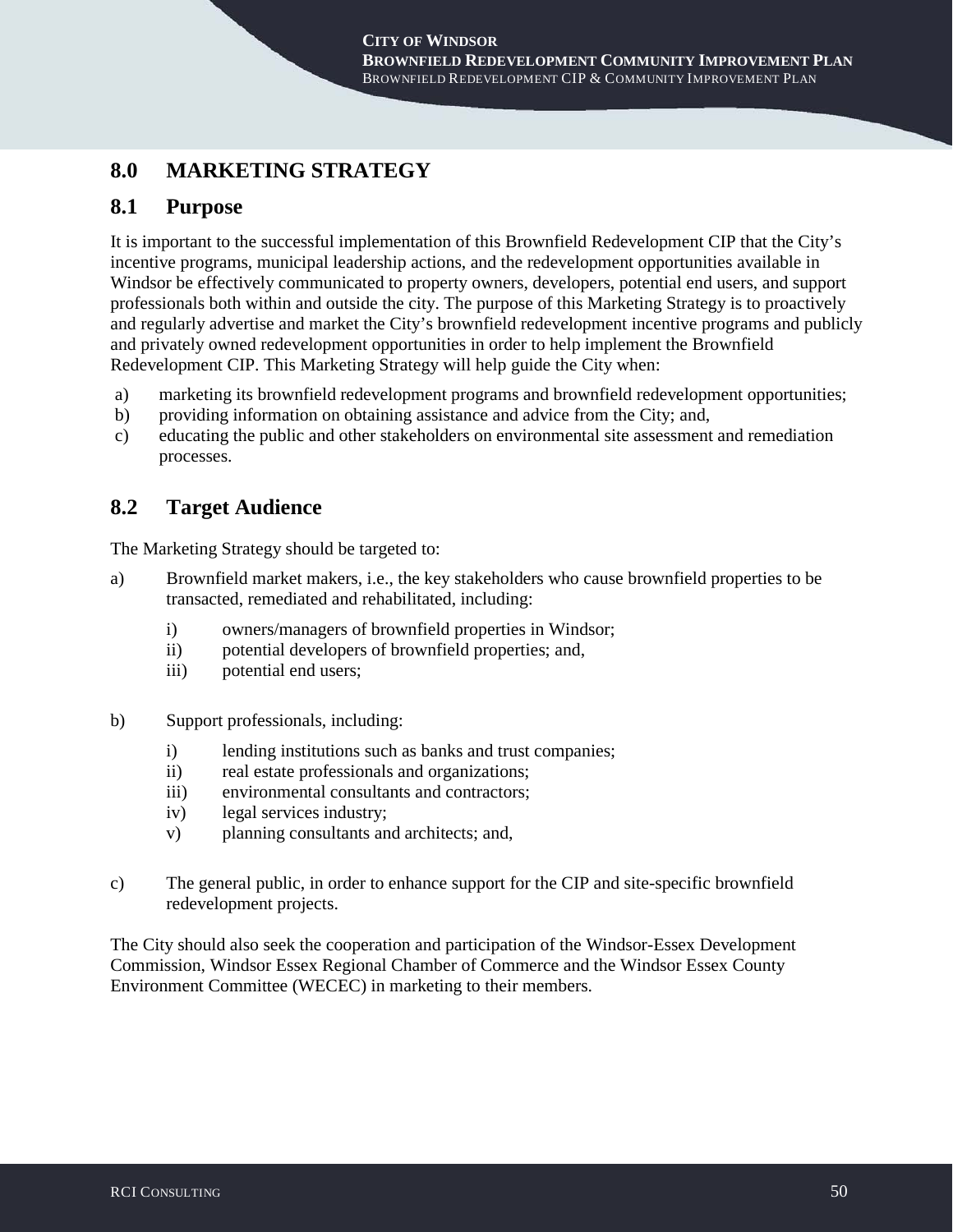## **8.3 Marketing Tools**

The marketing of the Brownfield CIP programs should be a comprehensive multi-media campaign containing information, education and advertising components. The following key tools are recommended to implement the Marketing Strategy:

## **a) Publications**

- i) A brochure containing pertinent points (updated as required) from the City of Windsor Brownfield Redevelopment Community Information Package (May 2008) and a description of the financial incentive programs available from the City, including general program requirements and how to apply;
- ii) The Priority Redevelopment Sites and Areas Report should be distributed to developers and investors (where the property owners agree).
- iii) The brownfield incentive programs and any brownfield redevelopment success stories should be profiled in planning and economic development publications, newsletters and other publications published by the City of Windsor;
- iv) Applications for the incentive programs should be accompanied by Program Guides that provide a description of "how to apply" for the programs.

### **b) Web Site Materials**

i) The Priority Redevelopment Sites and Areas Report should also be added to the City's web site (where the property owners agree).

### **c) Presentations to Brownfield Stakeholders and Support Professionals**

i) The brownfield coordinator/planner should make periodic presentations on the Brownfield Redevelopment Strategy and CIP, available incentive programs, and brownfield success stories to industry groups such as the development community, real estate, environmental and planning consultants, finance, insurance and legal professionals. This direct face-to-face marketing tool is a very important component of the Marketing Strategy.

### **d) Attendance at Brownfield Conferences**

Key city staff and councillors should attend brownfield conferences in Canada and the United States in order to further educate themselves on brownfield redevelopment and proactively market the City's brownfield redevelopment programs and opportunities utilizing the above-noted publications and materials.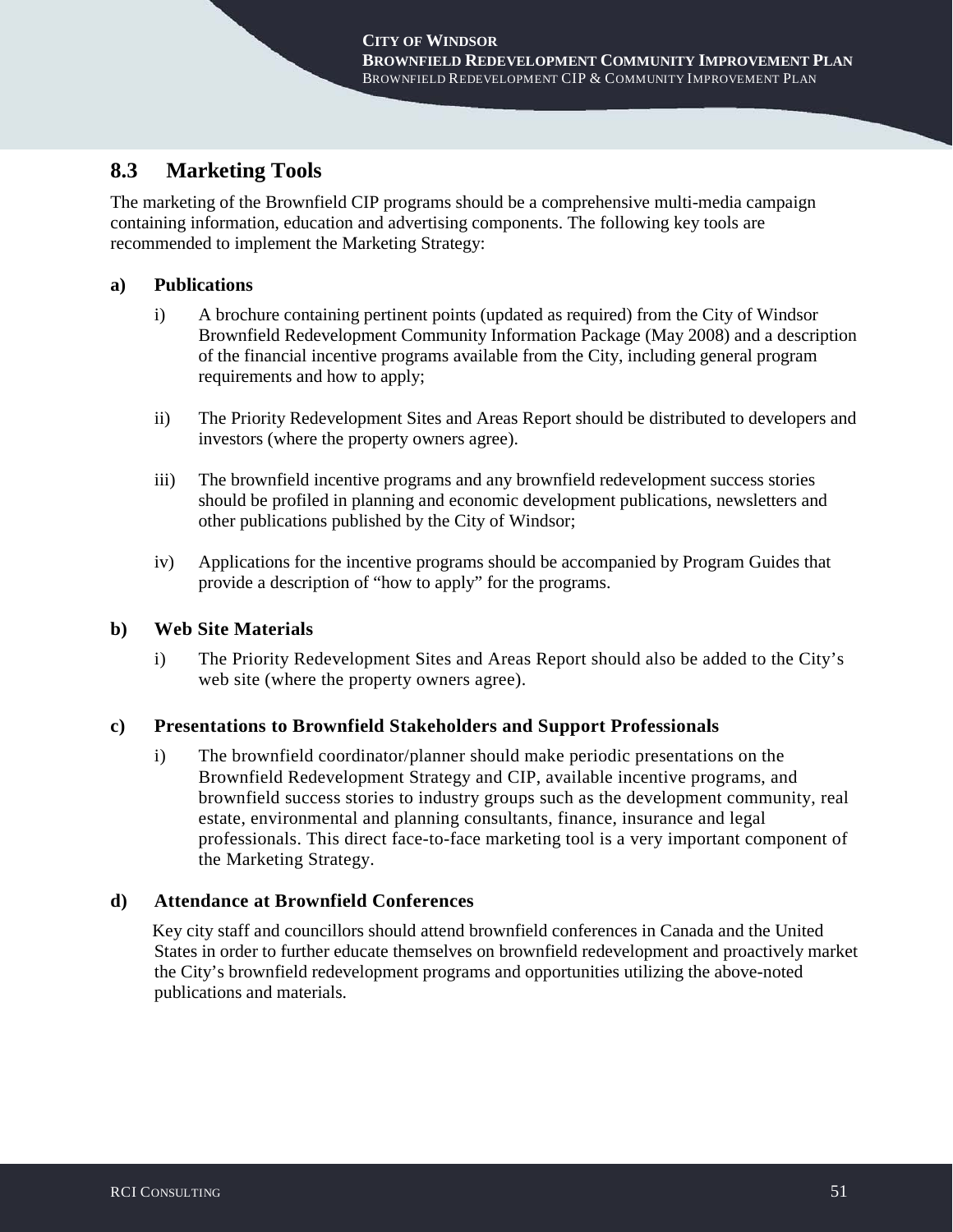#### **e) Media Releases**

Press releases and profiles of successful brownfield redevelopment projects and initiatives should be sent to local and outside media.

## **8.4 Key Messages**

The following are the key messages that should be integrated into the above-noted publications, web site materials, presentations and media releases:

- a) Brownfields are vacant or underutilized sites that may have real or perceived contamination problems – a Phase I and II ESA should be done to determine the type and extent of soil and groundwater contamination;
- b) The impediments to brownfield redevelopment can often be overcome by the use of innovative approaches to planning, remediation and the use of now available financial incentives;
- c) The cleaning up and rehabilitation of brownfield sites results in improvements in environmental quality, human health and economic growth;
- d) Brownfields represent a significant economic and development opportunity in Windsor with most brownfield redevelopment opportunities located in close proximity to the downtown and existing residential and commercial areas;
- e) Brownfield redevelopment can help revitalize residential neighbourhoods and employment areas, resulting in an enhanced quality of life for the residents of Windsor;
- f) Brownfield redevelopment is Smart Growth because it efficiently uses existing services and reduces urban sprawl into prime agricultural areas and its associated costs. Brownfield redevelopment will help the City of Windsor to achieve its growth management goals;
- g) Brownfield reinvestment brings economic activity to derelict and underused sites. It will generate employment and increased property tax revenues for the City of Windsor;
- h) The City of Windsor is being proactive in encouraging reinvestment in brownfield sites by implementing brownfield supportive planning policies, offering financial incentives, implementing a municipal leadership strategy, and conducting tax sales and RFP's on brownfield sites; and,
- i) The City wants to find new opportunities and partnerships to deal with brownfields and the City is looking for interest from all types of developers and entrepreneurs (big and small).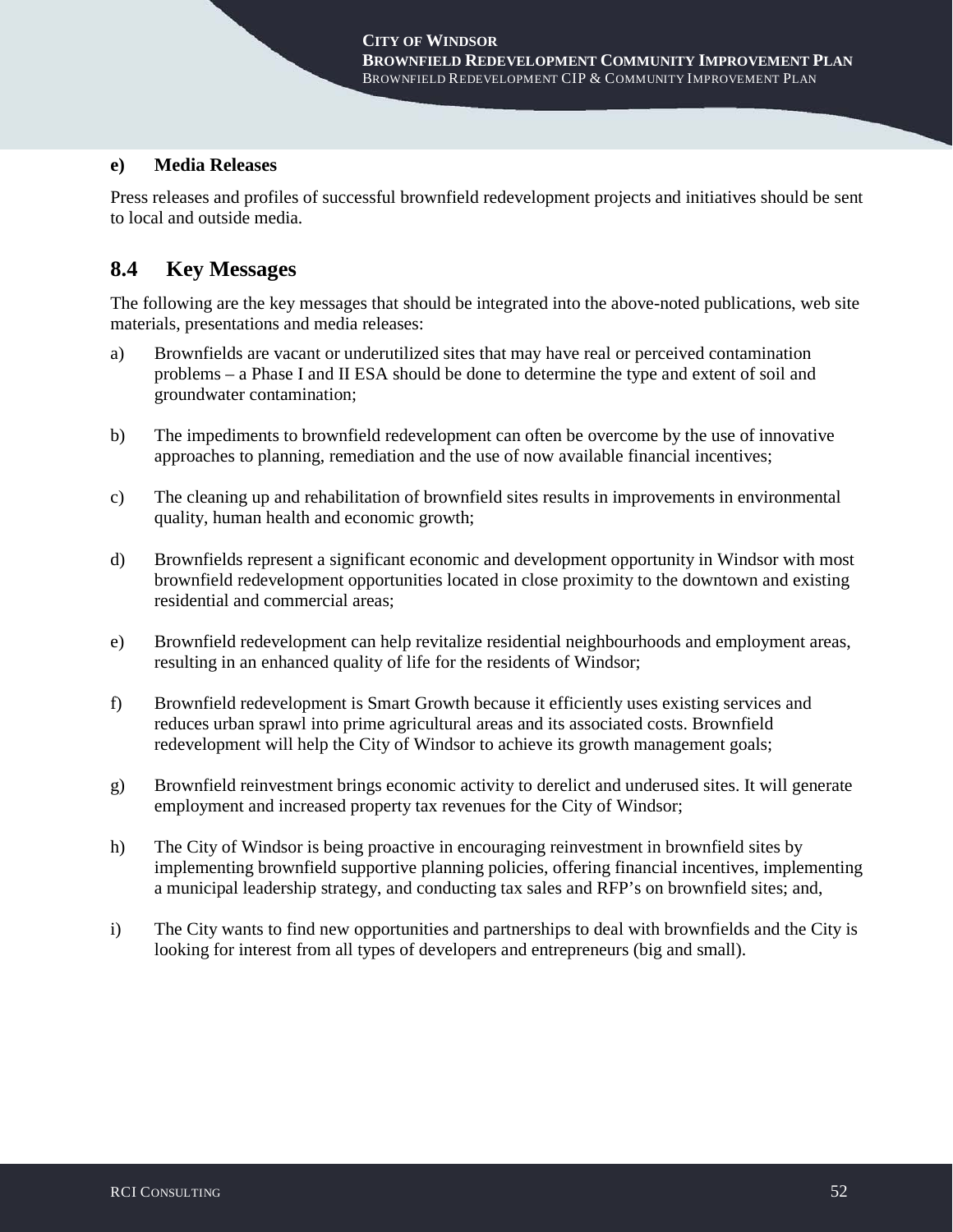# **9.0 CONCLUSION**

The incentive programs and municipal leadership strategy contained in this CIP have been developed specifically to address the key impediments to brownfield redevelopment identified during the detailed critical needs analysis. The adoption and approval of this CIP will provide the legislative basis and comprehensive policy framework to guide the City of Windsor's policies, programs and municipal leadership actions designed to promote and achieve brownfield redevelopment.

Successful implementation of this CIP will require a commitment by Council to capital funding for implementation of the incentive programs and municipal leadership strategy. If financially feasible, it is recommended that all of the incentive programs be implemented immediately upon approval of this CIP, or as soon as possible thereafter.

Experience in other municipalities has shown that early and effective marketing of incentive programs and brownfield redevelopment opportunities greatly improves the success of a Brownfield CIP. Therefore, it is important that the City devote sufficient resources to this activity and work with the Windsor Essex Regional Chamber of Commerce and the Windsor Essex County Environment Committee (WECEC) to market the CIP programs and brownfield redevelopment opportunities.

This Brownfields CIP is not a static plan. Ongoing monitoring of the performance of the incentive programs and adjustment of the programs as required will help to ensure the responsiveness and effectiveness of this CIP. In this regard, the monitoring program and feedback from programs users should be utilized to inform adjustments to the CIP.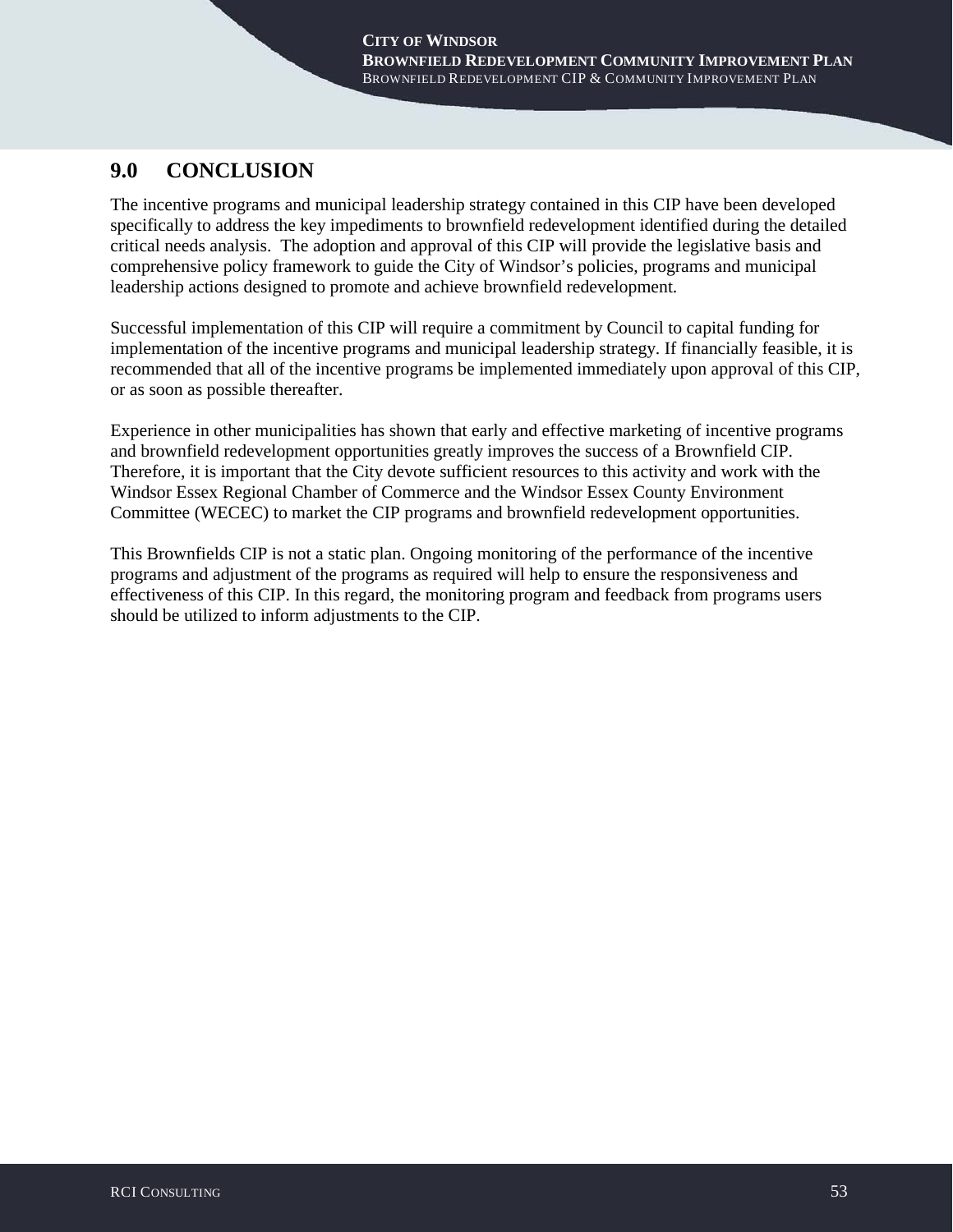## **10.0 REFERENCES**

Deason, J.P., Sherk, W.G. and G. A. Carroll. 2001. "Public Policies and Private Decisions Affecting the Redevelopment of Brownfields: An Analysis of Critical Factors, Relative Weights and Areal Differentials", submitted to the U.S. Environmental Protection Agency, Washington, D.C., The George Washington University.

Environment Canada. 1998. "Rising Property Values on Hamilton's West Harbourfront: Effects of Environmental Restoration on Real Estate Prices", adapted from Zegarac, M. and T. Muir (1998). "The Effects of Rap Related Restoration and Parkland Development on Residential Property Values: A Hamilton Harbour Case Study. Burlington, Ontario, Environment Canada.

Hara Associates. 2003. "Market Failures and Optimal Use of Brownfield Redevelopment Policy Instruments", prepared for the National Roundtable on the Environment and the Economy. Ottawa, Ontario.

Haulk, J. and E. Montarti. 1999. "A Primer on Tax Increment Financing in Pittsburgh", Allegheny Institute Report #99-06, June.

National Roundtable on the Environment and the Economy (NRTEE). 2003. "Cleaning Up the Past, Building the Future – A National Brownfield Redevelopment CIP for Canada". Ottawa, Ontario.

Regional Analytics. 2002. "A Preliminary Investigation into the Economic Impact of Brownfield Redevelopment Activities in Canada", prepared for the National Roundtable on the Environment and the Economy. Burlington, Ontario.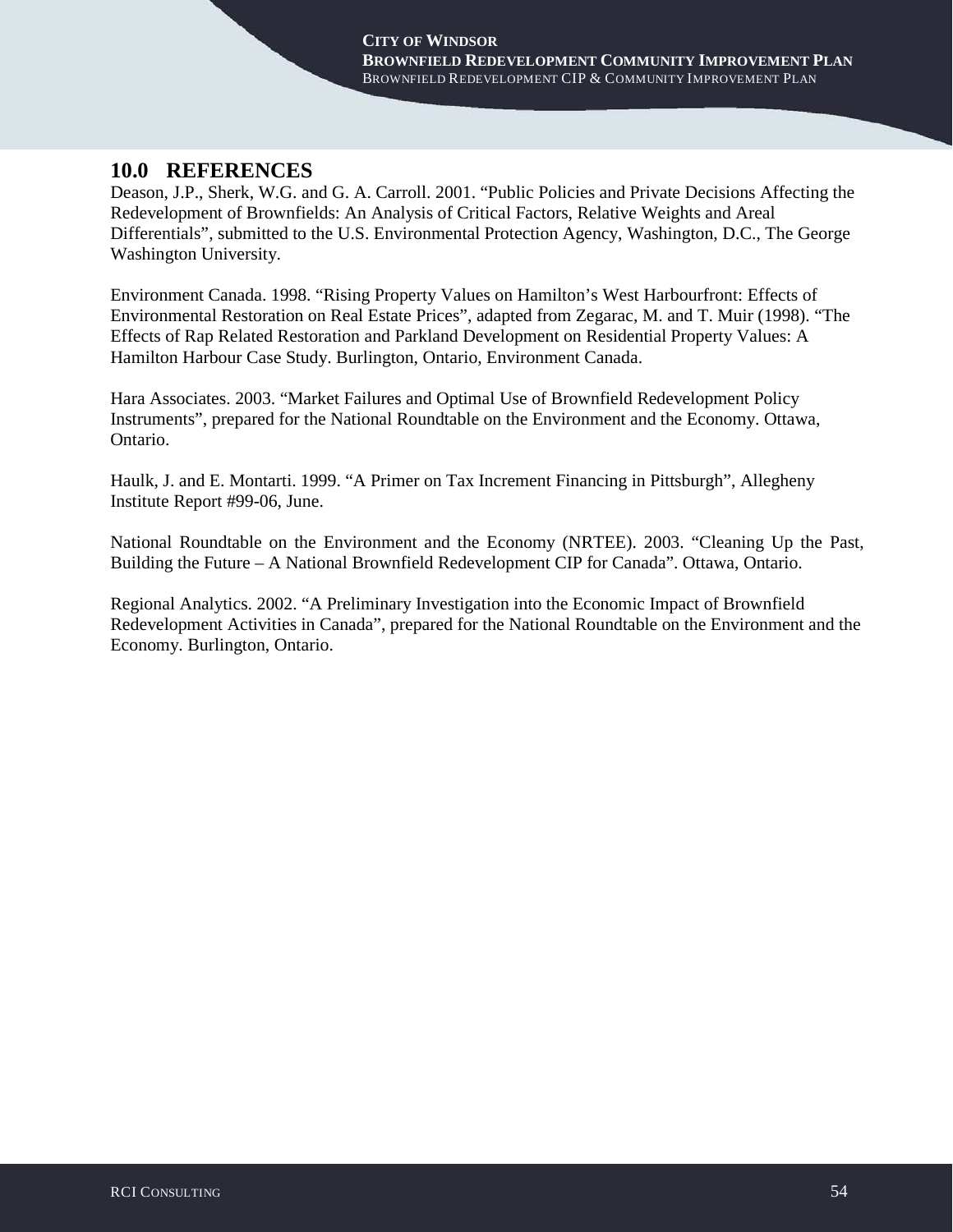#### **CITY OF WINDSOR BROWNFIELD REDEVELOPMENT COMMUNITY IMPROVEMENT PLAN** BROWNFIELD REDEVELOPMENT CIP & COMMUNITY IMPROVEMENT PLAN

# **APPENDIX A**

**Section 11.8 of the City of Windsor Official Plan Community Improvement Policies**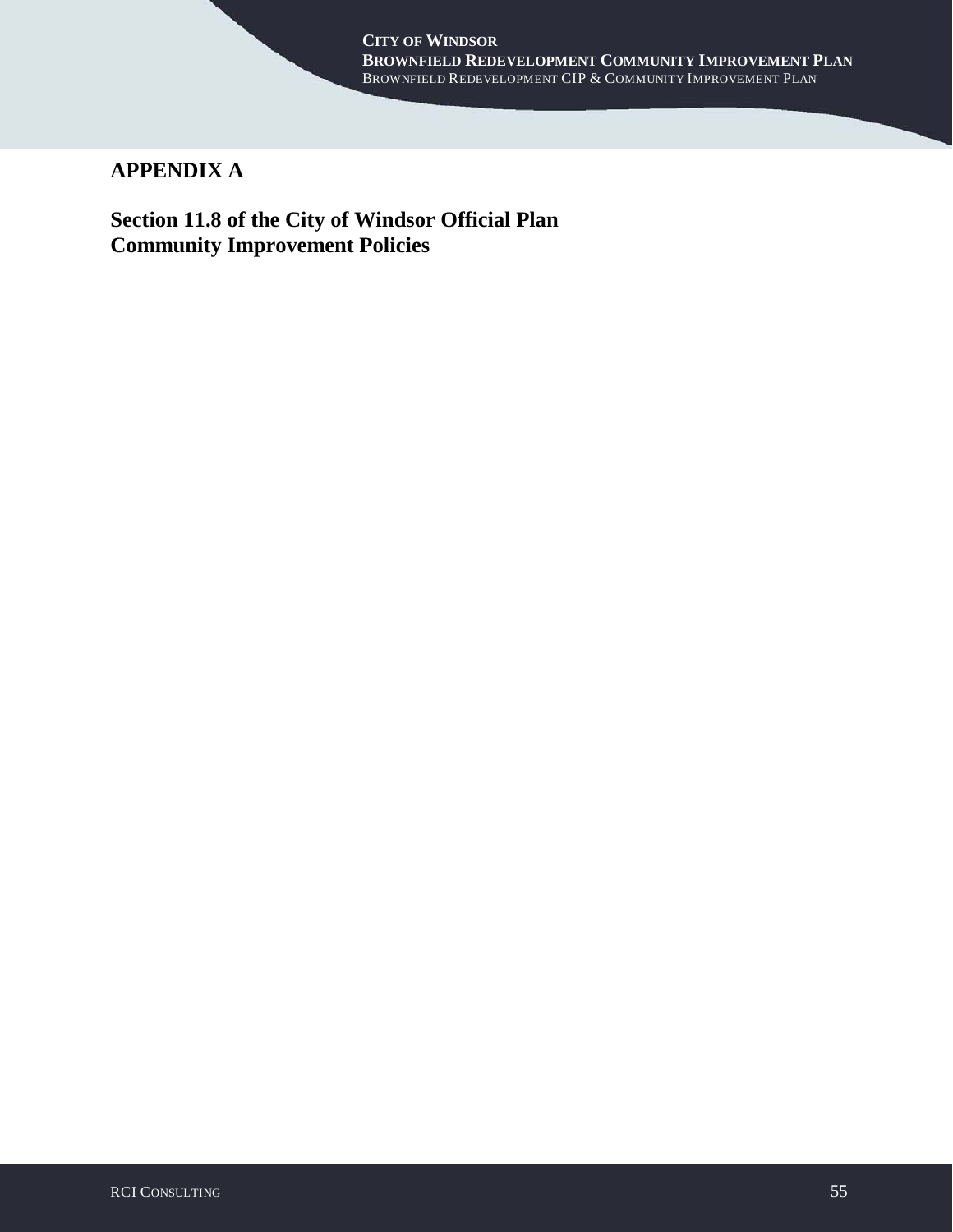# **11.8 Community Improvement**

Community improvement initiatives will be used to revitalize existing planning districts, neighbourhoods, corridors or any other identified area in decline or in transition from one land use to another.

|                                                        | 11.8.1   | <b>Objectives</b>                                                                                                                                         |
|--------------------------------------------------------|----------|-----------------------------------------------------------------------------------------------------------------------------------------------------------|
| <b>COMMUNITY</b><br><b>IMPROVEMENT</b><br><b>PLANS</b> | 11.8.1.1 | To revitalize areas in decline or in transition from one land use to<br>another through the use of Community Improvement Plans.                           |
| <b>MAINTENANCE</b><br>& OCCUPANCY                      | 11.8.1.2 | To provide standards for building and property maintenance and<br>occupancy.                                                                              |
| <i>NEIGHBOURHOOD</i><br><b>GROUPS</b>                  | 11.8.1.3 | To establish partnerships with neighbourhood groups to strengthen<br>residential areas.                                                                   |
| <b>BUSINESS</b><br><b>ASSOCIATIONS</b>                 | 11.8.1.4 | To establish partnerships with business associations to strengthen<br>employment, commercial and mixed use areas.                                         |
| <b>MUNICIPAL</b><br><b>ACTIONS</b>                     | 11.8.1.5 | To direct municipal actions to revitalize and strengthen<br>neighbourhoods.                                                                               |
| <b>ENERGY</b><br><b>EFFICIENCY</b>                     | 11.8.1.6 | To ensure the provision of energy efficient uses, buildings, structures,<br>works, improvements or facilities.<br>(Added by OPA #66-11/05/07-B/L209-2007) |

|                                                               | 11.8.2   | <b>Policies</b>                                                                                                                                                                                                                                                      |  |  |
|---------------------------------------------------------------|----------|----------------------------------------------------------------------------------------------------------------------------------------------------------------------------------------------------------------------------------------------------------------------|--|--|
| <b>COMMUNITY</b><br><b>IMPROVEMENT</b><br><b>PROJECT AREA</b> | 11.8.2.1 | Council may designate by by-law a Community Improvement Project<br>Area in accordance with the Planning Act to revitalize planning<br>districts, neighbourhoods, corridors or any other identified area in<br>decline or in transition from one land use to another. |  |  |
| AREAS FOR<br><b>IFSIGNATION</b>                               |          | A Community Improvement Project Area may include any planning<br>district, neighbourhood, corridor or any other identified area of the city<br>and shall be encouraged for:<br>(Deleted by OPA #66-11/05/07-B/L209-2007)                                             |  |  |
|                                                               |          | residential areas where the housing stock is in need of<br>$\left( a\right)$<br>maintenance, rehabilitation and/or repair;                                                                                                                                           |  |  |
|                                                               |          | declining commercial or mixed use areas where there are a<br>$\left(\mathbf{b}\right)$<br>number of vacant or underutilized properties;                                                                                                                              |  |  |
|                                                               |          | declining or obsolete industrial areas;<br>$\left( \mathrm{e}\right)$                                                                                                                                                                                                |  |  |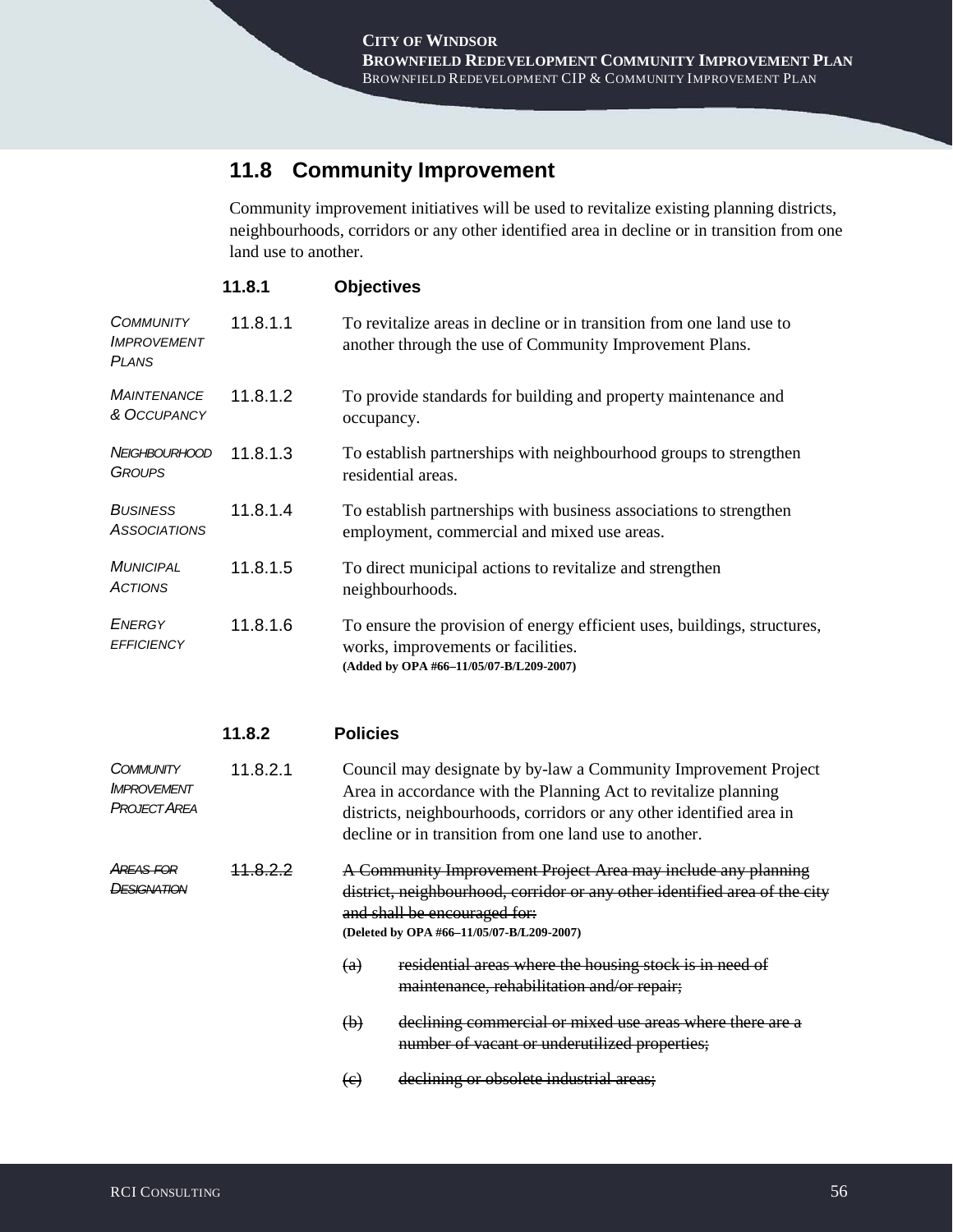## **CITY OF WINDSOR**

**BROWNFIELD REDEVELOPMENT COMMUNITY IMPROVEMENT PLAN** BROWNFIELD REDEVELOPMENT CIP & COMMUNITY IMPROVEMENT PLAN

|                                                                |          | (d)                                                                                                                                                                                                                     | areas in which there are land use conflicts as a result of<br>incompatible uses;                                                                                                         |  |  |
|----------------------------------------------------------------|----------|-------------------------------------------------------------------------------------------------------------------------------------------------------------------------------------------------------------------------|------------------------------------------------------------------------------------------------------------------------------------------------------------------------------------------|--|--|
|                                                                |          | (e)                                                                                                                                                                                                                     | areas that have deficient municipal services such as parks,<br>sewers and roads; and                                                                                                     |  |  |
|                                                                |          | $\bigoplus$                                                                                                                                                                                                             | areas that have the potential to be new employment areas.                                                                                                                                |  |  |
| AREAS FOR<br><b>DESIGNATION</b>                                | 11.8.2.2 | A Community Improvement Project Area may include any planning<br>district, neighbourhood, corridor, site, or any identified area of the city<br>and shall be encouraged for:<br>(Added by OPA #66-11/05/07-B/L209-2007) |                                                                                                                                                                                          |  |  |
|                                                                |          | (a)                                                                                                                                                                                                                     | residential areas where the housing stock is in need of<br>maintenance, rehabilitation and/or repair;<br>(Added by OPA #66-11/05/07-B/L209-2007)                                         |  |  |
|                                                                |          | (b)                                                                                                                                                                                                                     | declining commercial or mixed use areas where there are a<br>number of vacant or underutilized properties;<br>(Added by OPA #66-11/05/07-B/L209-2007)                                    |  |  |
|                                                                |          | (c)                                                                                                                                                                                                                     | declining, underutilized, derelict, vacant or obsolete industrial<br>or commercial areas;<br>(Added by OPA #66-11/05/07-B/L209-2007)                                                     |  |  |
|                                                                |          | (d)                                                                                                                                                                                                                     | areas in which there are land use conflicts as a result of<br>incompatible uses;<br>(Added by OPA #66-11/05/07-B/L209-2007)                                                              |  |  |
|                                                                |          | (e)                                                                                                                                                                                                                     | areas that have deficient municipal services such as parks,<br>sewers and roads; and,<br>(Added by OPA #66-11/05/07-B/L209-2007)                                                         |  |  |
|                                                                |          | (f)                                                                                                                                                                                                                     | areas that have the potential to be new employment areas.<br>(Added by OPA #66-11/05/07-B/L209-2007)                                                                                     |  |  |
| <b>COMMUNITY</b><br><b>IMPROVEMENT</b><br><b>PLAN CONTENTS</b> | 11.8.2.3 | Where Council authorizes the preparation of a Community<br>Improvement Plan, it shall be prepared in accordance with the<br>provisions of the Planning Act and shall generally contain the<br>following:                |                                                                                                                                                                                          |  |  |
|                                                                |          | (a)                                                                                                                                                                                                                     | a statement of the basis or rationale for the preparation of the<br>Community Improvement Plan;                                                                                          |  |  |
|                                                                |          | (b)                                                                                                                                                                                                                     | a description of the Community Improvement Project Area,<br>including a reference map and the role and relationship of the<br>Community Improvement Project Area to the city as a whole; |  |  |
|                                                                |          | (c)                                                                                                                                                                                                                     | a statement of the desired purpose of the Community                                                                                                                                      |  |  |

Improvement Plan;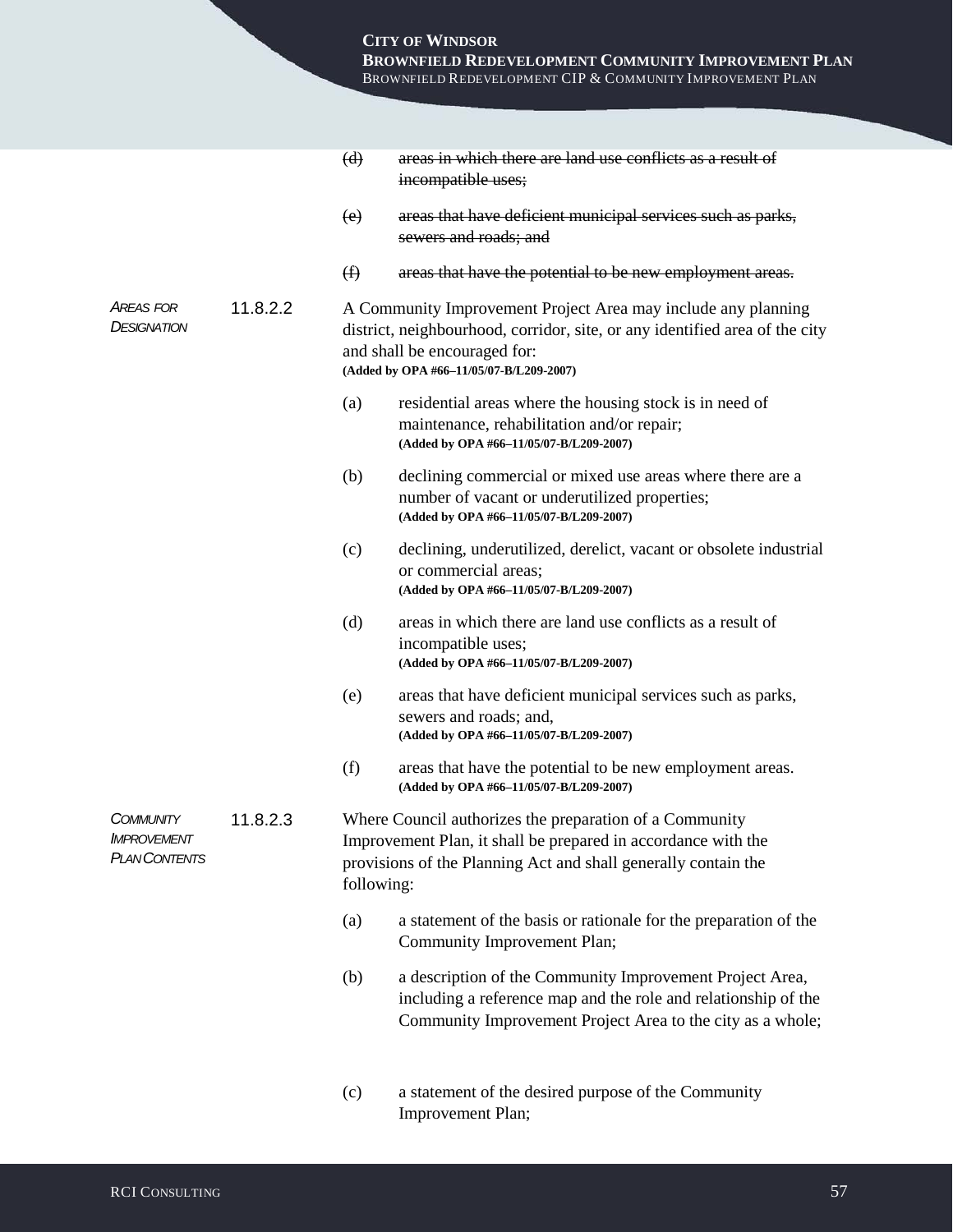|                                                                                   |          | (d)                                                                                                                                                                                                 |                    | the goals and objectives appropriate for the Community<br>Improvement Project Area including a statement demonstrating<br>how they are in keeping with the strategic directions and<br>general goals and objectives of this Plan and provincial<br>legislation, policies and guidelines; and |
|-----------------------------------------------------------------------------------|----------|-----------------------------------------------------------------------------------------------------------------------------------------------------------------------------------------------------|--------------------|----------------------------------------------------------------------------------------------------------------------------------------------------------------------------------------------------------------------------------------------------------------------------------------------|
|                                                                                   |          | (e)                                                                                                                                                                                                 |                    | provisions, as appropriate to the Community Improvement<br>Project Area and in keeping with the Planning Act, for:                                                                                                                                                                           |
|                                                                                   |          |                                                                                                                                                                                                     | (i)                | the revitalization of land and buildings;                                                                                                                                                                                                                                                    |
|                                                                                   |          |                                                                                                                                                                                                     | (ii)               | the acquisition, sale or lease of lands or buildings<br>acquired by the Municipality to facilitate community<br>improvement;                                                                                                                                                                 |
|                                                                                   |          |                                                                                                                                                                                                     | (iii)              | the establishment and/or distribution of grants or loans<br>for the purpose of revitalizing the area;                                                                                                                                                                                        |
|                                                                                   |          |                                                                                                                                                                                                     | (iv)               | other such matters as may be appropriate for the<br>Community Improvement Project Area; and                                                                                                                                                                                                  |
|                                                                                   |          |                                                                                                                                                                                                     | (v)                | affordable housing.<br>(Added by OPA #66-11/05/07-B/L209-2007)                                                                                                                                                                                                                               |
| <b>PUBLIC INPUT</b>                                                               | 11.8.2.4 | of this Plan.                                                                                                                                                                                       |                    | Council shall solicit public input on the Community Improvement Plan<br>in accordance with the provisions of the Planning Act and section 10.6                                                                                                                                               |
| <b>DISSOLVEA</b><br><b>COMMUNITY</b><br><b>IMPROVEMENT</b><br><b>PROJECT AREA</b> | 11.8.2.5 | Council may dissolve a Community Improvement Project Area in<br>accordance with the Planning Act once it has been determined that the<br>purpose for Community Improvement Plan has been satisfied. |                    |                                                                                                                                                                                                                                                                                              |
| <b>MAINTENANCE</b><br>& OCCUPANCY<br><b>STANDARDS</b><br>BY-LAW                   | 11.8.2.6 | Council may pass a Maintenance and Occupancy Standards By-law in<br>accordance with the Planning Act to sustain a high standard of building<br>and property maintenance.                            |                    |                                                                                                                                                                                                                                                                                              |
| <b>STANDARDS</b>                                                                  | 11.8.2.7 | items:                                                                                                                                                                                              |                    | The Maintenance and Occupancy Standards By-law may, among other                                                                                                                                                                                                                              |
|                                                                                   |          | (a)                                                                                                                                                                                                 |                    | prescribe standards for maintenance and occupancy;                                                                                                                                                                                                                                           |
|                                                                                   |          | (b)                                                                                                                                                                                                 | the standards; and | prohibit the occupancy of such property that does not conform to                                                                                                                                                                                                                             |
|                                                                                   |          | (c)                                                                                                                                                                                                 |                    | require the repair and maintenance of property that does not<br>conform to the standards.                                                                                                                                                                                                    |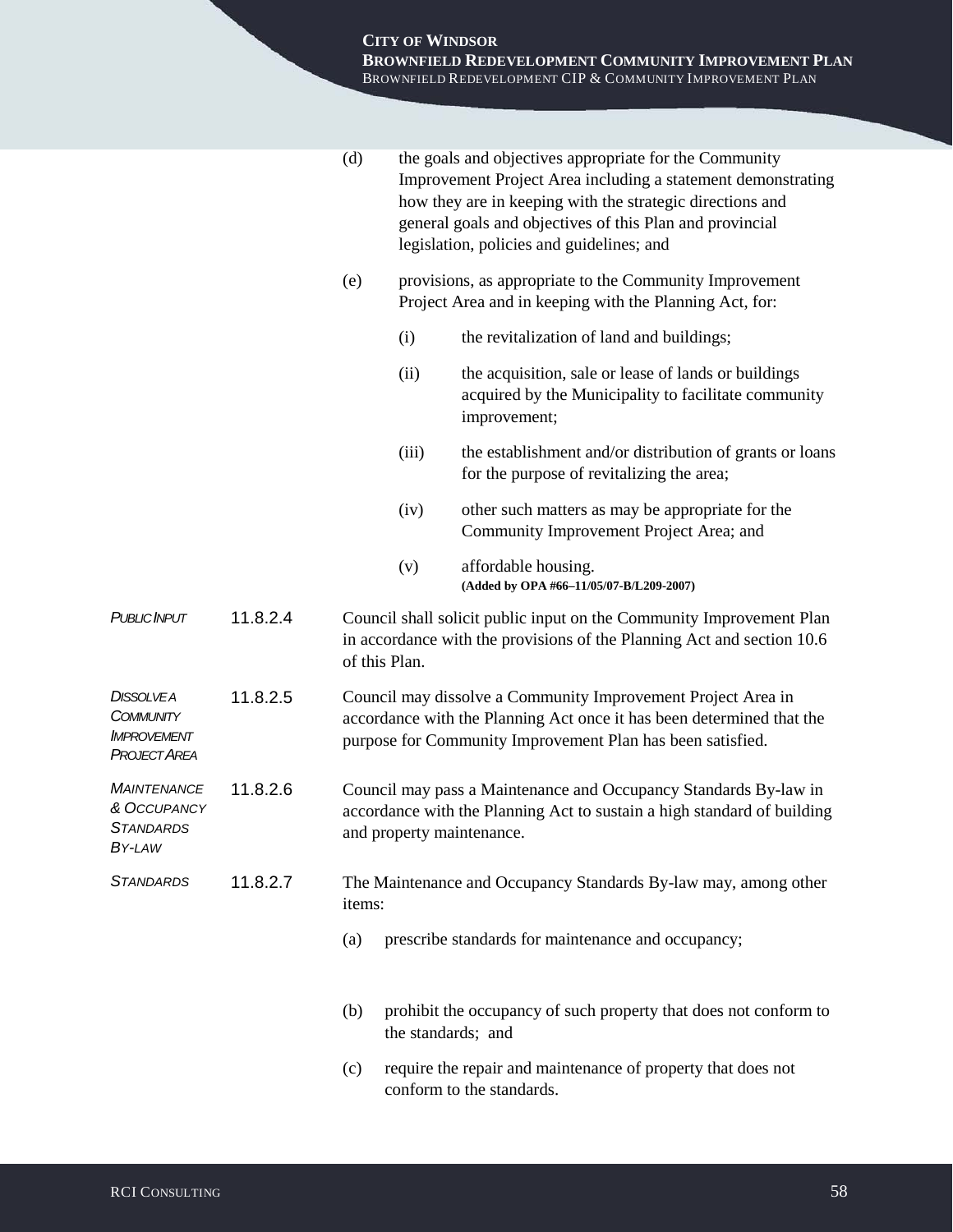**CITY OF WINDSOR BROWNFIELD REDEVELOPMENT COMMUNITY IMPROVEMENT PLAN** BROWNFIELD REDEVELOPMENT CIP & COMMUNITY IMPROVEMENT PLAN

| <b>ENFORCEMENT</b>                    | 11.8.2.8  | In the event that Council passes a maintenance and occupancy standards<br>by-law, Council shall appoint a Property Standards Officer responsible<br>for the administration and enforcement of the By-law.                                                               |                                                                                                                                                                    |  |
|---------------------------------------|-----------|-------------------------------------------------------------------------------------------------------------------------------------------------------------------------------------------------------------------------------------------------------------------------|--------------------------------------------------------------------------------------------------------------------------------------------------------------------|--|
| <b>APPEALS</b>                        | 11.8.2.9  | In the event that Council passes a maintenance and occupancy standards<br>by-law, Council shall appoint a Property Standards Committee in<br>accordance with the Planning Act for the purpose of hearing appeals<br>against an order of the Property Standards Officer. |                                                                                                                                                                    |  |
| <i>NEIGHBOURHOOD</i><br><b>GROUPS</b> | 11.8.2.10 | Council will encourage the establishment of neighbourhood groups and<br>business associations, such as Business Improvement Areas, to improve<br>areas of the city.                                                                                                     |                                                                                                                                                                    |  |
| PARTNERSHIPS                          | 11.8.2.11 | Council will pursue partnerships with neighbourhood groups and<br>business associations to improve areas of the city.                                                                                                                                                   |                                                                                                                                                                    |  |
| MUNICIPAL<br><b>INITIATIVES</b>       | 11.8.2.12 | Council may contribute funding toward the revitalization of areas<br>through the capital works budget for projects including, but not limited<br>to:                                                                                                                    |                                                                                                                                                                    |  |
|                                       |           | (a)                                                                                                                                                                                                                                                                     | streetscape improvements;                                                                                                                                          |  |
|                                       |           | (b)                                                                                                                                                                                                                                                                     | infrastructure improvements;                                                                                                                                       |  |
|                                       |           | (c)                                                                                                                                                                                                                                                                     | the provision and upgrading of open space areas; and                                                                                                               |  |
|                                       |           | (d)                                                                                                                                                                                                                                                                     | the provision and upgrading of community facilities.                                                                                                               |  |
|                                       |           | (e)                                                                                                                                                                                                                                                                     | environmental site assessment and remediation;<br>(Added by OPA #66-11/05/07-B/L209-2007)                                                                          |  |
|                                       |           | (f)                                                                                                                                                                                                                                                                     | development, redevelopment, construction and reconstruction<br>of lands and buildings for rehabilitation purposes; and, (Added by<br>OPA #66-11/05/07-B/L209-2007) |  |
|                                       |           | (g)                                                                                                                                                                                                                                                                     | the provision of energy efficient uses, buildings, structures,<br>works, improvements or facilities.<br>(Added by OPA #66-11/05/07-B/L209-2007)                    |  |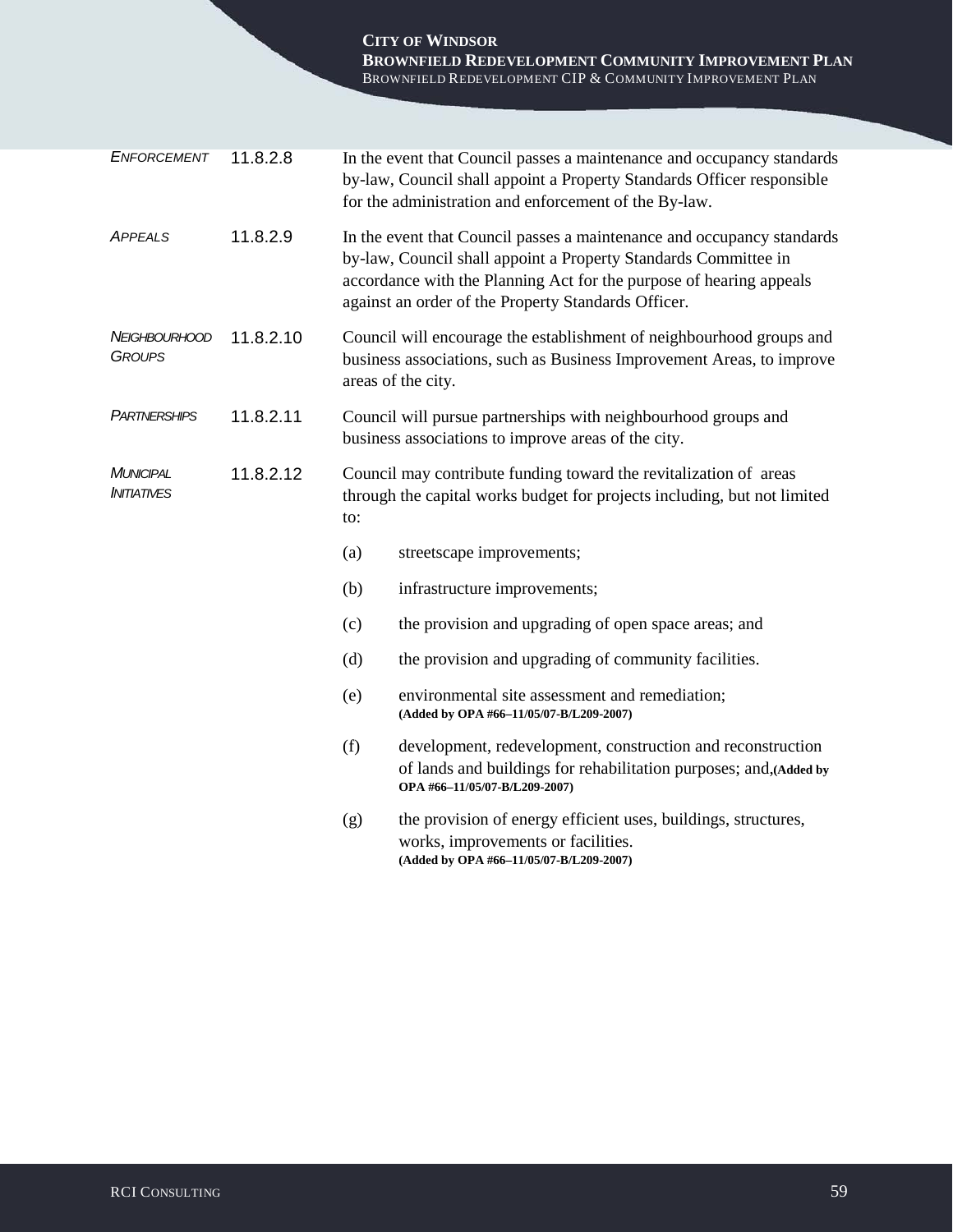# **APPENDIX B**

# **Feasibility Study Grant Program Administration**

(This appendix does not form an operative part of the Community Improvement Plan and may be changed from time to time, as required, without amendment to the CIP).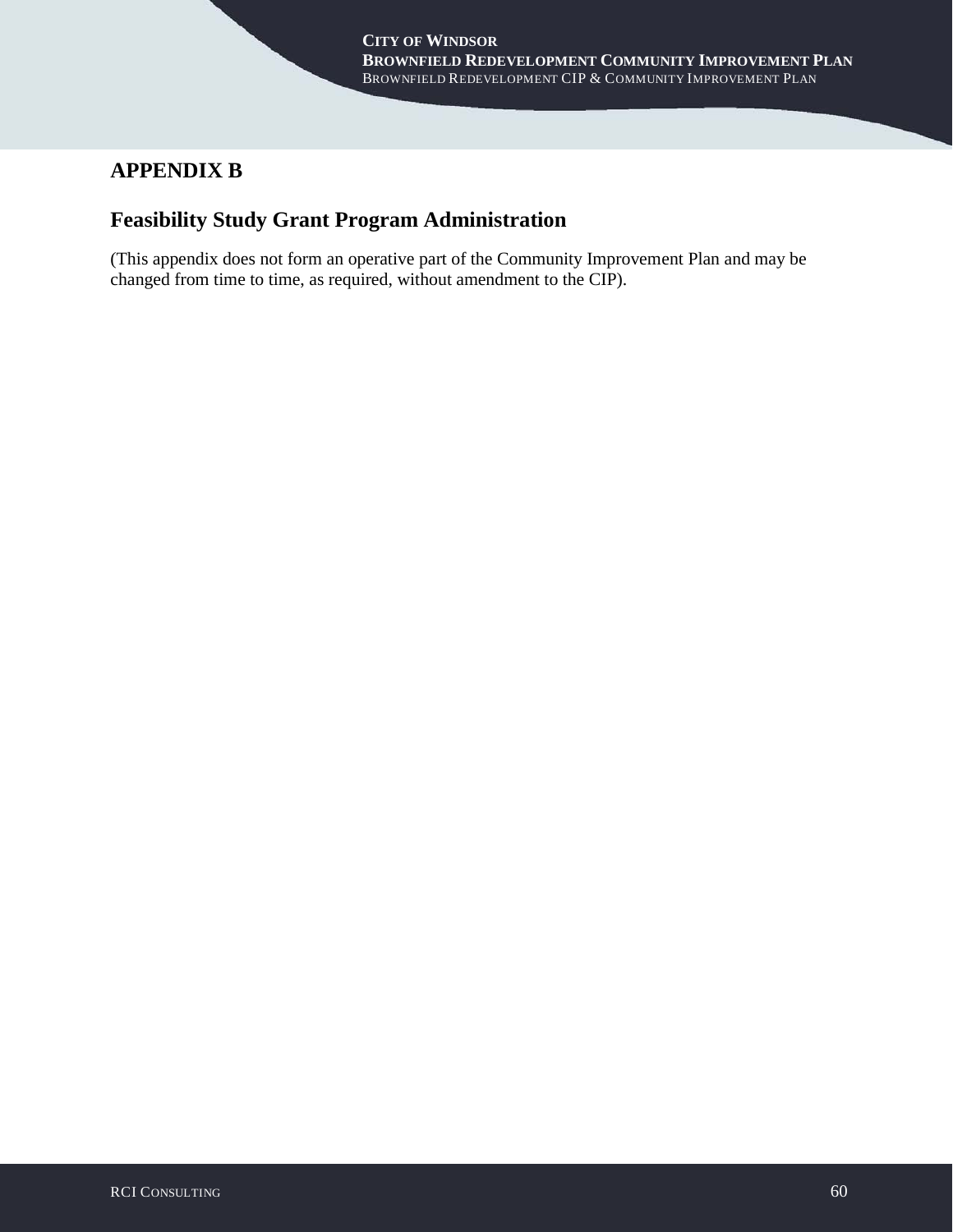# **Feasibility Study Grant Program Administration**

## **Step 1 Application Submission**

Applicants will be required to have a pre-application consultation meeting with staff in order to determine program eligibility, proposed scope of work, project timing, etc…

Staff may perform an initial site visit(s) and inspection(s) of the building/property (as necessary).

Before accepting an application, staff will screen the proposal and application. If the application is not within the Community Improvement Project Area or the application clearly does not meet the program eligibility criteria, the application will not be accepted and it will be returned to the applicant with a letter explaining the reason for not accepting the application.

Applications will include:

- i) a detailed study work plan;
- ii) a cost estimate for the study; and
- iii) a description of the planned redevelopment, including reference to any planning applications that have been submitted/approved.

Acceptance of the application by the City in no way implies program approval. Program eligibility will be determined by staff and applications will be approved by staff only if they meet the criteria specified in this Plan and any other requirements of the City.

### **Step 2 Application Review and Evaluation**

Applications and supporting materials will be reviewed by staff against program requirements. A decision on the grant application will be made by staff.

## **Step 3 Application Approval**

If an application is approved, the applicant will be sent a letter that outlines the terms and the amount of the grant. If an application is not approved, the applicant will also be advised by letter.

The grant amount will be based on 50% of the estimated cost of the study (excluding taxes) or 50% of the actual cost of the study (excluding taxes), whichever is less.

## **Step 4 Payment**

Grants approved under this program would be provided to applicants following submission to the City for review and retention of one hard copy and one electronic copy of the final completed study with the original invoice, indicating that the study consultants have been paid in full. The grant may be reduced or cancelled if the study is not completed, not completed as approved, or if the consultant(s) that conducted the study have not been paid in full.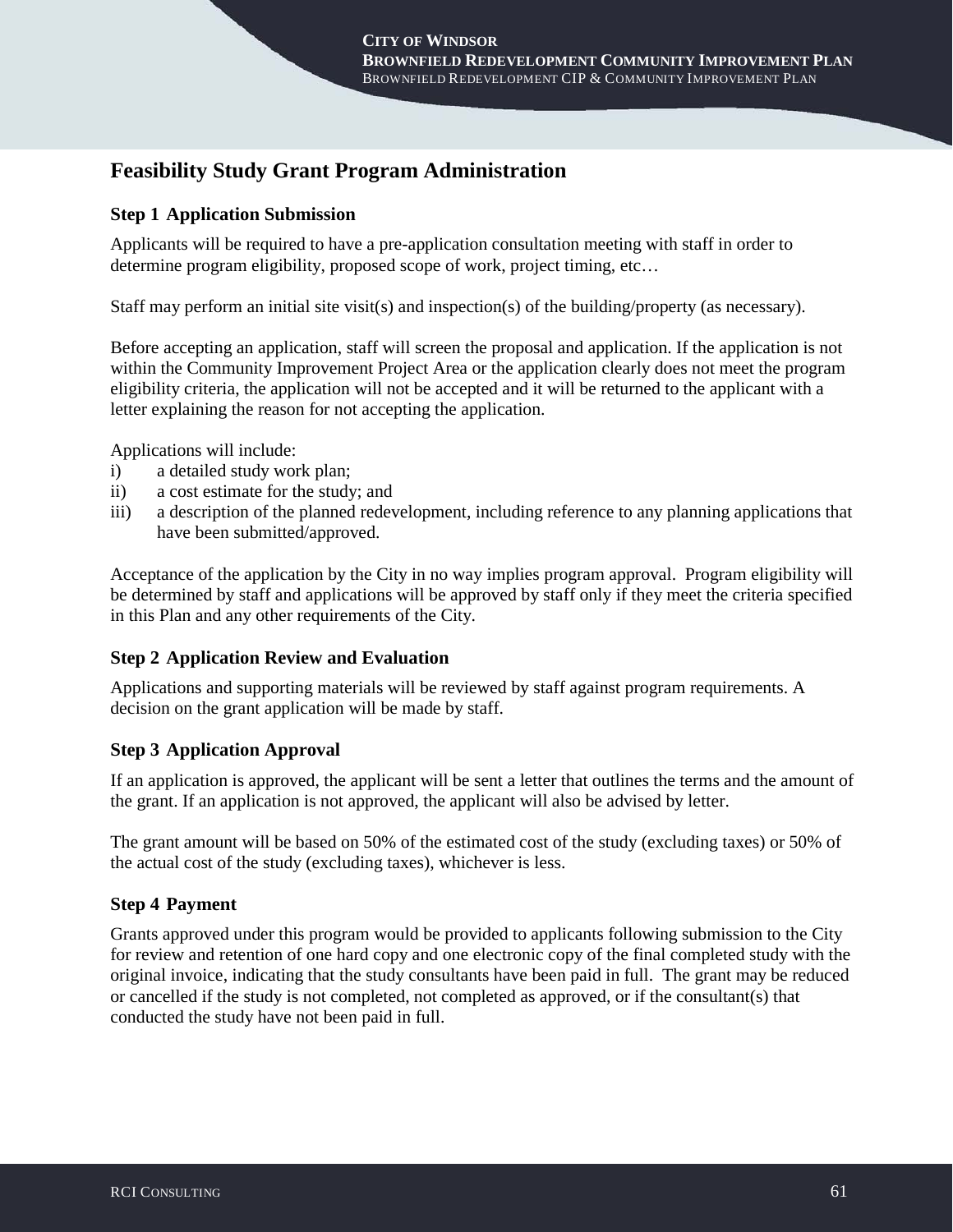## **Figure B-1 Feasibility Study Grant Program Administration**

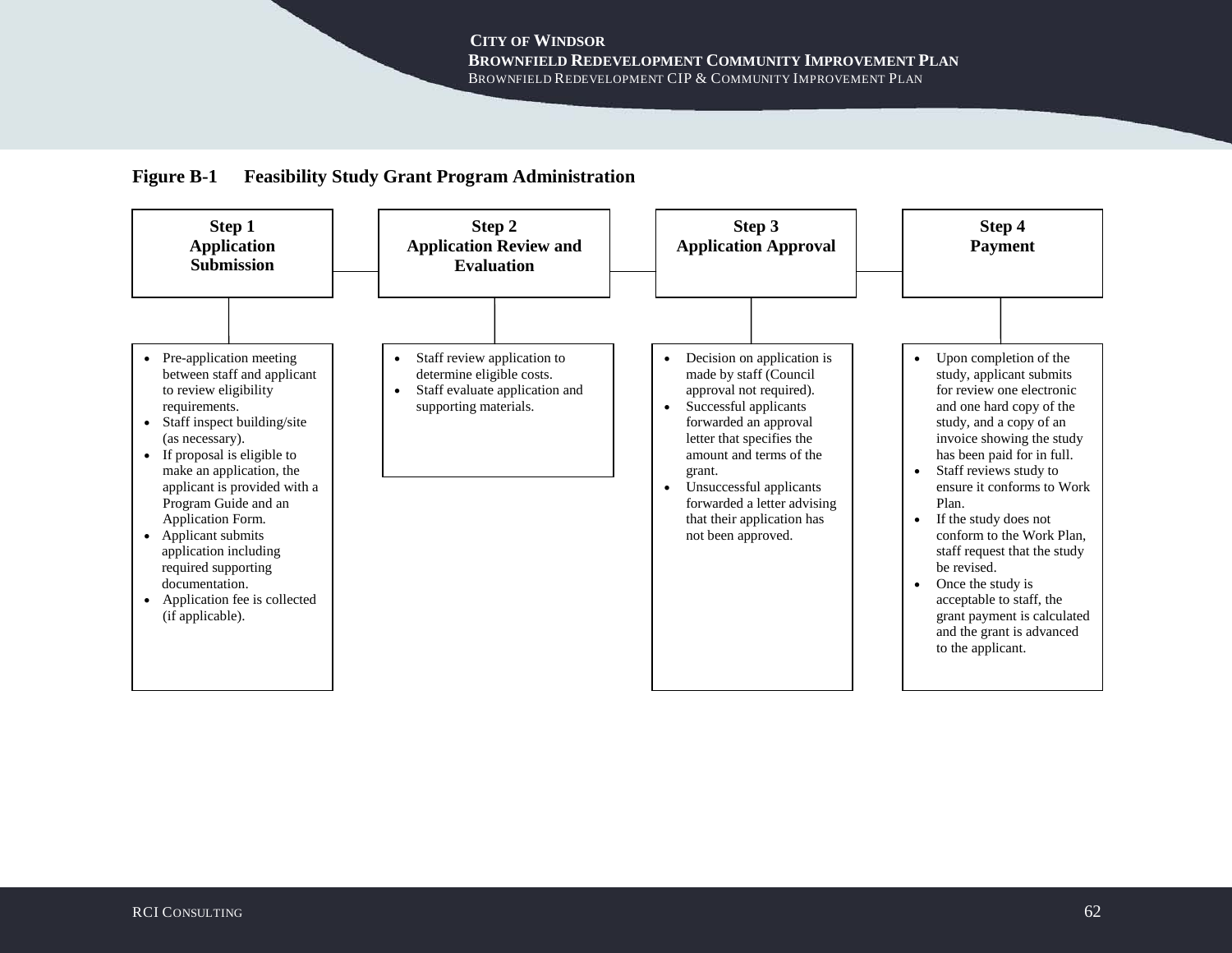# **APPENDIX C**

# **Environmental Site Assessment (ESA) Grant Program Administration**

(This appendix does not form an operative part of the Community Improvement Plan and may be changed from time to time, as required, without amendment to the CIP).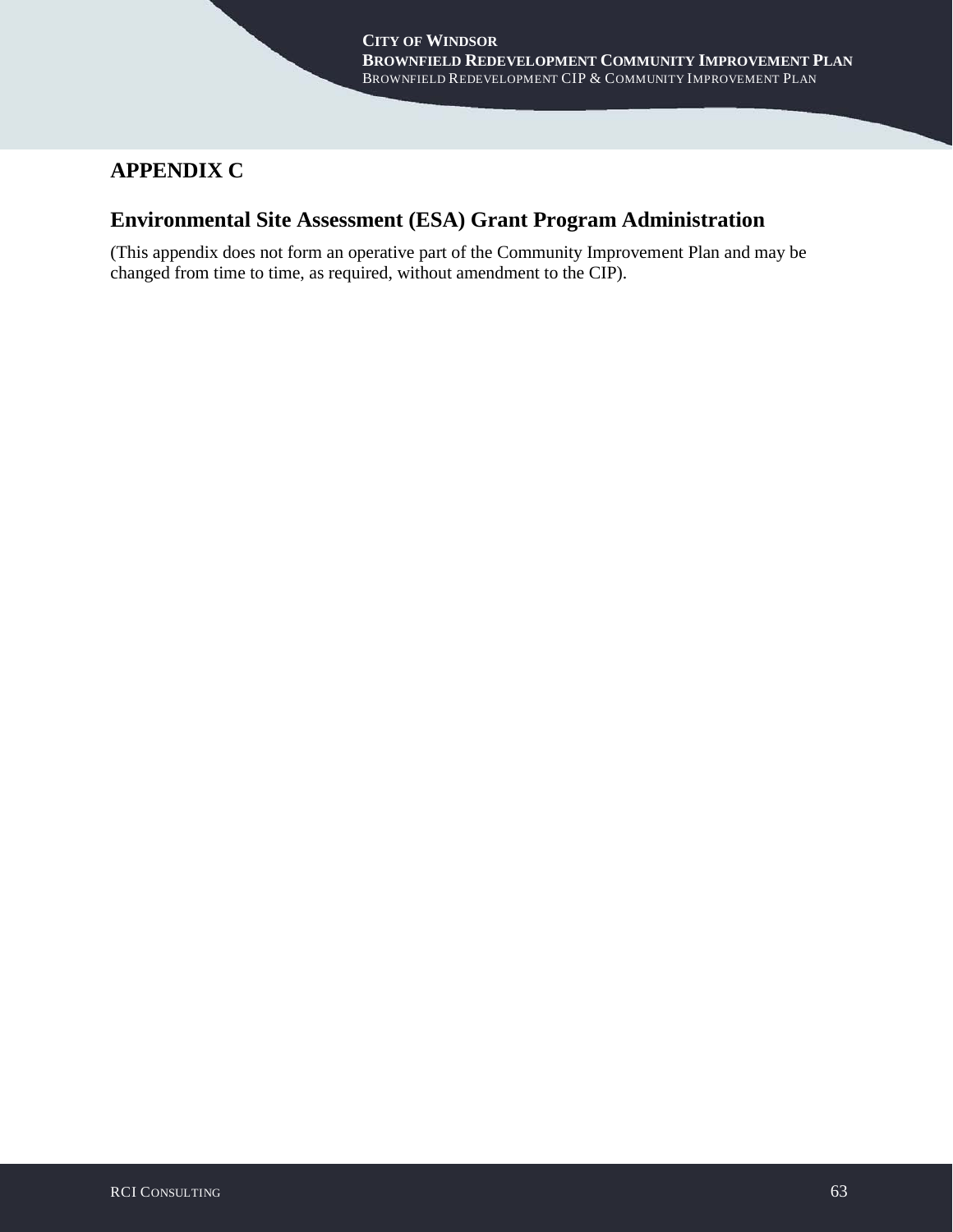# **Environmental Site Assessment (ESA) Grant Program Administration**

## **Step 1 Application Submission**

Applicants will be required to have a pre-application consultation with staff in order to determine program eligibility, proposed scope of work, project timing, etc…

Staff may perform an initial site visit(s) and inspection(s) of the building/property (as necessary).

Before accepting an application, staff will screen the application. If the application is not within the Community Improvement Project Area, or the application clearly does not meet the program eligibility criteria, the application will not be accepted and it will be returned to the applicant with a letter explaining the reason for not accepting the application.

Applications will include:

- a) a Phase I ESA that shows the property is suspected of environmental contamination;
- b) a detailed study work plan and cost estimate for the study, submitted by a qualified person as defined in Ontario Regulation 153/04; and,
- c) a description of the planned redevelopment, including reference to any planning applications that have been submitted/approved.

Acceptance of the application by the City in no way implies program approval. Program eligibility will be determined by staff and applications will be approved by staff only if they meet the criteria specified in this Plan and any other requirements of the City.

### **Step 2 Application Review and Evaluation**

Applications and supporting materials will be reviewed by staff against program requirements. A decision on the grant application will be made by staff.

All environmental site assessments approved under this program must be completed and submitted by a qualified person as defined under Ontario Regulation 153/04. All completed environmental site assessments must comply with the description of the study as provided in the grant application form.

## **Step 3 Application Approval**

If an application is approved, the applicant will be sent a letter that outlines the terms and the amount of the grant. If an application is not approved, the applicant will also be advised by letter. The grant amount will be based on 50% of the estimated cost of the study (excluding taxes) or 50% of the actual cost of the study (excluding taxes), whichever is less.

### **Step 4 Payment**

Grants approved under this program would be provided to applicants following submission to the City for review of one hard copy and one electronic copy of the final completed environmental site assessment with the original invoice, indicating that the study consultants have been paid in full. The grant may be reduced or cancelled if the study is not completed, not completed as approved, or if the consultant(s) that conducted the study have not been paid in full.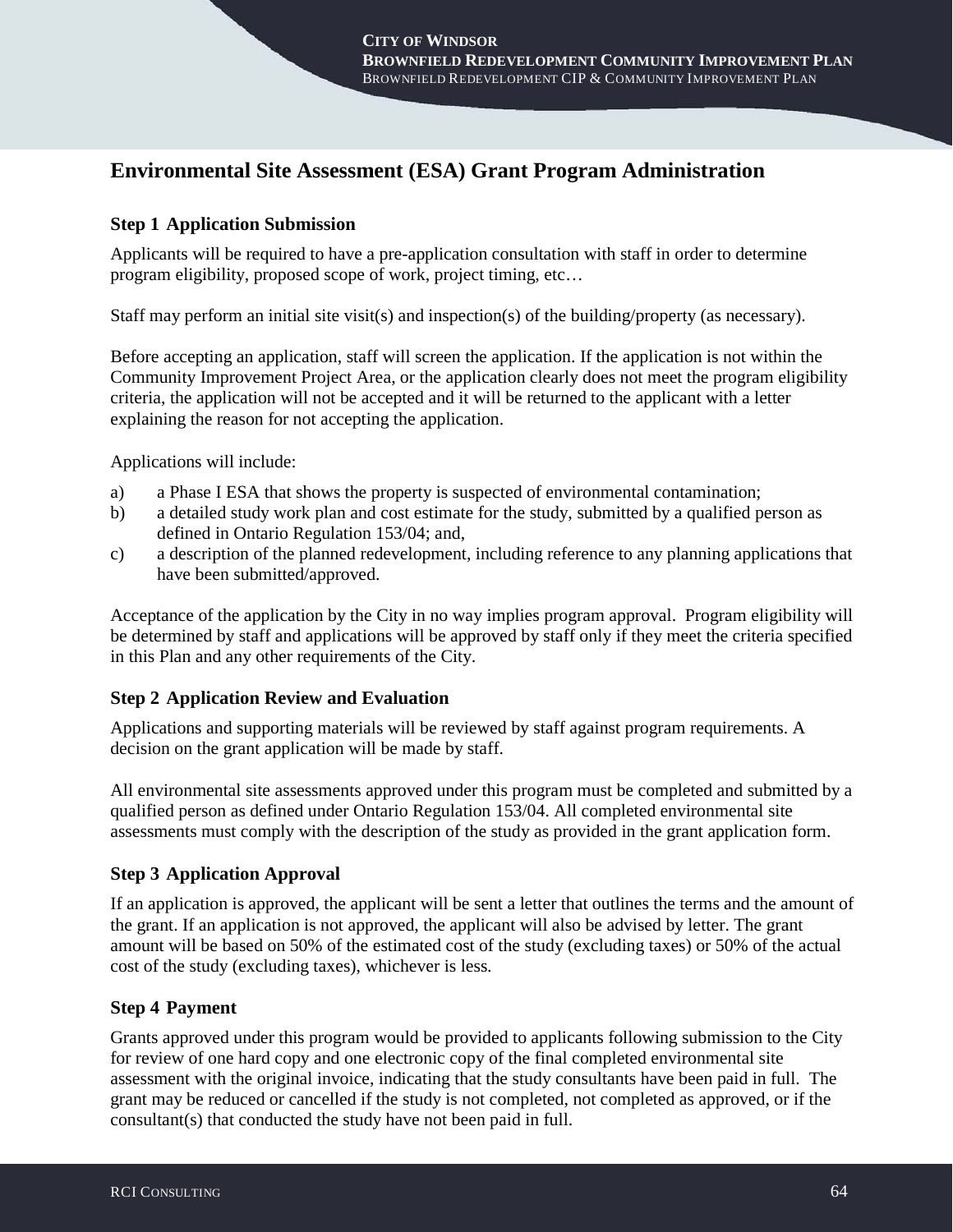

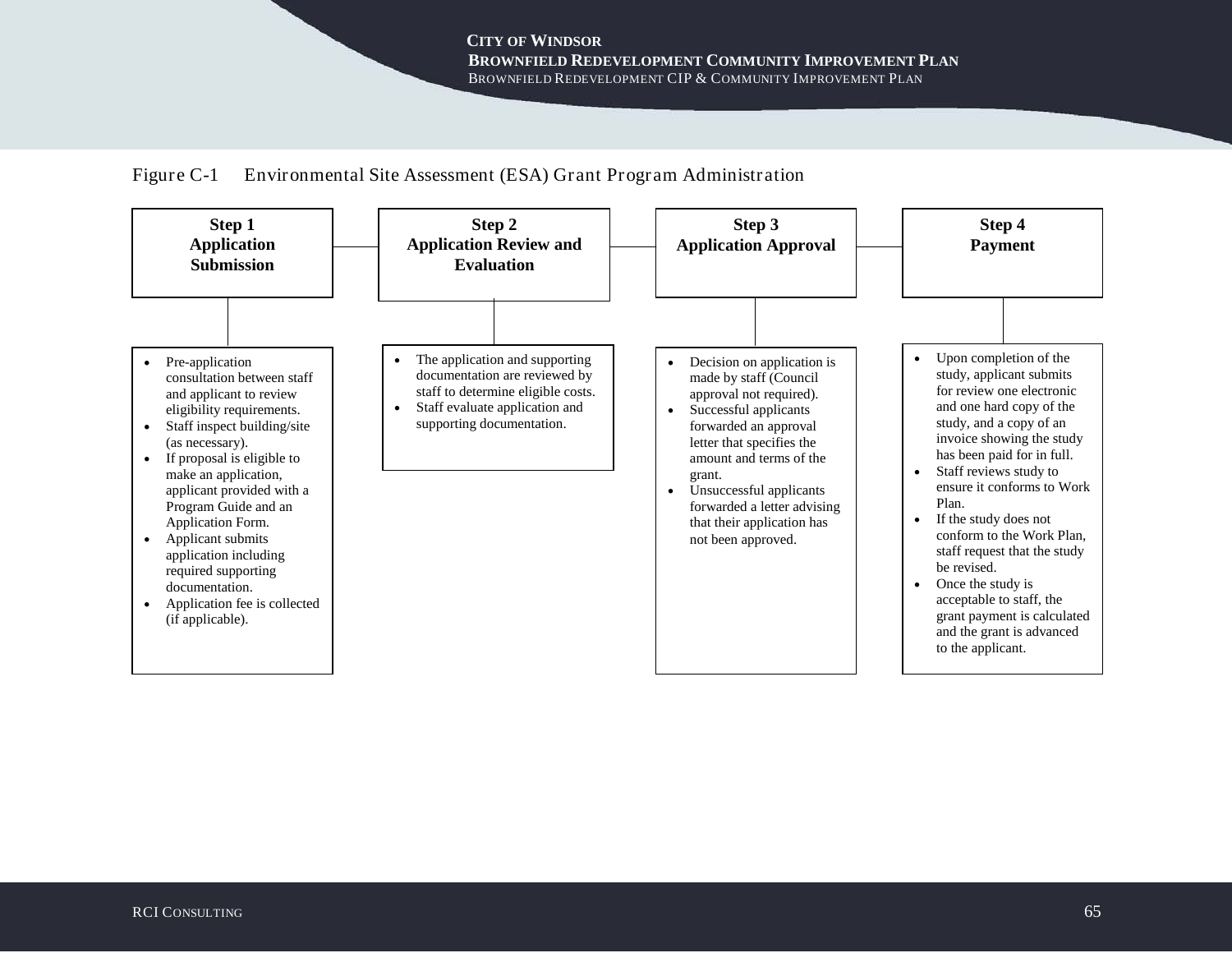# **APPENDIX D**

# **Brownfields Property Tax Assistance Program Administration**

(This appendix does not form an operative part of the Community Improvement Plan and may be changed from time to time, as required, without amendment to the CIP).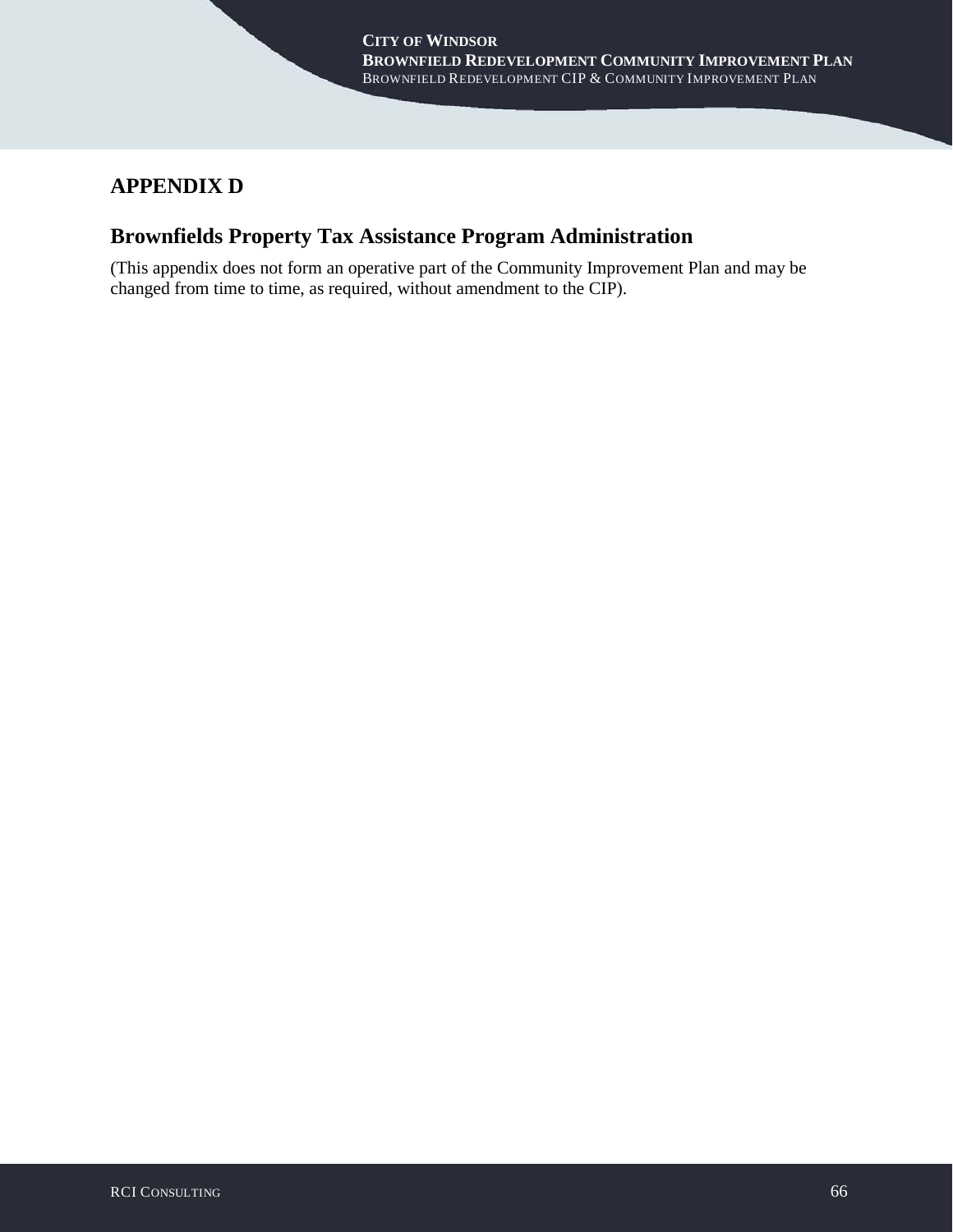# **Brownfield Property Tax Assistance Program Administration**

## **Step 1 Application Submission**

Applicants will be required to have a pre-application consultation meeting with staff in order to determine program eligibility, proposed scope of work, and project timing.

Staff will perform an initial site visit(s) and inspection(s) of the building/property (as necessary).

Before accepting an application, staff will screen the application. If the application clearly does not meet the program requirements, the application will not be accepted and it will be returned to the applicant with a letter explaining the reason for not accepting the application.

Applications shall be submitted to the City and shall be accompanied by a Phase II ESA and/or Remedial Work Plan and/or Risk Assessment prepared by a qualified person that identifies and details estimated eligible costs and a work plan and budget for the proposed remediation. The City may also require submission of a Business Plan for the proposed redevelopment project.

Acceptance of the application by the City in no way implies program approval. Program eligibility will be determined by staff and applications will be recommended for approval only if they meet the requirements specified in this Plan and any other requirements of the City.

## **Step 2 Application Review and Evaluation**

Applications and supporting materials and documentation are reviewed by staff against program requirements and staff will determine the eligible works and costs.

The actual pre-project education and municipal property taxes and estimated post-project assessed value and applicable tax rates will be used to calculate the estimated post-project property taxes, increase in municipal property taxes, education property taxes, and the estimated maximum amount of municipal and education property tax assistance to be provided during the rehabilitation period and the development period (as defined under Section 365.1 (1) of the *Municipal Act, 2001*).

Where staff will be recommending approval of an application for Brownfields Property Tax Assistance, staff will prepare the following documents:

- a) A recommendation report to Council or Council's designate on the Brownfields Property Tax Assistance Program Application;
- b) a Brownfields Property Tax Assistance Program Agreement;
- c) a draft by-law to authorize municipal and education tax assistance under Section 365.1of the *Municipal Act, 2001*; and
- d) an application to the Minister of Finance for matching education property tax assistance.

Items a) – d) above will be forwarded to the Minister of Finance. Matching education property tax assistance through the Brownfield Financial Tax Incentive Program (BFTIP), or through any other replacement programs administered by the Province is subject to approval by the Minister of Finance. Once written approval of the by-law is received from the Minister of Finance, any conditions or restrictions specified by the Minister will be included in the by-law.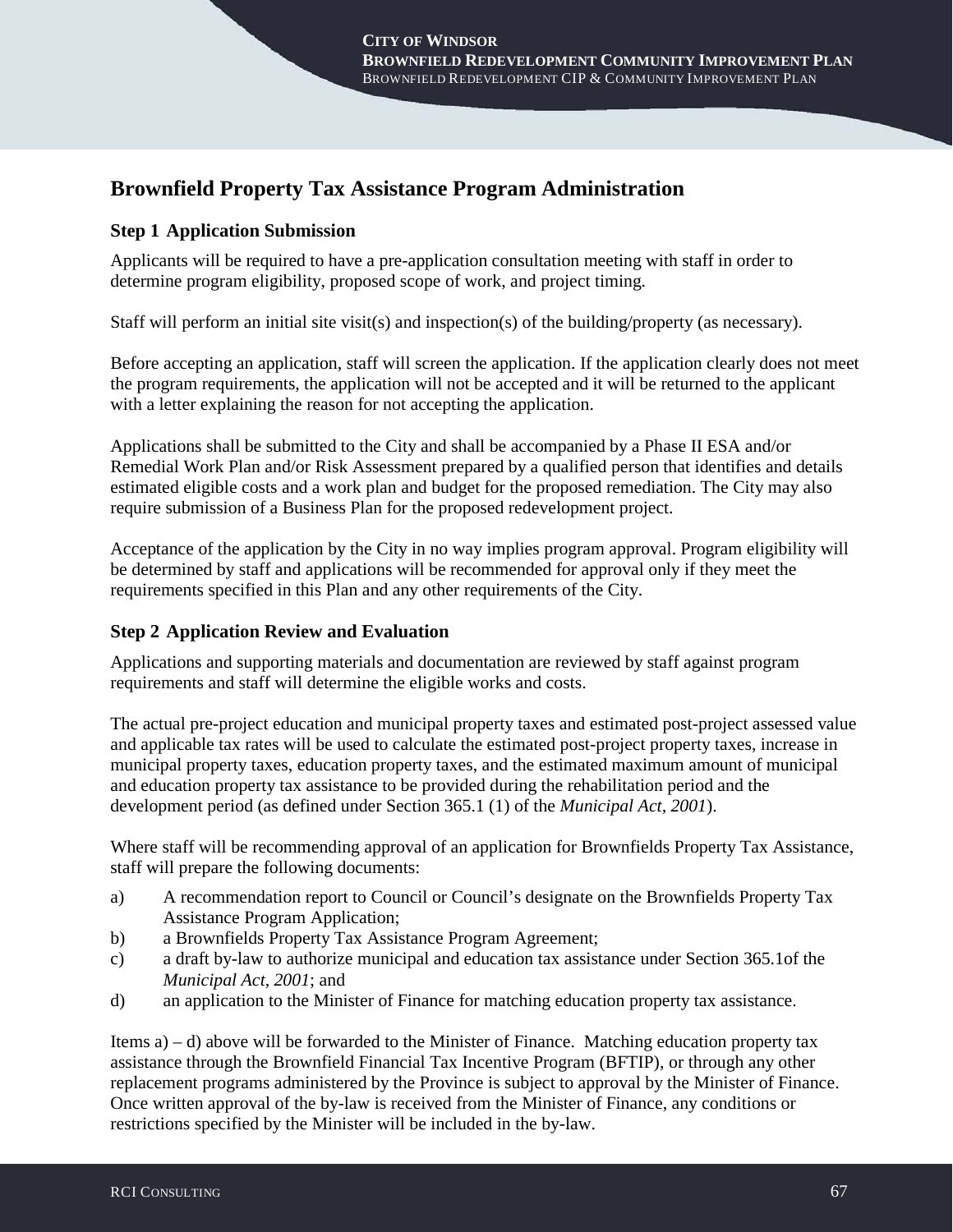### **Step 3 Application Approval**

The Minister of Finance is currently prepared to authorize municipal applications for matching education property tax assistance for a maximum of three (3) years from the date of the passing of the by-law. Applications seeking matching education property tax assistance for a longer period are subject to approval of the Minister of Finance. The City may continue to offer municipal tax assistance up to the time period specified for City tax assistance in the by-law, or when the total tax assistance provided equals the total eligible costs, whichever comes first. The matching education property tax assistance may be provided on a different schedule from the tax assistance provided by the City and may be subject to additional conditions.

A recommendation report will be prepared by staff. If this report recommends approval of the application, a grant agreement satisfactory to the City Solicitor will also be prepared. This agreement will contain conditions to ensure that the project is commenced and completed in a timely fashion. This agreement will be forwarded to the applicant to be dated and signed.

The recommendation report, the Agreement (dated and signed by the property owner), and the by-law will then be forwarded to Council (or Council's designate) for consideration. If Council or Council's designate approves the Brownfields Property Tax Assistance Program Application and the Agreement, and adopts the by-law, the agreement will be executed by the authorized City officials and a copy will be provided to the property owner. A copy of the by-law, including all information prescribed by Ontario Regulation 274/04 will be forwarded to the Minister of Municipal Affairs and Housing and the Minister of Finance within 30 days of passing of the by-law by the City.

### **Step 4 Payment**

Where the Minister of Finance has approved an application for matching education property tax assistance, the municipal property tax assistance and education property tax assistance will begin when Council passes the Minister of Finance approved by-law for tax assistance.

Once remediation of the property is complete, the property owner shall file in the Environmental Site Registry a Record of Site Condition (RSC) for the property signed by a qualified person, and the owner shall submit to the City proof that the RSC has been acknowledged by the Ministry of the Environment (MOE). The owner shall, within 30 days of filing the RSC, notify the City of the filing, and within 30 days after receiving said notice, the City shall advise the Minister of Municipal Affairs and Housing of the filing of the RSC.

The Ministry of Finance's tax assistance will be given as a tax deferral followed by cancellation to the landowner when conditions are met. During the deferral and cancellation stage, the landowner would not be required to pay the education taxes that have been deferred or cancelled. The City has the option of providing conditional tax assistance, which means that the tax assistance will not be provided until the landowner has first met municipal conditions related to the rehabilitation and development of the lands. Under a conditional tax assistance scenario, the City has decided to provide no deferral, only cancellation when conditions are met. The full municipal taxes are payable and collected until these conditions have been satisfied. Once the conditions have been satisfied, the City would provide the accumulated tax assistance to the landowner as identified in the by-law.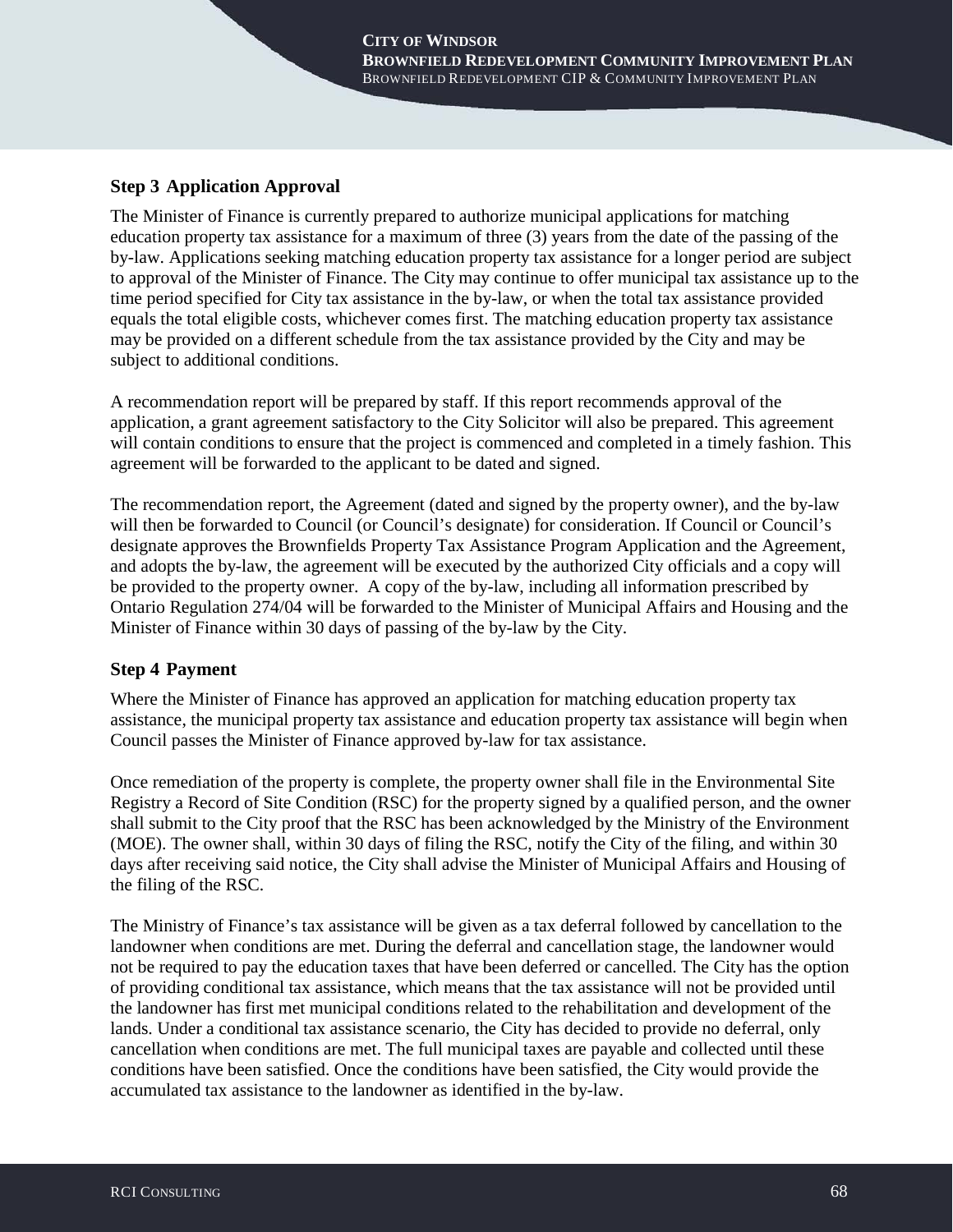



\*The owner may elect to have the by-law passed after an RSC has been filed and acknowledged and the property has been redeveloped in order to maximize the total amount of municipal and education property taxes frozen over the period of time specified in the by-law.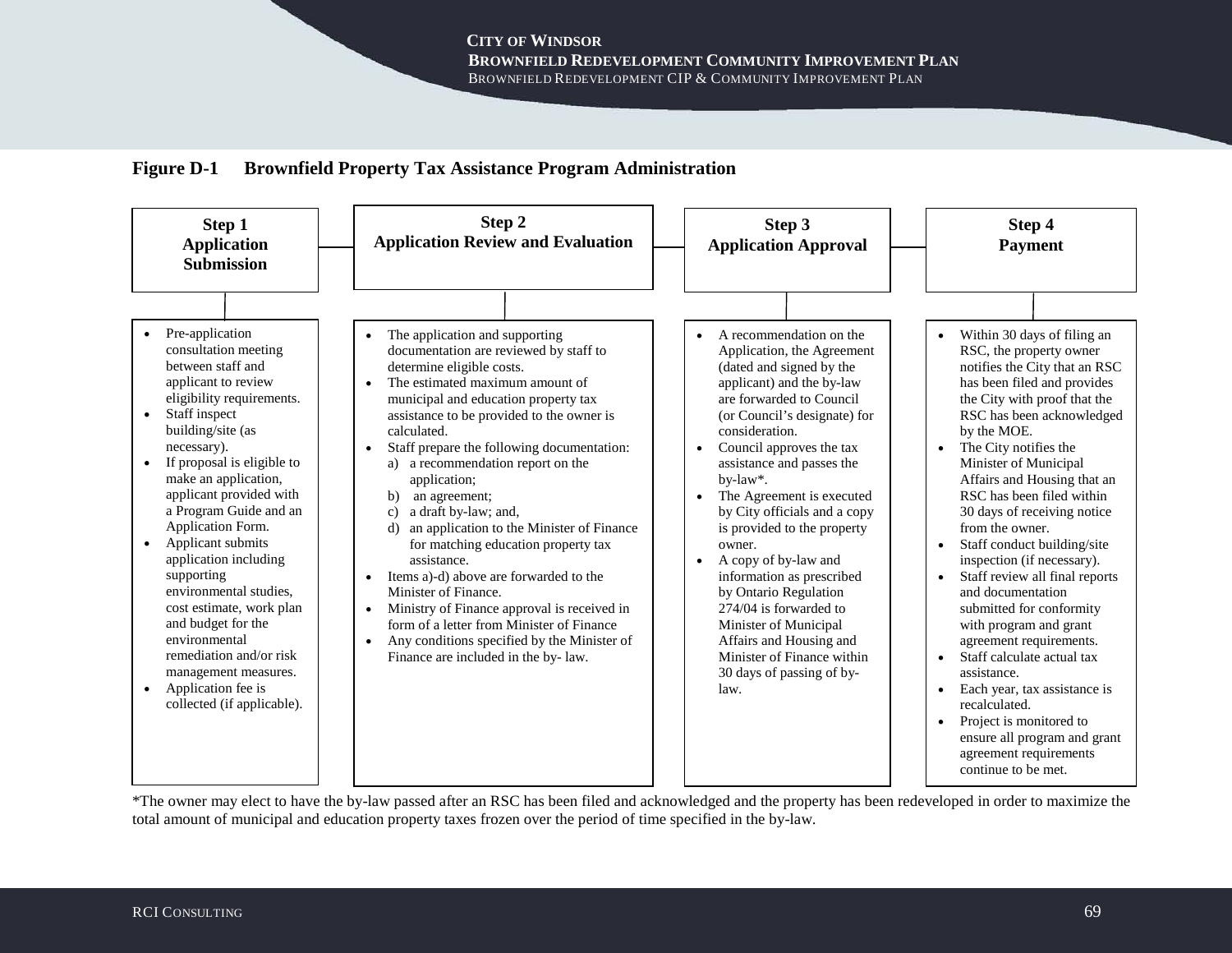# **APPENDIX E**

# **Brownfields Rehabilitation Grant Program Administration**

(This appendix does not form an operative part of the Community Improvement Plan and may be changed from time to time, as required, without amendment to the CIP).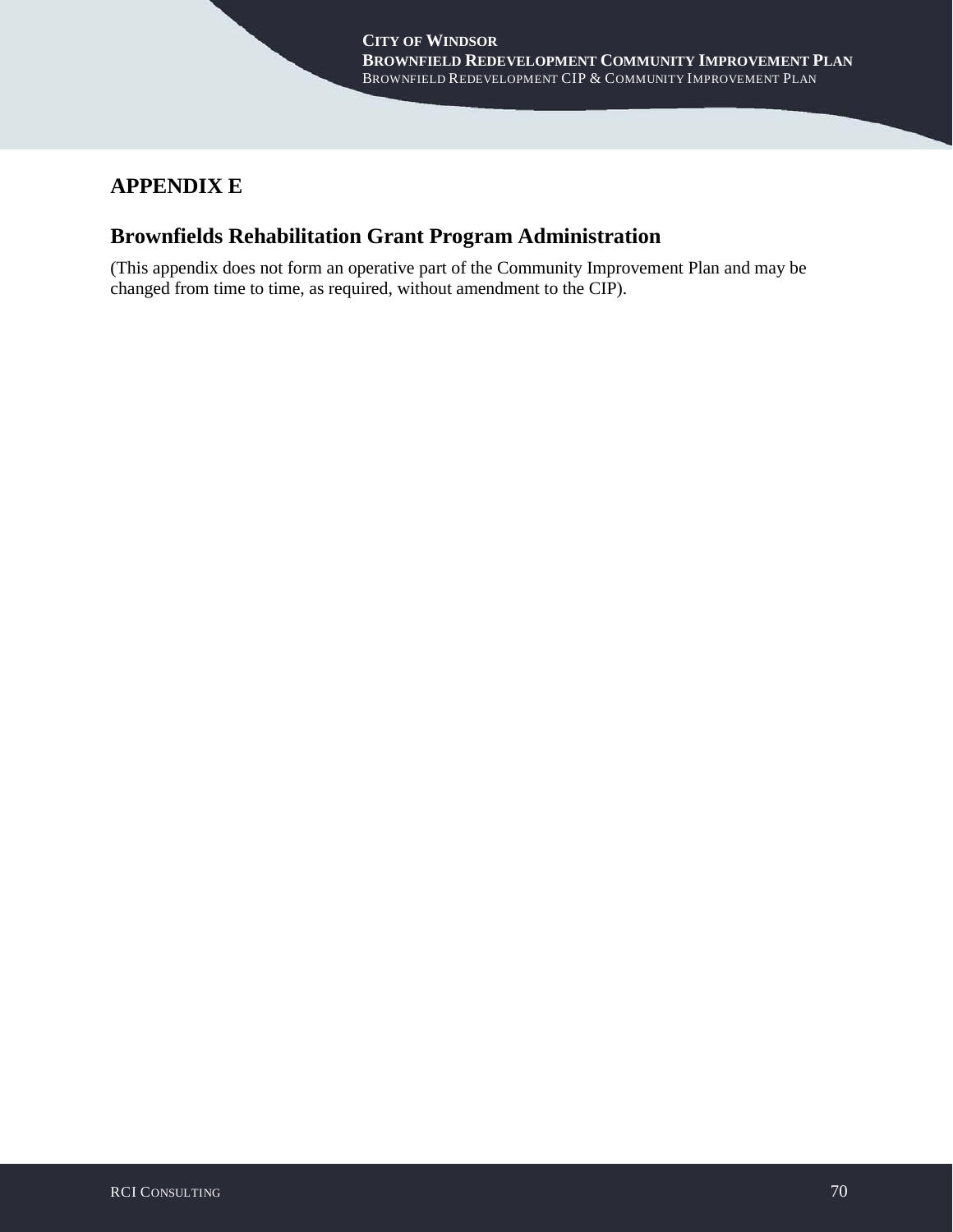## **Brownfields Rehabilitation Grant Program Administration**

### **Step 1 Application Submission**

Applicants will be required to have a pre-application consultation meeting with staff in order to determine program eligibility, proposed scope of work, and project timing.

Staff will perform an initial site visit(s) and inspection(s) of the building/property (as necessary).

Before accepting an application, staff will screen the application and proposal. If the application is not within the Community Improvement Project Area, or the application clearly does not meet the program requirements, the application will not be accepted and it will be returned to the applicant with a letter explaining the reason for not accepting the application.

Applications shall be submitted to the City and shall include a detailed work plan and cost estimate for the proposed eligible works. The application will be accompanied by a Phase II ESA and/or Remedial Work Plan and/or Risk Assessment prepared by a qualified person that identifies and details estimated eligible costs and a work plan and budget. The City may also require submission of a Business Plan.

Acceptance of the application by the City in no way implies program approval. Applications will be recommended for approval only if they meet the requirements specified in this Plan and any other requirements of the City.

### **Step 2 Application Review and Evaluation**

Applications and supporting materials and documentation are reviewed by staff against program requirements and staff will determine the eligible works and costs.

The actual pre-project municipal (City and Region) property taxes and estimated post-project assessed value and applicable tax rates will be used to calculate the estimated post-project property taxes, increase in municipal (City and Region) property taxes, and the estimated annual and total grant amount to be provided.

Where staff will be recommending approval of an application for a Brownfields Rehabilitation Grant, staff will prepare the following documents:

- i) a recommendation report to Council or Council's designate; and,
- ii) a Brownfields Rehabilitation Grant Program Agreement.

### **Step 3 Application Approval**

A recommendation report will be prepared by staff. If this report recommends approval of the application, a grant agreement satisfactory to the City Solicitor will also be prepared. This agreement will contain conditions to ensure that the project is commenced and completed in a timely fashion. This agreement will be forwarded to the applicant to be dated and signed.

The recommendation report and the Agreement (dated and signed by the property owner), will then be forwarded to Council (or Council's designate) for consideration. If Council or Council's designate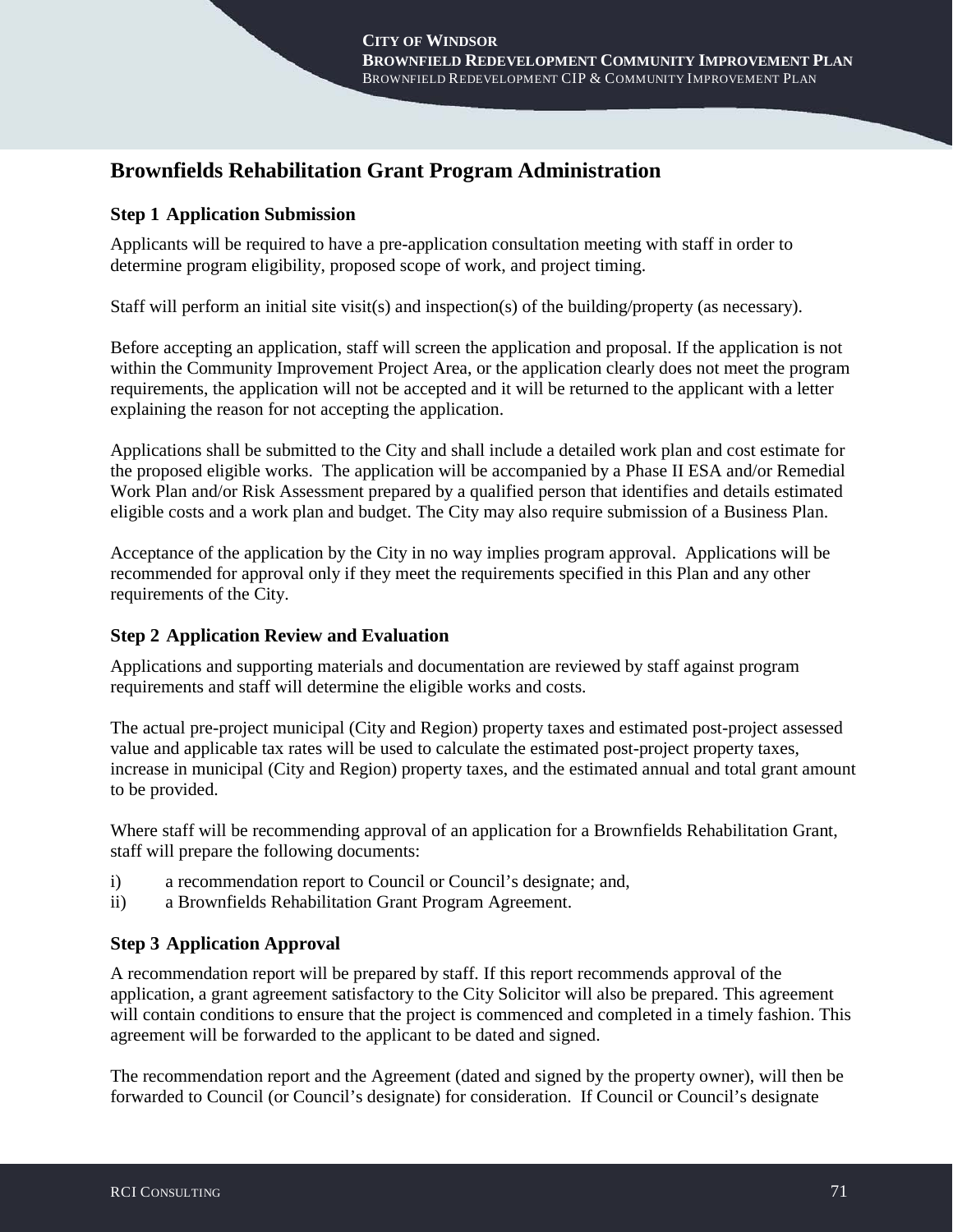approves the Application and the Agreement, the agreement will be executed by the authorized City officials and a copy will be provided to the owner.

#### **Step 4 Payment**

Once remediation of the property is complete, the property owner shall file in the Environmental Site Registry a RSC for the property signed by a qualified person, and the owner shall submit to the City proof that the RSC has been acknowledged by the Ministry of the Environment (MOE). Prior to payment of the grant, the applicant must provide the City with:

- a) photographic evidence of the completed works satisfactory to the City;
- b) invoices for all eligible work done clearly showing the amount paid for eligible works; and,
- c) proof of payment of contractors in full.

Staff will conduct a final building/site inspection (as necessary) to ensure that the project has been completed in accordance with the grant application and agreement.

Once the redevelopment project is complete, an occupancy permit has been issued, and the property has been re-valued by the Municipal Property Assessment Corporation, the property owner will be sent a new tax bill. After the property owner has paid in full the new taxes for one (1) year, the City will check to ensure that the applicant has not filed any assessment appeals, the property is not in tax arrears and the property is still in conformity with all program and grant agreement requirements. The City will calculate the actual tax increment and grant payment. The City will then issue payment of the grant in the form of a cheque in the amount specified as per the calculation of the actual grant payment.

Staff will monitor the project, periodically checking that the project is in compliance with all program and grant agreement requirements. Staff will take appropriate remedies as specified in the grant agreement if the applicant defaults on the agreement.